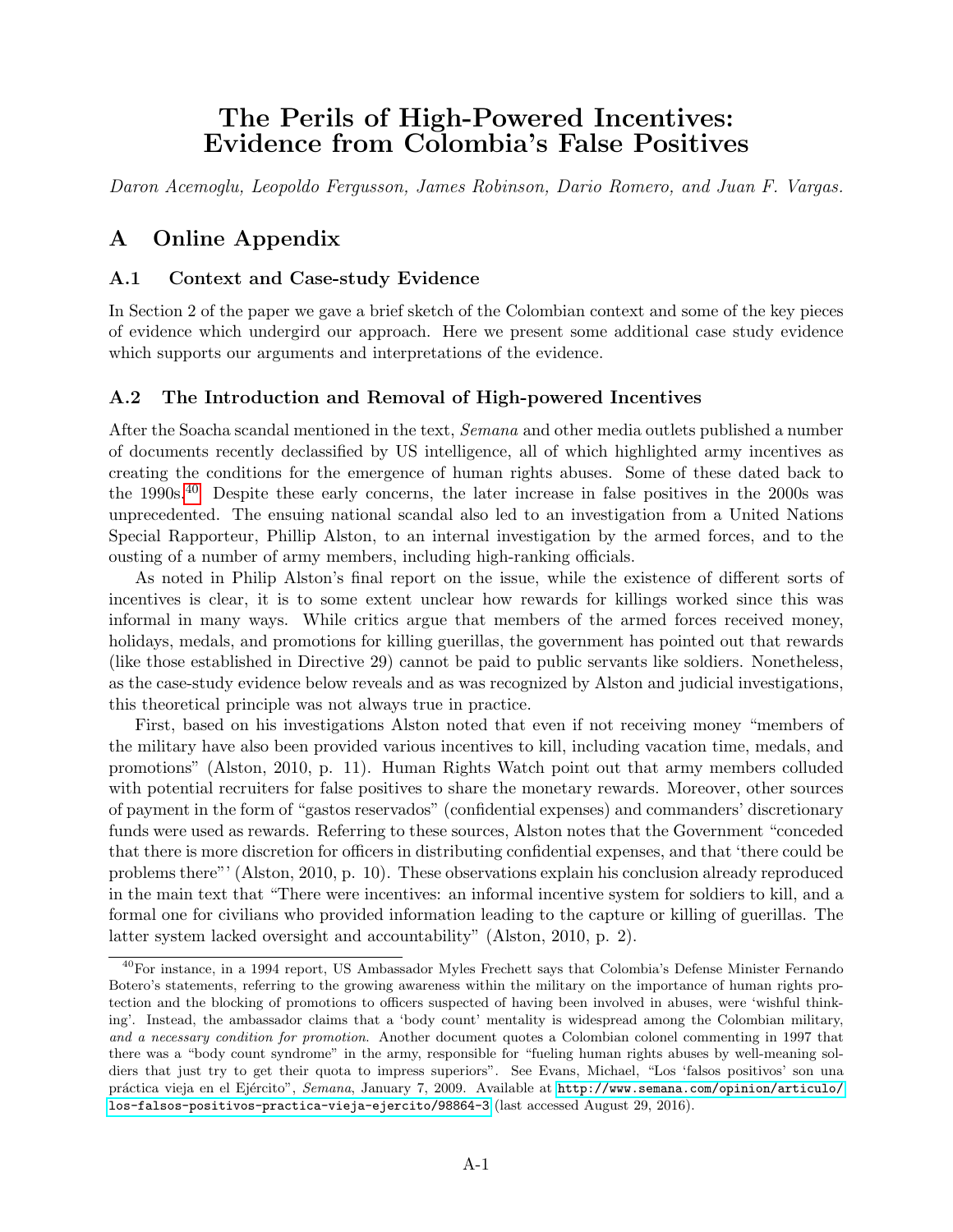There is some controversy over whether formal directives like 29 of 2005 were directly responsible for false positives or not. But there is little doubt among experts and members of the Office of the General Attorney consulted that incentives were delivered and played a role. These directives leaked by the press can therefore be taken more as a signal of a general effort by the army to provide direct incentives for killing guerillas than as an exact description of how incentives worked in practice. This policy, as Alston reports, was reflected not just in the formal policies adopted, but in informal and unregulated incentives. The pressure to "show results" and rewards of doing so is cited by experts, even within the military, as one of the causes of false positives. A soldier explained a killing by his unit would be rewarded with 15 days vacation. "When important holidays approached, he stated, soldiers would attempt to 'earn' vacation time" (Alston, 2010, p. 11).

In the end, a full incentives scheme was in place, that included the expectation of money, vacation and promotions for army members and commanders capable of producing more killings of rebels. In line with a long tradition in Colombia of a body-count mentality, these incentives exacerbated the idea that only army commanders "successful" in the fight against insurgency using this metric were likely to rise up in the military ladder.

Perhaps the most clear indication of the importance of incentives in explaining false positives is the governments' reaction to the media uncovering of the Soacha killings. In a special September 2008 report following the scandal, the government discussed the achievements of President Uribe's flagship Democratic Security Policy, but acknowledged concerns around the persistent complaints of false positive cases. Moreover, when discussing its efforts to avoid false positives, it acknowledges that some measures had already been taken to adjust, precisely, the incentive policy. In particular, it mentions Directive 10 of  $2007<sup>41</sup>$  $2007<sup>41</sup>$  $2007<sup>41</sup>$  which "reiterates the obligation of authorities to enforce the law and avoid homicides of protected persons" and created a committee to investigate complaints. In November 2007, this directive was complemented with a second one emphasizing that army commanders should ensure deaths in combat were first investigated by the judicial police. Yet a third directive, 300-28 of November 2007, was aimed at prioritizing rewards for demobilizations and rescuing hostages rather than killings. In May 2008, Directive 142 changed the criteria for awarding medals (the *medalla al valor* and *medalla de orden público*). According to the report, starting with this directive demobilizations and capturing members of criminal and illegal armed groups are valued "as much or more" than killings (Government of Colombia,  $2008)^{42}$  $2008)^{42}$  $2008)^{42}$ .

The 2005 directive 29 was later modified by directives 02 of 2008 and 01 of 2009. All of these are confidential, and only the first one was widely circulated in the press. Nevertheless, reports based on government information such as Alston's final report indicate that later directives toughened controls and sought to make it harder to use monetary incentives for false positives. In particular, they explicitly excluded the payment of rewards to army members and required that operations have the support of *prior* intelligence and included more controls on supporting documents. Other measures, while not influencing rewards directly, did affect the perceived consequences of committing false positives. Indeed, the government took disciplinary actions, ousting high-ranking officials involved in possible false positives. It also created a specialized unit in the Office of the Attorney General  $(Fiscalia)$  to investigate the crimes.

#### A.3 Case studies

We now turn to a more careful description of some of the false positives cases on which there is information. The information comes from two main sources. First, for closed criminal cases on which

<sup>41</sup>Issued on june 6 of 2007, and made available at [http://web.presidencia.gov.co/especial/ddhh](http://web.presidencia.gov.co/especial/ddhh_2009/Directivas_ddhh.pdf.) 2009/ [Directivas](http://web.presidencia.gov.co/especial/ddhh_2009/Directivas_ddhh.pdf.) ddhh.pdf.

 $42$ We have not had direct access, however, to this secret directive.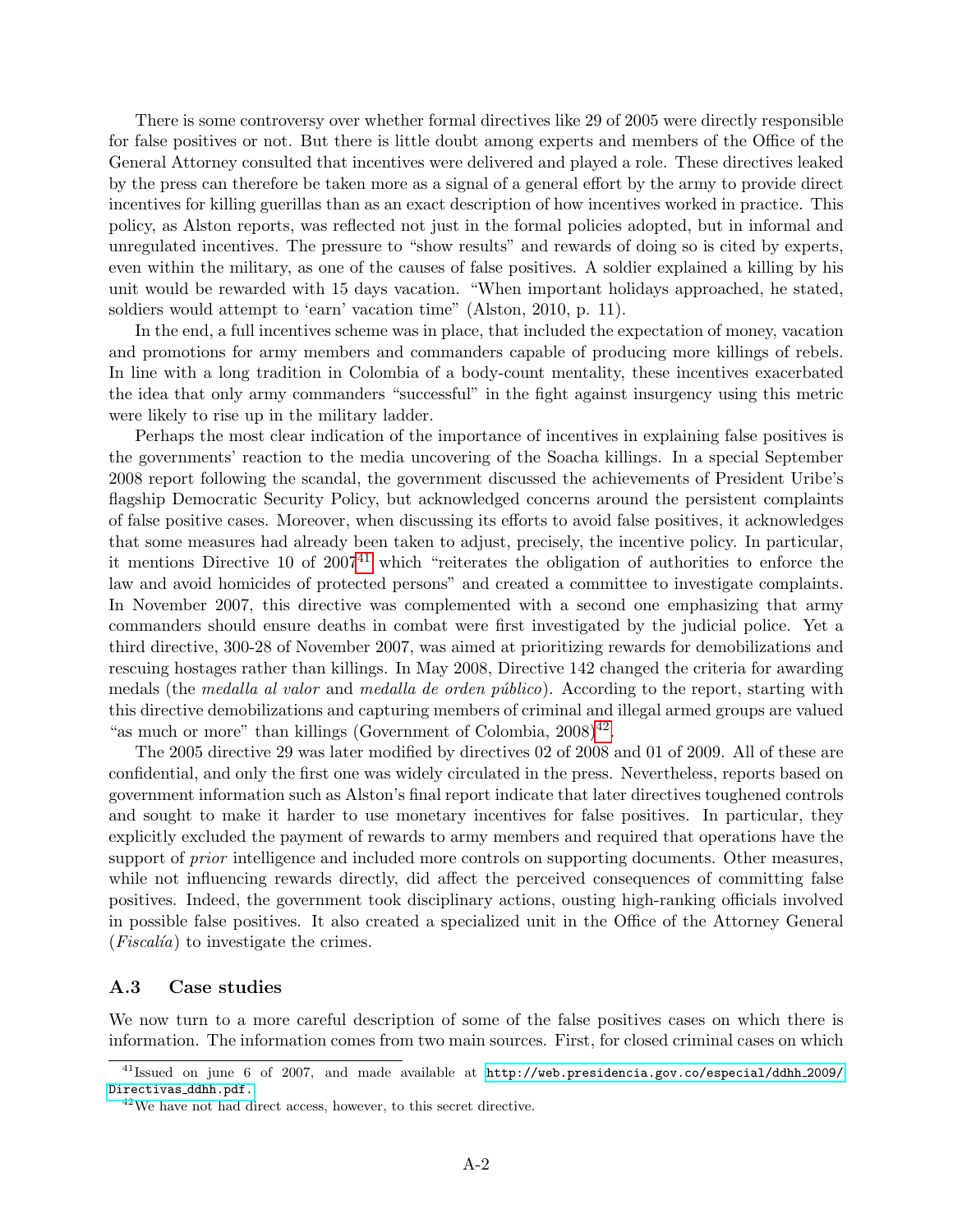we are able to access information on trial hearings and sentences (for open cases this information is confidential). Second, from secondary sources, mainly the press and NGO's investigating specific cases, we also have some information even for cases on which there is no definite sentence yet.

Our emphasis is on the role of incentives when explaining false positives, and in particular how these interacted with two main factors: first, a weak judicial system which made army members believe they could "get away" with the killings of civilians; second, the stronger incentives faced by colonels to commit false positives in search of promotion. We also discuss the incentive of the military to further erode the quality of judicial institutions, to facilitate committing these crimes. We further emphasize that the case study evidence is not consistent with false positives being simply the result of collateral damage, an unfortunate by-product of genuine combat activities.

#### A.3.1 The Role of Incentives

The case study evidence that we report in this section shows that the incentive package given to military personnel who excelled in the production of quantifiable counterinsurgency results included rewards, permits of absence or vacation time, honors and compliments from superiors, and promotions. In addition to the 'carrots', there were also sticks in the form of high pressure from superior officials to produce 'results' (in the form of killings) and penalties for soldiers who failed to do so. Crucially, the pressure was not merely to work hard in the fight against insurgents, but to deliver measurable results. Sticks thus operated with a similar logic as the carrots in our theoretical model: as high-powered incentives responding to alleged killed rebels. Indeed, several army officials who have been interviewed by the press after the scandal broke out have stated that the psychological torture of having to deliver operational results every day was unbearable.<sup>[43](#page-0-0)</sup>

One example of such pressure for results and punishment of failures can be seen in army official Edgar Iván Flórez Maestre's statement during his hearing before the General Prosecutor. According to Flórez,  $14^{th}$  Brigade's commander Colonel Wilson Cedeño used to tell his troops: "Each company commander is responsible of one combat death per month, and the Second Section is responsible for three deaths per month. At this time war is measured with liters of blood. The commander that cannot show results in terms of deaths every month will face a sanction that will appear in his folder." Flórez also stated that colonel Juan Carlos Barrera Jurado, former commander of the  $14<sup>th</sup>$ Brigade, once told all battalion commanders under his orders that the battalions that did not have any killings in combat in the next 90 days would have their commanders fired for negligence and operational lack of capacity. According to Florez, the pressure was so intense that soldiers would start counting the days that they had not faced combat. The excess pressure finally resulted in misbehavior. According to Flórez a fellow soldier once told him how frustrated he was that the only people that were getting permits of leave and honors were the ones that were producing killings, and so that he was planning a "job" for which he had already obtained a gun (to put on the victim's hands to make him appear as a combatant).<sup>[44](#page-0-0)</sup>

Major Juan Carlos Rodríguez Agudelo tells a similar story in an interview with newspaper El Tiempo. According to Rodríguez, while back in 1995 an honor medal was given for two combat kills, by 2004 the threshold had gone up to 10 kills. In staff operational meetings, commanders who had produced many killings were praised and those who could not show enough bodies were ridiculed by superiors. Rodríguez argues that wearing one of these honor medals had such high status within the army that the pursuit of glory pushed him to make mistakes and he ended up killing civilians.<sup>[45](#page-0-0)</sup>

<sup>&</sup>lt;sup>43</sup>"Cada día se van unos 17 hombres del Ejército", El Tiempo, July 2, 2006. Available at: [http://www.eltiempo](http://www.eltiempo.com/archivo/documento/MAM-2087862) [.com/archivo/documento/MAM-2087862](http://www.eltiempo.com/archivo/documento/MAM-2087862) (last accessed August 14, 2014).

<sup>&</sup>lt;sup>44</sup>Source: Hearing of Edgar Iván Flórez Maestre before the Unit of Human Rights of the National Direction of Special Investigations of the General Prosecutor Office, Medellín, December 15, 2009.

<sup>&</sup>lt;sup>45</sup> "Oficial del Ejército admite cómo participó en 'falsos positivos'", El Tiempo, June 3, 2012. Available at: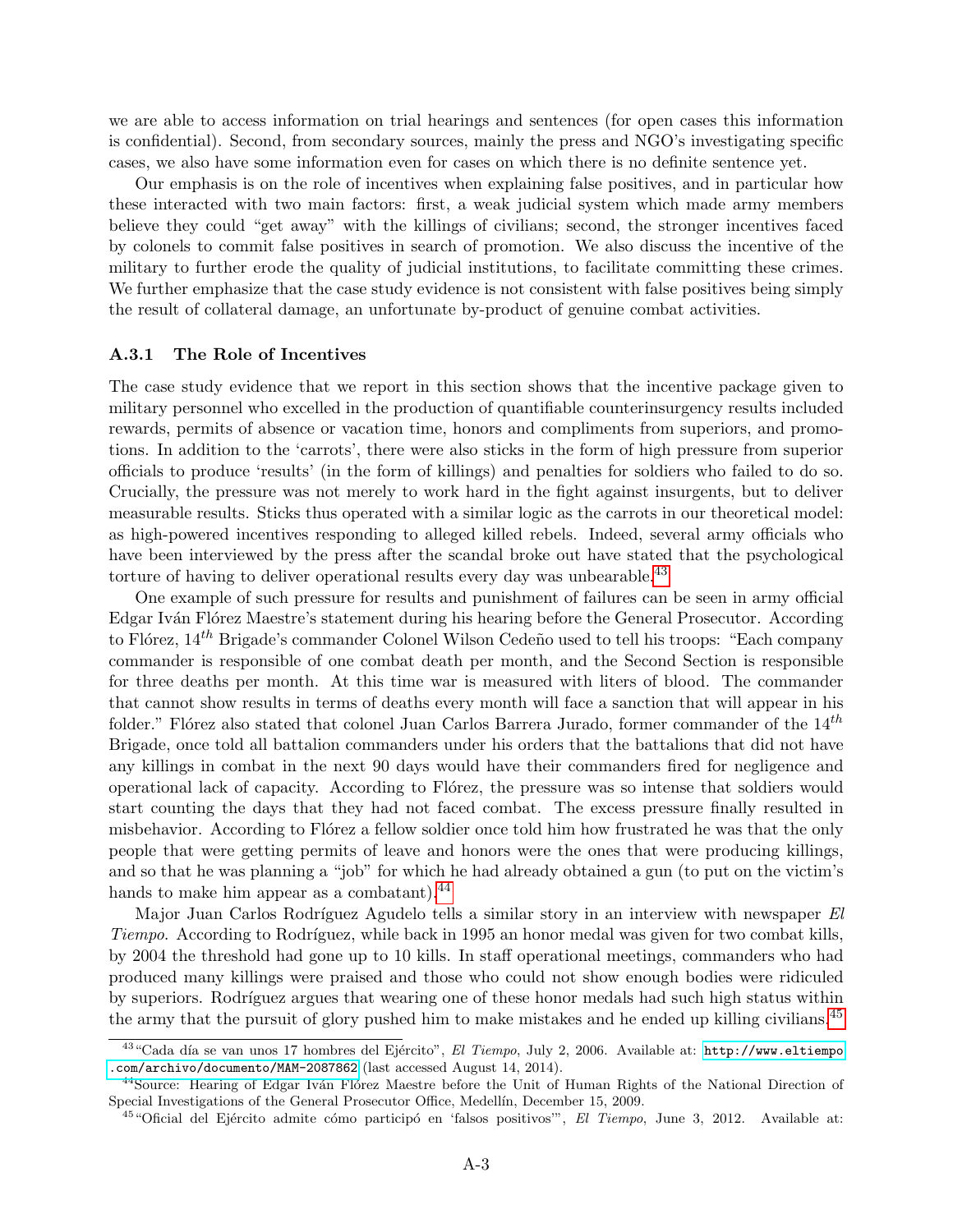Human Rights Watch (2015) presents a great deal of supportive evidence. For example, they cite retired Lieutenant Colonel Robinson González del Río as giving testimony that General Mario Montoya, the army's top commander between February 2006 and November 2008 "Pressured subordinate commanders to increase body counts, punishing them for failing to do so" (p. 4). Other testimony by army personnel suggested that Montoya "organized competitions between military units over the number of reported combat kills"  $(p. 27)$ . González del Río told prosecutors that "you were evaluated based . . . on combat kills" (p. 27).

In addition to pressure and threats, 'positive' incentives played a major role. This is acknowledged by official Edgar Iván Flórez Maestre, in the same hearing mentioned above, when stating that one of the incentives offered to commanders of all battalions was vacation for the entire month of December for the platoon that could show the highest number of killings in a given year. In addition, the soldier that perpetrated the highest number of killings would be sent to Sinai, or a course out of the country.[46](#page-0-0)

In 2007, Sargent Alexander Rodríguez Sánchez reported to the authorities (the offices of the Attorney General and the General Prosecutor, and even the Army Command) that his unit, mobile Brigade 15, was engaging in unlawful assassinations of civilians in the department of Norte de Santander. Sargent Rodríguez reported that fellow soldiers that killed civilians and portrayed them as guerillas killed in combat were granted a five-day vacation period per casualty produced. His testimony accuses the unit commander, Colonel Santiago Herrera Fajardo, of having pressured battalion commanders to generate results. According to Rodríguez this was because the Army commander in chief, General Mario Montoya, was himself putting pressure on Herrera and other brigade commanders.[47](#page-0-0) The accusation was investigated by a military committee headed by Montoya. The result was that Rodriguez was fired from the army while Colonel Herrera was promoted because of the operational results of his unit.[48](#page-0-0)

This is not the only testimony that relates commander in chief Montoya with putting pressure from above to unit commanders to produce results, in particular killings, as we noted above. In an interview with TV magazine *Noticias RCN*, Colonel Robinson González del Rio states that he once heard General Montoya saying "I want rivers of blood, I want results", and that he made famous a "top 10" ranking of units according to the results produced as measured by killings.<sup>[49](#page-0-0)</sup> This is consistent with the concerns expressed by the US Embassy in Bogotá, in a cable filtered by Wikileaks, according to which General Montoya picked General Oscar Enrique González Peña as his successor as commander in chief of the military forces, praising him as "the best commander in the

<http://www.eltiempo.com/archivo/documento/CMS-11918454> (last accessed August 14, 2014).

<sup>&</sup>lt;sup>46</sup>Colombia is part of The Multinational Force and Observers (MFO), an international peacekeeping force that operates in the Sinai peninsula overseeing the 1979 peace treaty between Egypt and Israel.

 $47$ The lack of results of Brigade 15 that generated this pressure may have been a key factor triggering the Soacha killings. A witness in the Soacha case investigations, Sargent Muñoz, declared that after several reprimands from higher level officials, the brigade commander, Colonel Gabriel Rincón Amado agreed to "buy" civilians (from intermediaries who would recruit them for fake jobs) and present them as enemies killed in combat. This is how civilians Jhonnatan Orlando Soto (17) and Julio César Meza (24) disappeared from Soacha after accepting job offers from the recruiter. They were killed two days afterwards. The recruiters were payed 2.2 million pesos (just over US\$ 1,000). After that, according to Sargent Muñoz, Colonel Rincón wanted to repeat the operation with more people ("Así se tejió la trampa de los falsos positivos", El Tiempo, May 24, 2009. Available at: [http://www.eltiempo.com/archivo/documento/](http://www.eltiempo.com/archivo/documento/MAM-3456789) [MAM-3456789](http://www.eltiempo.com/archivo/documento/MAM-3456789) (last accessed August 15, 2014)).

<sup>&</sup>lt;sup>48</sup>Sources: Beriain, David "A su muchacho lo matamos nosotros, señora" Agencia de Prensa Rural, May 24. Available at: <http://prensarural.org/spip/spip.php?article1124> (last accessed August 14, 2014); and "Primer militar que denunció 'falsos positivos' en Norte de Santander está preso", El Tiempo, May 10, 2009. Available at:[http://](http://www.eltiempo.com/archivo/documento/CMS-5177467) [www.eltiempo.com/archivo/documento/CMS-5177467](http://www.eltiempo.com/archivo/documento/CMS-5177467) (last accessed August 14, 2014).

<sup>&</sup>lt;sup>49</sup> "General Montoya responde a denuncias del coronel Del Río", Semana.com, June 9, 2014. Available at: [http://www](http://www.semana.com/nacion/articulo/general-montoya-responde-denuncias-del-coronel-del-rio/391036-3) [.semana.com/nacion/articulo/general-montoya-responde-denuncias-del-coronel-del-rio/391036-3](http://www.semana.com/nacion/articulo/general-montoya-responde-denuncias-del-coronel-del-rio/391036-3) (last accessed August 14, 2014).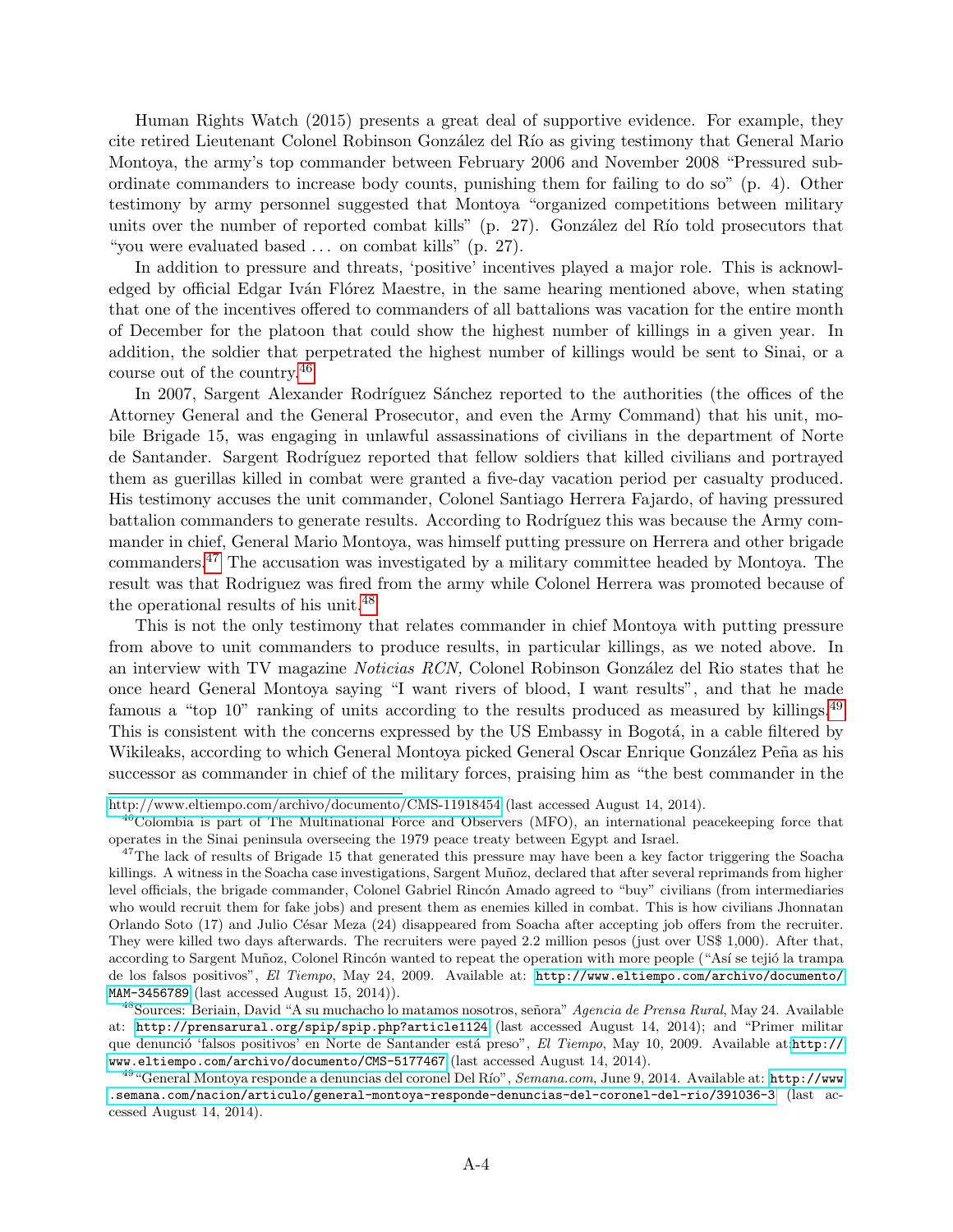country" during his tenure in charge of the  $4<sup>th</sup>$  Brigade, because his unit reported the most killings of all: 857.<sup>[50](#page-0-0)</sup> Finally, in the cited interview with El Tiempo, Major Juan Carlos Rodríguez Agudelo said that the instructions from above, all the way to General Montoya, first produced "bottles of blood" and that ended in "tanker trucks" of blood. Indeed, according to Major Rodríguez, soldiers that did not have any deaths in their history were "out of the system", and captures just did not count.[51](#page-0-0)

This suggests that while the cited formal documents emphasized both captures of insurgents and their death as acceptable outcomes, the informal incentives privileged killings over captures. In another telling example of his interview with El Tiempo, Major Rodríguez says that a common situation was one in which a soldier would call a superior to report, say, two killings and three captures, and the superior would reply by saying that he was now calling the local representative of the Attorney for him to remove all the five corpses, making clear that he expected the soldier to kill the three insurgents who had been captured.

Another incentive used to persuade army members to engage in this practice was the direct payment of rewards. Even if the Directive 29 and other of the cited documents do not mention military personnel as potential recipients of the money that the government had budgeted for intelligence rewards, army units designed mechanisms to allow for funds to be transferred to their soldiers if they were successful at producing results. According to Colonel Luis Fernando Borja, in addition to vacation and honors, soldiers could obtain cash. To this end, units would "create" fake informants that upon receiving the rewards would pass it to the command to distribute it discretionally among soldiers. Colonel Borja confessed he himself managed these funds in his unit.<sup>[52](#page-0-0)</sup> Alfamir Castillo, mother of a false positive victim, Darvey Mosquera, told news web magazine La Silla Vacía that she had proof that each of the soldiers of Counter-guerilla battalion Mártires de Puerres, involved in the killing of her son and that of his friend, Alex Hernando Ramírez, received about 3 million pesos in addition to a one-month permit of absence. The two victims were portrayed as insurgents killed in combat. The Human Rights Watch report cites several other instances of this.

#### A.3.2 Oversight by Local Judicial Institutions

As noted in the text, the weakness of local judicial institutions in Colombia is well known. There is also evidence that the weakness of the judicial system facilitated these crimes. Several cases also reveal the resulting incentive, for army members, to further corrupt the judicial system in order to get away with the murder of civilians.

As a telling example, according to magazine *Semana*, Colonel Publio Hernán Mejía, former commander of "La Popa" battalion and now jailed for his links with paramilitaries and for committing extrajudicial executions of civilians, had little trouble in producing in false positives because the local representative of the Attorney General helped him with the setups necessary to 'legalize'

<sup>50</sup>The Wikileak cable can be downloaded from: <http://wikileaks.ch/cable/2008/11/08BOGOTA4028.html> (last accessed August 14, 2014).

<sup>&</sup>lt;sup>51</sup>There are testimonies that involve the then Minister of Defense and current President, Juan Manuel Santos, in exerting pressure to commanders to produce results and threatening punishment to under-performers. However, in sharp contrast with the case of General Montoya, Santos does not appear to be asking for killings, just vaguely for 'results'. In his hearing before the Attorney General, Colonel Luis Fernando Borja Aristizabal, former commander of the Joint Task Force of Sucre, states that when Santos visited the area to preside over a Security Council, he addressed Borja and warned him that he needed to achieve measurable quantitative results, or else he would be fired. Borja, who confessed to having perpetrated 57 false positives and is now facing a 42-year sentence, told the attorney that he felt threatened ("El Coronel que confesó 57 falsos positivos", KienyKe, 30 August, 2011. Available at: [http://](http://www.kienyke.com/historias/el-coronel-que-confeso-57-falsos-positivos/) [www.kienyke.com/historias/el-coronel-que-confeso-57-falsos-positivos/](http://www.kienyke.com/historias/el-coronel-que-confeso-57-falsos-positivos/) (last accessed August 14, 2014)).

 $52$  "Soy culpable", Semana, July 16, 2011. Available at: [http://www.semana.com/nacion/articulo/soy-culpable/](http://www.semana.com/nacion/articulo/soy-culpable/243091-3) [243091-3](http://www.semana.com/nacion/articulo/soy-culpable/243091-3) (last accessed August 15, 2014.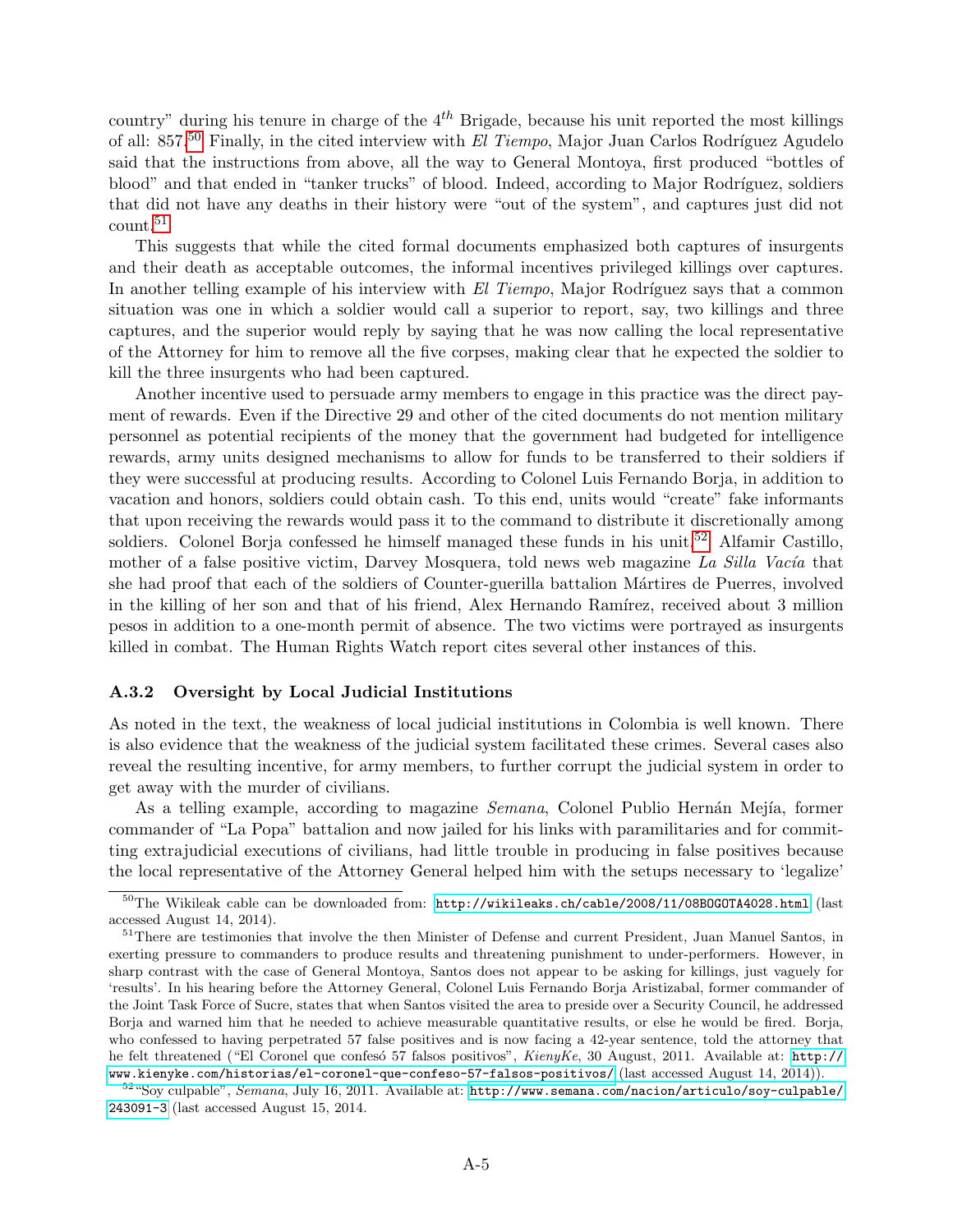the victims as insurgents.[53](#page-0-0) Similarly, in his testimony, Captain Antonio Rozo Valbuena, former commander of the GAULA special operations unit working in the department of Córdoba, stated that local representatives of the Attorney General Office helped the unit 'legalize' the execution of civilians.[54](#page-0-0) More generally, according to the International Federation of Human Rights, in various instances there was evidence of proximity and collaboration between local attorneys and the military unit that operates in the area, with a few cases in which the attorneys even worked inside military garrisons.[55](#page-0-0)

There is also indirect evidence of collaboration between local attorneys and the army when it comes to cases of false positives. According to the UN's Office of the High Commissioner for Human Rights, in several instances of illegal executions of civilians, the local office of the attorney refrained from claiming the competence of removing the corpses and initiating a judicial investigation. In these circumstances, cases are referred to the military criminal justice system, largely accused of underplaying the importance of false positives.<sup>[56](#page-0-0)</sup> Human Rights Watch document several cases where functionaries of the military judicial system helped cover up false positives even giving advice to soldiers as to how to make them look more 'realistic' (pp. 77-81).

As a consequence, the UN report conclusion that witnesses were not only afraid of the perpetrators, but also of the local attorneys and prosecutors, since they were believed to cooperate with the perpetrators. This was especially so in the most rural and remote areas. For instance, a human rights activist working in the Casanare region, told La Silla Vacía that it was the case that when people approached the authorities to report a disappearance of a family member, the next victims were themselves. Thus "a culture of silence was created".<sup>[57](#page-0-0)</sup>

As already mentioned, after the initial inspection and removal of the corpse by local attorneys, the investigations of alleged false positives are conducted by the judges who have jurisdiction in the area where the crime is perpetrated. However, this practice is sometimes detrimental for the success of investigations. Indeed, in cases in which the victim is abducted or disappears in one place but is executed in another, there is often a dispute of legal responsibility between the judges of the two jurisdictions. Because such disputes take long to resolve (up to a year in some cases), it is not uncommon that in the meantime parts of the evidence get lost and witnesses cannot be found or their memories have conveniently changed. This was frequently the case in the investigation of false positives.[58](#page-0-0)

This dual responsibility among judges of different jurisdictions also created incentives for the implicated parties to push for the investigations to end up in one place rather than the other. For instance the defense lawyers of the military members involved in the Soacha scandal formally asked for the cases to be transferred from the regular criminal system to the military criminal justice system. When the petition was denied, the attorneys requested for the cases to be transferred from

 $53$ "De héroe a villano", Semana, January 27, 2007. Available at: [http://www.semana.com/nacion/articulo/](http://www.semana.com/nacion/articulo/de-heroe-villano/83183-3) [de-heroe-villano/83183-3](http://www.semana.com/nacion/articulo/de-heroe-villano/83183-3) (last accessed August 15, 2014).

<sup>54</sup>"Confesiones siniestras", Agencia Prensa Rural, October 10, 2011. Available at: [http://prensarural.org/spip/](http://prensarural.org/spip/spip.php?article6588) [spip.php?article6588](http://prensarural.org/spip/spip.php?article6588) (last accessed August 15, 2014).

 $^{55}$  "Colombia. La guerra se mide en litros de sangre" - 2012 Report of the International Federation of Human Rights and the Colombia-Europe-USA Coordination. Available at: <http://www.fidh.org/IMG/pdf/colombie589e.pdf> (last accessed August 15, 2014).

<sup>&</sup>lt;sup>56</sup>2005 Report of the High Commissioner for Human Rights on the human rights situation in Colombia, UN Document No E/CN 4/2006/009.

<sup>&</sup>lt;sup>57</sup>"La batalla cotidiana en Casanare por la verdad de los falsos positivos", La Silla Vacía, November 5, 2011. Available at: [http://lasillavacia.com/historia-invitado/24106/kristina-johansen/la-batalla](http://lasillavacia.com/historia-invitado/24106/kristina-johansen/la-batalla-cotidiana-en-casanare-por-la-verdad-de-los-fals) [-cotidiana-en-casanare-por-la-verdad-de-los-fals](http://lasillavacia.com/historia-invitado/24106/kristina-johansen/la-batalla-cotidiana-en-casanare-por-la-verdad-de-los-fals) (last accessed August 15, 2014).

<sup>&</sup>lt;sup>58</sup> "Colombia. La guerra se mide en litros de sangre" - 2012 Report of the International Federation of Human Rights and the Colombia-Europe-USA Coordination. Available at: <http://www.fidh.org/IMG/pdf/colombie589e.pdf> (last accessed August 15, 2014).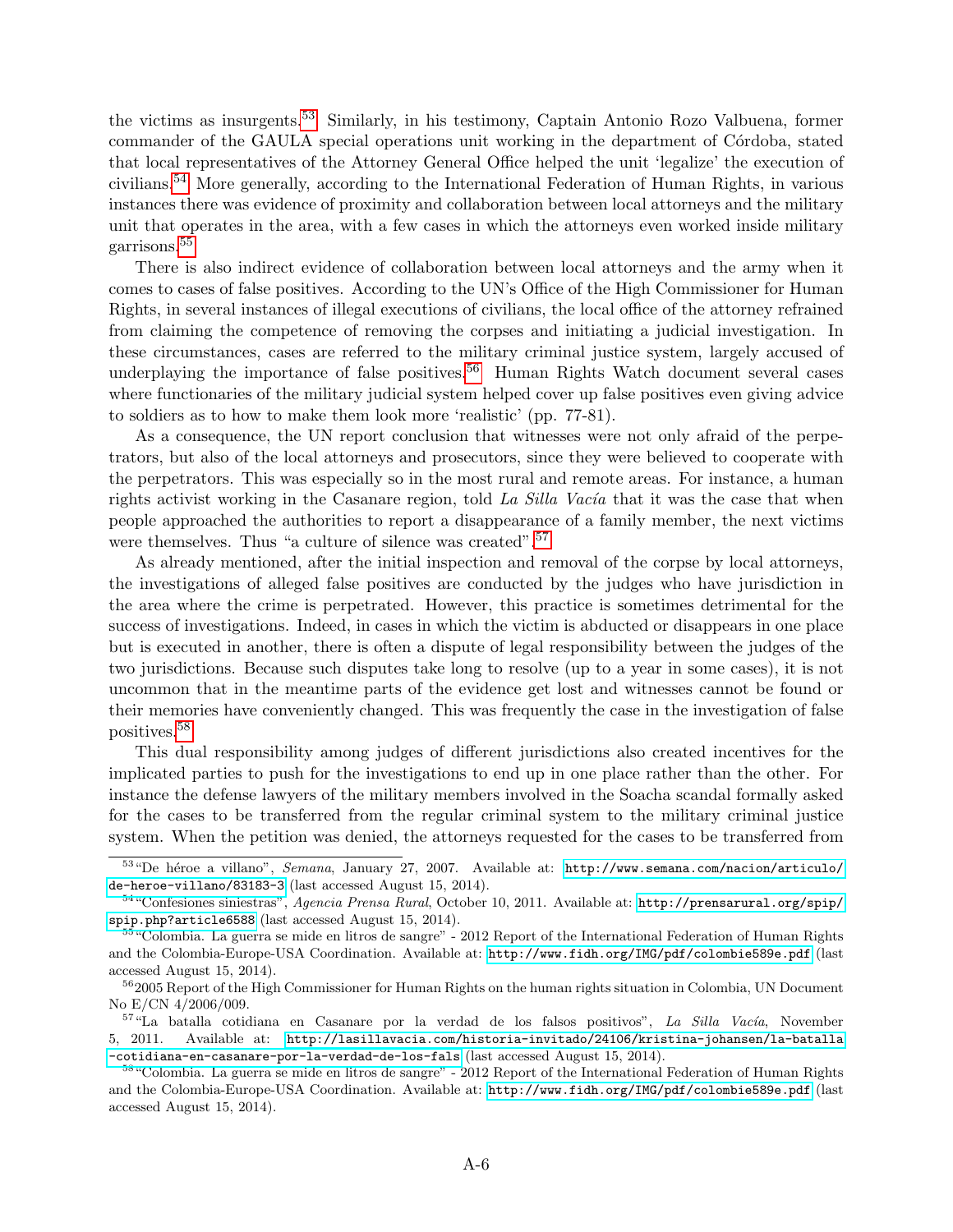Soacha, where the victims were recruited, to Norte de Santander, where the victims were killed.<sup>[59](#page-0-0)</sup> This is quite a telling example, as the false positives in Soacha, which created the major media scandal around the phenomena, were perhaps particularly salient precisely because they occurred near the capital city of Bogotá, where state institutions including the judiciary are presumably stronger. Consistent with such situation, these victims were not actually executed near the recruitment cite as in most cases, but were taken far away before being killed.

Other evidence directly suggests that committing false positives likely led to a deterioration of institutional quality. Human Rights Watch (2015, p. 75) report a revealing transcript obtained by the newsmagazine Semana of a phone conversation in 2012 between the then-head of the army General Leonardo Barrero and Lieutenant Colonel González del Río who at the time was being investigated under arrest for his involvement in false positives. Barrero tells González del Río to "create a mafia" to discredit prosecutors. In order to perpetuate false positives there is also evidence that the army paid criminal organizations to find victims. We noted this in the Soacha case and González del Rio also testified that when he had commanded the Gaula Antioquia unit of the 4th Brigade General González Peña, commanded of the joint Caribbean Command, "suggested he work with organized crime groups to commit false positives" (Human Rights Watch, 2015, p. 68). It is likely that things such as attacks on witnesses and threats also help to undermine local institutions (Human Rights Watch, 2015, p. 74).

#### A.3.3 Promotion Incentives for Colonels

In our main theoretical and empirical analysis, we posited that the body count incentives that generated the surge in false positives after 2002 were stronger for colonels than for generals. Our empirical strategy builds on the idea that colonels leading brigades are, unlike generals, up for promotion. Therefore, high-powered incentives are more likely to have an effect on their behavior.

Recall for instance the example of Sargent Alexander Rodríguez, who testified to having witnessed the assassination of several civilians by his unit. However, after blaming the unit's colonel for orchestrating the killings, he had his testimony reviewed by a military board headed by General Mario Montoya. The outcome of the investigation was that Sargent Rodríguez was fired from the force, and the involved colonel was promoted.<sup>[60](#page-0-0)</sup> In addition, Alfamir Castillo, mother of false positive victim Darvey Mosquera, told news web magazine La Silla Vacía that even if several soldiers were already serving jail time for the killing of her son, the officials that ordered the killing and organized for him to be portrayed as a guerilla were still free. The officials are Brigadier Generals Emiro José Barrios and Jorge Enrique Navarrete, both of whom were colonels at the time of the events. $61,62$  $61,62$  $61,62$ 

<sup>59 &</sup>quot;Los secretos de los expedientes de falsos positivos", El Tiempo, October 18, 2009. Available at: [http://www](http://www.eltiempo.com/archivo/documento/MAM-3674086) [.eltiempo.com/archivo/documento/MAM-3674086](http://www.eltiempo.com/archivo/documento/MAM-3674086) (last accessed September 20, 2014).

 $^{60}$ Beriain, David "A su muchacho lo matamos nosotros, señora" Agencia de Prensa Rural, May 24. Available at: <http://prensarural.org/spip/spip.php?article1124> (last accessed August 14, 2014).

 $61$ "Entiendo a los soldados a pesar de que mataron a mi hijo. Cumplían órdenes", LaSillaVacia.com, September 19, 2013. Available at: [http://lasillavacia.com/historia/entiendo-los-soldados-pesar-de-que-mataron-mi-hijo](http://lasillavacia.com/historia/entiendo-los-soldados-pesar-de-que-mataron-mi-hijo-cumplian-ordenes-alfamir-castillo-45670) [-cumplian-ordenes-alfamir-castillo-45670](http://lasillavacia.com/historia/entiendo-los-soldados-pesar-de-que-mataron-mi-hijo-cumplian-ordenes-alfamir-castillo-45670) (last accessed September 20, 2014).

 $62$ This particular case is peculiar because it became known that the insurgent guerillas killed in combat were civilians because of two key witnesses. One was José Didier Marín, one of the three civilians targeted by the army, who happened to escape before they shot him. The other one was Ernesto Quintana, a soldier of the involved unit (Counter-guerilla Battalion Mártires de Puerres), who recognized his cousin was one of the victims when the perpetrators triumphantly showed the photo album of the alleged combat. When he asked his superiors why his civilian was cousin among the "insurgents" killed, they offered vacations and money for him to remain silent. When he left the battalion to take the promised vacation, he was warned that Major Linares had given orders to kill him. Both witnesses are now part of the government's witness protection program.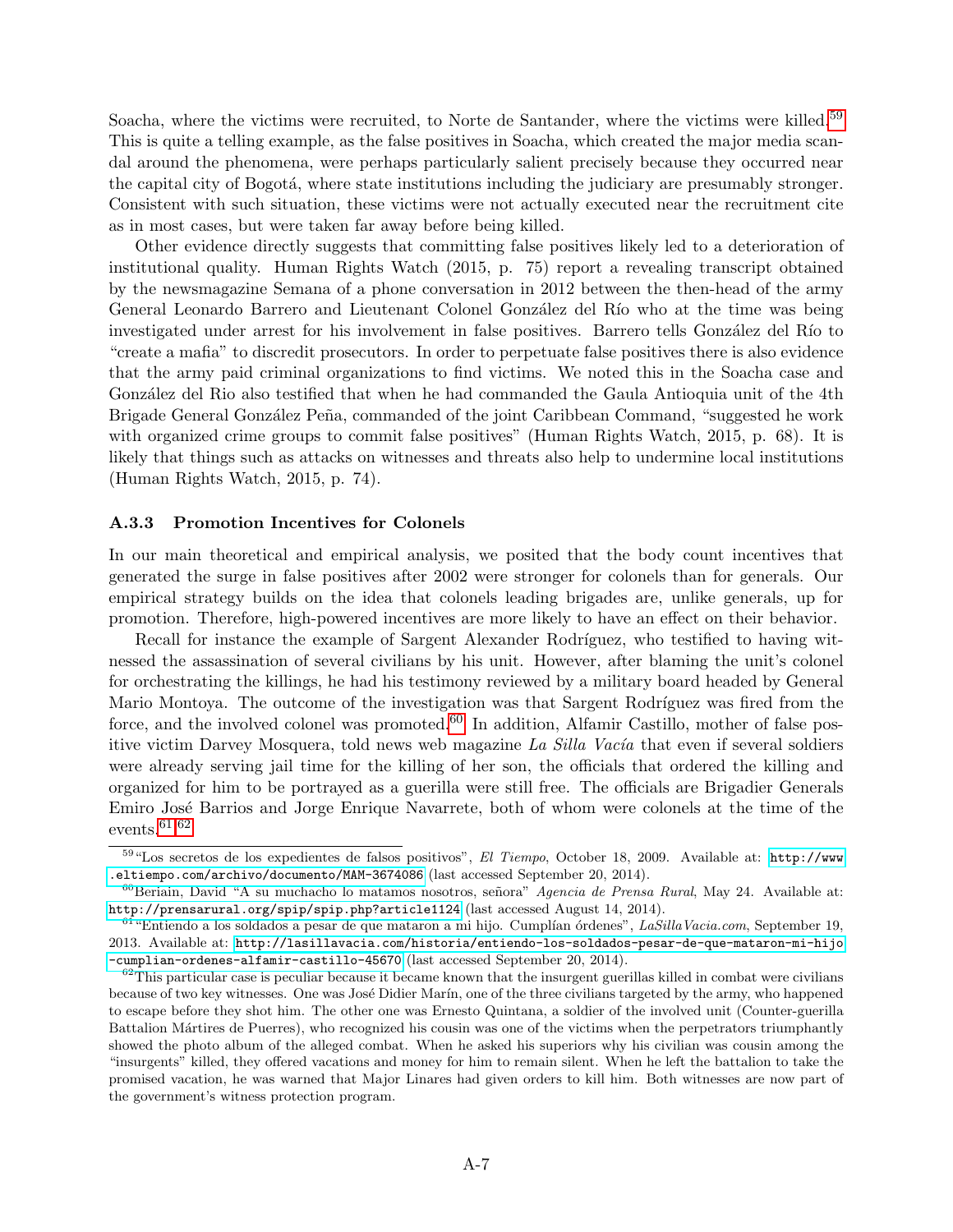There are several accusations of colonels, acting as unit commanders, for orchestrating and perpetrating false positives. All of them share common features, for instance that colonels' main motive was to be promoted. For instance, according to magazine *Semana*, 27 soldiers, an entire platoon, were expelled from the army in 2008 for refusing to fire at two alleged guerilla members, but who were dressed as civilians and not engaging in combat. The platoon had seen two individuals in a guerilla camp site and, as one of them said, "it would have been easy to shoot and kill them, but they were unarmed and dressed as civilians". Moreover, they couldn't approach the camp for fear of land mines. When moving, however, the guerilla members in the area noticed the military presence and engaged in combat. The guerilla members escaped, but the soldiers captured one under-age female guerilla member and confiscated provisions and computers. Upon returning to their battalion with what they considered a positive outcome, the reaction of the platoon commander (a Lieutenant Colonel) is described by one of the soldiers as follows:

"When my colonel came in he started insulting us and scolding us and told us that we were good for nothing, that we did not understand that the live guerilla insurgent was useless for him, and that what mattered were killings because he was going to be promoted to colonel and he was "measured" that way. He told us he was going to have us all expelled."[63](#page-0-0)

### A.3.4 The Issue of Collateral Damage

It is important to note that the case study literature also decisively suggests that false positives cannot be interpreted as simple collateral damage which occurs as an unfortunate by product of taking the fight to the guerillas. This is because the evidence is overwhelming that this was a planned criminal operation by the army. Human Rights Watch interviews with military officers confirmed that units had "systems in place for committing false positives" (p. 6) and officers would "meet with their battalion commander on a weekly basis to plan false positives" (p. 6) moreover "the crimes required significant organizing, planning, and logistical coordination by military officers and soldiers" (p. 25).

Evidence against the collateral damage hypothesis also comes from the copious judicial and media evidence. Human Rights Watch (p. 25) quotes a 2012 report from the International Criminal Court that sums up a large body of this evidence by saying that false positives "were directed against particular categories of civilians, who resided in remote areas and were considered to belong to a marginalized sector of the population". Human Rights Watch goes on to note that victims "included farmers, children, unemployed people, homeless people, people . . . dependent on drugs, people with mental disabilities, community leaders, people with criminal records, petty criminals. Demobilized guerillas and paramilitaries, and in some rare cases, supposed guerilla collaborators or guerillas who had been detained or surrendered" (p. 25). Thus committing false positives was a purposeful activity which was not a natural side effect of engaging in actual combat with guerillas. This feature also suggests that it probably substituted for such actual combat and what we have termed true positives.

### A.4 Theoretical Results for the Perfect Substitutes and Perfect Complements Cases

First consider the perfect complements case, where

 $^{63}$ "La historia inédita de los falsos positivos", Semana, July 6, 2013. Available at: [http://www.semana.com/nacion/](http://www.semana.com/nacion/articulo/la-historia-inedita-falsos-positivos/349851-3) [articulo/la-historia-inedita-falsos-positivos/349851-3](http://www.semana.com/nacion/articulo/la-historia-inedita-falsos-positivos/349851-3) (last accessed September 20, 2014).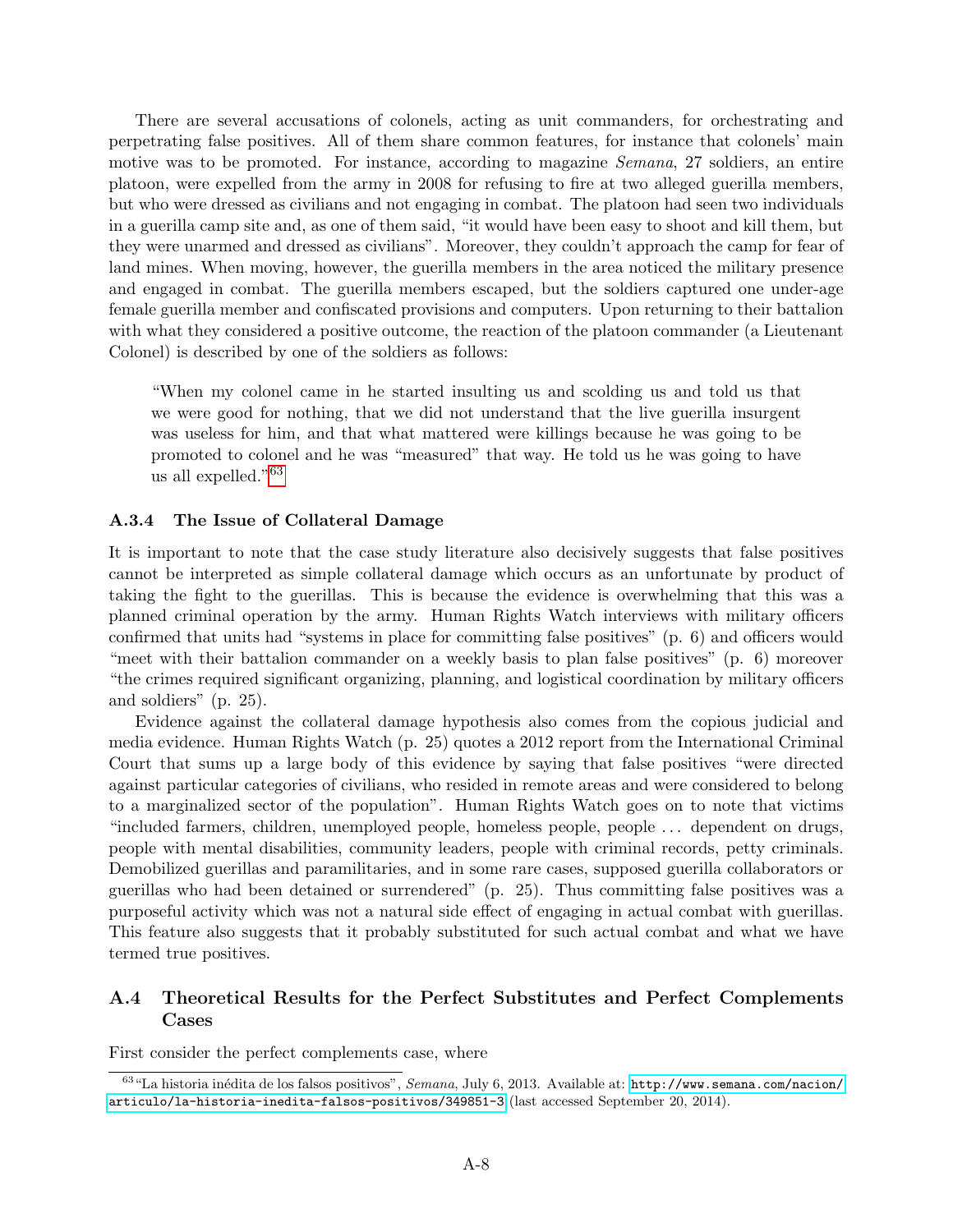$$
\Psi(a_T, a_F) = \frac{1}{2} \min \{ c_T a_T^2, c_F a_F^2 \}.
$$

Then, after setting  $\frac{a_T}{a_F} = \sqrt{\frac{c_F}{c_T}}$  to minimize costs and substituting in the objective function, we obtain the following optimal efforts:

<span id="page-8-0"></span>
$$
a_F^* = \pi s \left[ \frac{1 + \alpha \chi}{\sqrt{c_F c_T}} + \frac{\alpha}{c_F} \right]
$$
\n(A.1)

$$
a_T^* = \pi s \left[ \frac{1 + \alpha \chi}{c_T} + \frac{\alpha}{\sqrt{c_F c_T}} \right]
$$
 (A.2)

### Proposition A.1. (False positives with perfect technological complements)

Suppose that false and true positives are perfect technological complements, with  $\Psi(a_T,a_F) = \frac{1}{2} \min \left\{ c_T a_T^2, c_F a_F^2 \right\}$ . Then, a marginal increase in incentives s:

- 1. Increases true and false positives.
- 2. Leads to a larger increase in true and false positives where reported output is a more important part of compensation (higher  $\pi$ ).
- 3. Leads to a larger increase in true and false positives where misrepresentation of false positives is more likely (higher  $\alpha$ )

*Proof.* All results follow directly from expressions  $(A.1)$  and  $(A.2)$  together with expressions  $(6)$  and (7) in the main text for  $E[\exp(q_T^*)]$  and  $E[\exp(q_F^*)]$ .  $\Box$ 

Now consider the perfect substitutes case, where  $\delta = \sqrt{c_T c_F}$ . Then, we can write the first order conditions for maximization of the agent's payoff in complementary slackness form as follows:

$$
\pi s\alpha - \sqrt{c_F} \left( \sqrt{c_F} a_F + \sqrt{c_T} a_T \right) \leq 0, [\pi s\alpha - \sqrt{c_F} \left( \sqrt{c_F} a_F + \sqrt{c_T} a_T \right)] a_F = 0
$$
  

$$
\pi s(1 + \alpha \chi) - \sqrt{c_T} \left( \sqrt{c_F} a_F + \sqrt{c_T} a_T \right) \leq 0, [\pi s(1 + \alpha \chi) - \sqrt{c_T} \left( \sqrt{c_F} a_F + \sqrt{c_T} a_T \right)] a_T = 0
$$
  

$$
a_F \geq 0, a_T \geq 0
$$
 (A.3)

Therefore, we cannot have both  $a_F > 0$  and  $a_T > 0$  except in a borderline case. More specifically:

<span id="page-8-1"></span>
$$
(a_T^*, a_F^*) = \begin{cases} (0, \frac{\pi s \alpha}{c_F}) & \text{if } \frac{\alpha}{\sqrt{c_F}} > \frac{1 + \chi \alpha}{\sqrt{c_T}} \\ (\frac{\pi s (1 + \chi \alpha)}{c_T}, 0) & \text{if } \frac{\alpha}{\sqrt{c_F}} < \frac{1 + \chi \alpha}{\sqrt{c_T}} \\ (a_T, a_F) \ge \mathbf{0} : \sqrt{c_F} a_F + \sqrt{c_T} a_T = \pi sB & \text{if } \frac{\alpha}{\sqrt{c_F}} = \frac{1 + \chi \alpha}{\sqrt{c_T}} \equiv B \end{cases} (A.4)
$$

This is enough to establish our main results.

#### <span id="page-8-2"></span>Proposition A.2. (False positives with perfect technological substitutes)

Suppose that false and true positives are perfect technological substitutes, with  $\delta = \sqrt{c_t c_F}$ .

Then, agents specialize in one kind of effort  $(a_T^* > 0 \text{ and } a_F^* = 0 \text{ or } a_T^* = 0 \text{ and } a_F^* > 0)$  except if  $\frac{\alpha}{\sqrt{c_F}} = \frac{1+\chi\alpha}{\sqrt{c_T}} \equiv B$ , when any pair  $(a_T, a_F) \ge 0$  such that  $\sqrt{c_F}a_F + \sqrt{c_T}a_T = \pi sB$  is optimal.

A marginal increase in incentives s: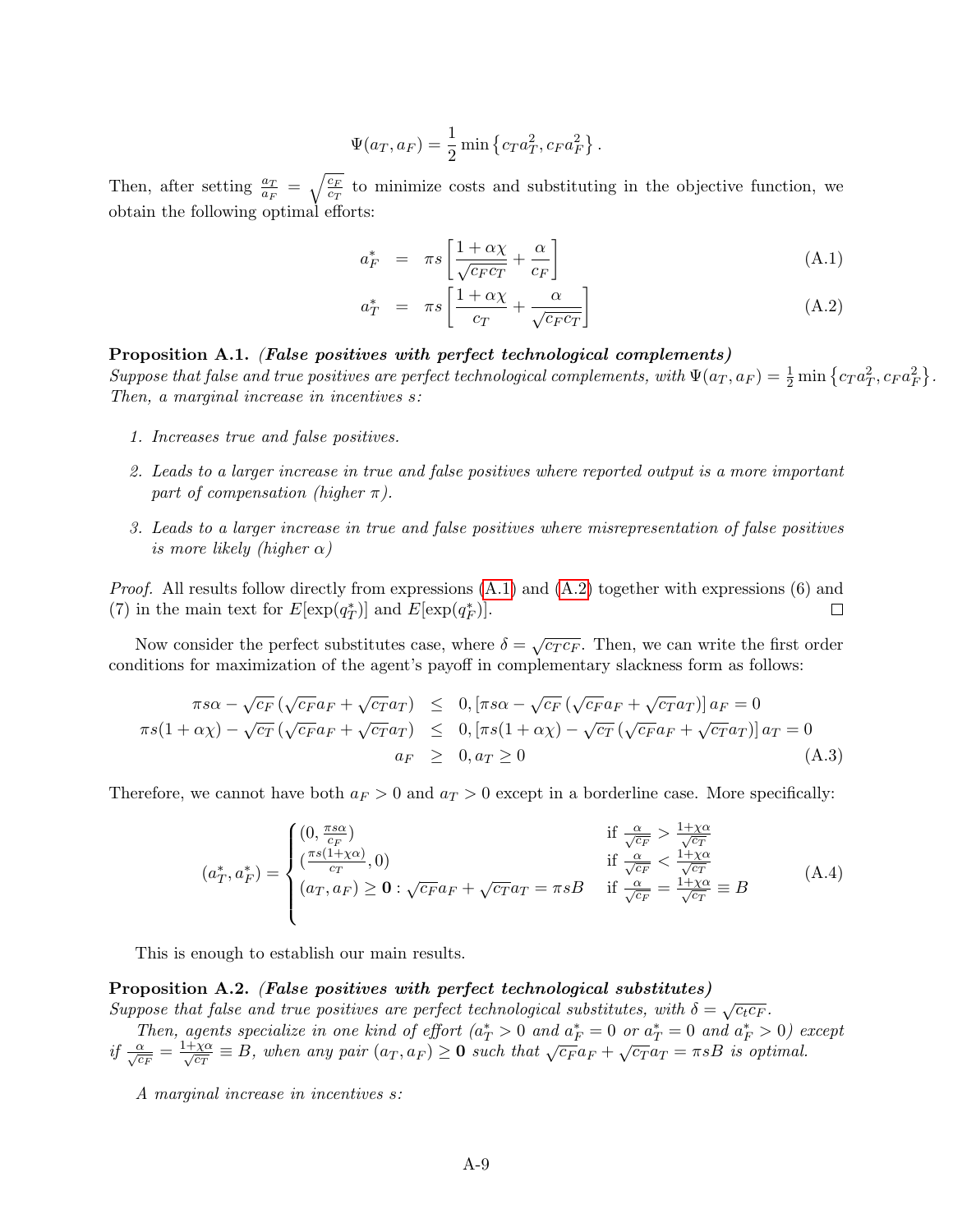1. (Weakly) increases observed false and true positives,

$$
\frac{\partial \mathbb{E}[\exp(q_F^*)]}{\partial s} \ge 0, \ \frac{\partial \mathbb{E}\exp(q_T^*)]}{\partial s} \ge 0.
$$

Moreover  $\frac{\partial \mathbb{E}[\exp(q_T^*)]}{\partial s} = 0 \Leftrightarrow a_T^* = 0$  (the agent specializes in bad effort), and  $\frac{\partial \mathbb{E}[\exp(q_T^*)]}{\partial s} = 0 \Leftrightarrow$  $a_F^* = \chi = 0$  (the agent specializes in good effort and false positives are purely intentional).

2. Leads to a (weakly) larger increase in false and true positives where reported output is a more *important part of compensation (higher*  $\pi$ *),* 

$$
\frac{\partial^2 \mathbb{E}[\exp(q^*_F)]}{\partial s \partial \pi} \ge 0, \ \frac{\partial^2 \mathbb{E}[\exp(q^*_T)]}{\partial s \partial \pi} \ge 0.
$$

Moreover  $\frac{\partial^2 \mathbb{E}[\exp(q_T^*)]}{\partial s \partial \pi} = 0 \Leftrightarrow a_T^* = 0$ , and  $\frac{\partial^2 \mathbb{E}[\exp(q_F^*)]}{\partial s \partial \pi} = 0 \Leftrightarrow a_F^* = \chi = 0$ .

3. Leads to a (weakly) larger increase in false and true positives where misrepresentation of false positives is more likely (higher  $\alpha$ ),

$$
\frac{\partial^2 \mathbb{E}[\exp(q_F^*)]}{\partial s \partial \alpha} \ge 0, \, \frac{\partial^2 \mathbb{E}[\exp(q_T^*)]}{\partial s \partial \alpha} \ge 0.
$$

Moreover 
$$
\frac{\partial^2 \mathbb{E}[\exp(q_T^*)]}{\partial s \partial \alpha} = 0 \Leftrightarrow a_T^* = 0
$$
, and  $\frac{\partial^2 \mathbb{E}[\exp(q_T^*)]}{\partial s \partial \alpha} = 0 \Leftrightarrow a_F^* = \chi = 0$ .

*Proof.* All implications follow directly from  $(A.4)$  combined with expressions  $(6)$  and  $(7)$  in the main text for  $E[\exp(q_T)]$  and  $E[\exp(q_F)].$  $\Box$ 

Contrasting Proposition [A.2](#page-8-2) with Proposition 1 in the main text, the only difference is in prediction 3. In particular, we no longer obtain the result emphasized throughout the discussion that true positives may respond less in areas where  $\alpha$  is larger so long as false positives are largely intentional  $(\text{small } \chi)$ . However, this contrast emerges not from a deep fundamental difference in the predictions, but from the fact that the propositions have been established for marginal changes in incentives and surrounding conditions. But in the perfect substitutes case, agents select a corner solution except in a borderline case. Thus, it is more important to focus on the implications that the changes in underlying parameters have on the agent's choice about which effort to choose, good or bad.

The next corollary establishes a result with implications along the lines of prediction 4 in Proposition 1 in the main text. In particular, it shows that, as long as false positives are largely intentional, it is more likely that the agent specializes in bad effort in places with weak institutions. This implies that, when comparing places with stronger and weaker institutions, the impact of incentives on true positives is smaller in places with weaker institutions (namely, no impact) than in those with stronger institutions (where there should be an increase).

#### Corollary A.3. (Weak institutions and specialization in bad effort)

Suppose that false and true positives are perfect technological substitutes, with  $\delta = \sqrt{c_T c_F}$ .

Then, weaker institutions are more likely to lead to specialization in bad effort  $(a_T^* = 0 \text{ and } t)$  $a_F^* > 0$ ) if and only if:

$$
\chi>\sqrt{\frac{c_T}{c_F}}
$$

*Proof.* The result follows directly from inspecting the effect of an increase in  $\alpha$  in either term of the inequality  $\frac{\alpha}{\sqrt{c_F}} \leq \frac{1+\chi\alpha}{\sqrt{c_T}}$ , the key condition in [\(A.4\)](#page-8-1).  $\Box$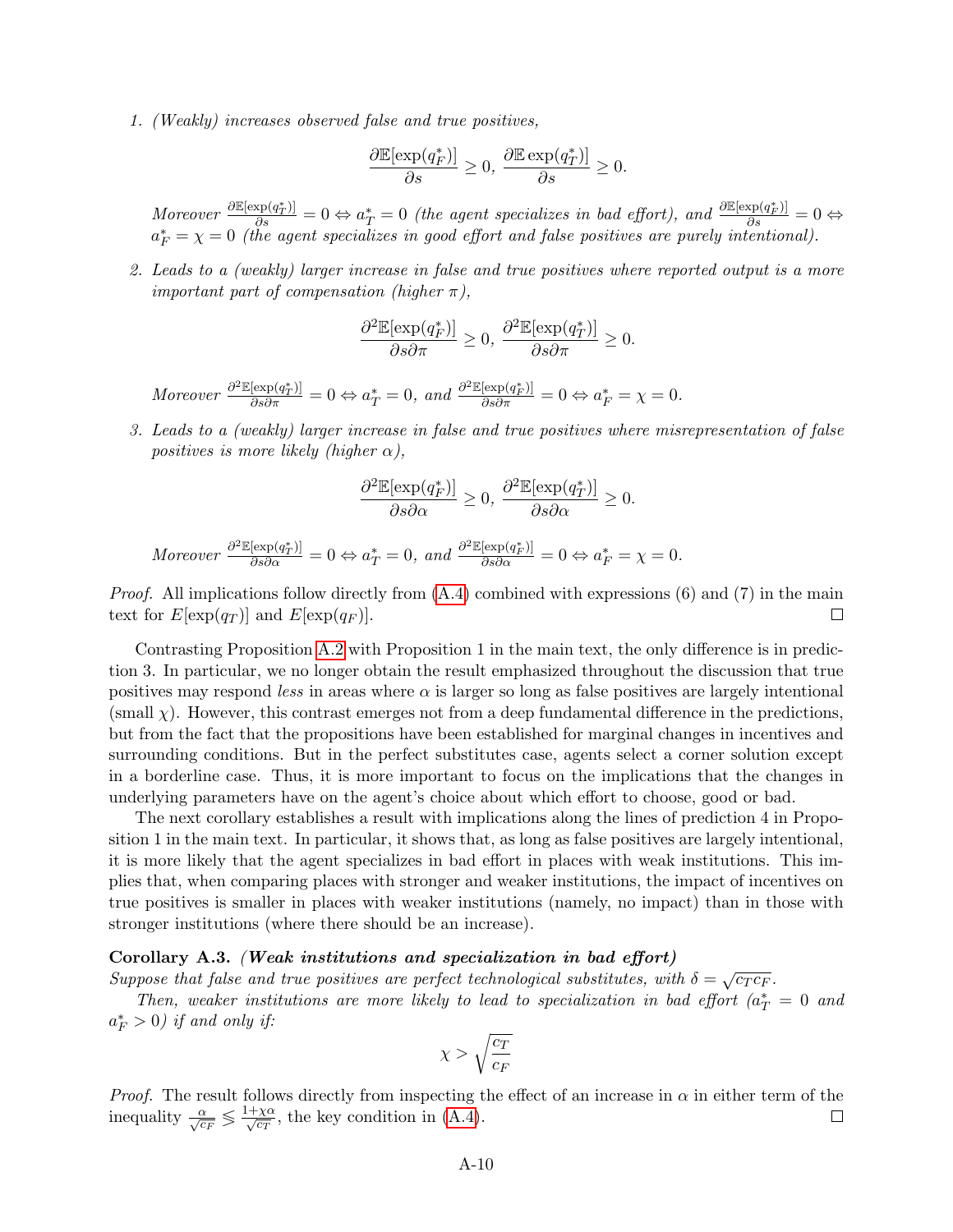### A.5 Implications for  $\mathbb{E}(q)$

Consider focusing on:

$$
\mathbb{E}[q_T^*] = \mathbb{E}[a_T^* + \varepsilon_T] = a_T^*,\tag{A.5}
$$

$$
\mathbb{E}[q_F^*] = \mathbb{E}[\chi(a_T^* + \varepsilon_T) + (a_F^* + \varepsilon_F)] = \chi a_T^* + a_F^*.
$$
\n(A.6)

To see that comparative statics are identical as when focusing on  $\mathbb{E}[\exp(q^*_J)]$  it suffices to notice that for  $J \in \{F, P\}$ 

$$
\frac{\partial a_J^*}{\partial s} = \frac{a_J^*}{s}, \ \frac{\partial^2 a_J^*}{\partial s \partial \pi} = \frac{1}{s} \frac{\partial a_J^*}{\partial \pi}, \text{ and } \frac{\partial^2 a_J^*}{\partial s \partial \alpha} = \frac{1}{s} \frac{\partial a_J^*}{\partial \alpha}.
$$

Therefore, after deriving, substituting these properties and rearranging, the following equivalences hold for true positives:

$$
\frac{\partial \mathbb{E}[\exp(q_T^*)]}{\partial s} = \mathbb{E}[\exp(q_T^*)] \frac{\partial a_T^*}{\partial s}, \n\frac{\partial^2 \mathbb{E}[\exp(q_T^*)]}{\partial s \partial \pi} = \mathbb{E}[\exp(q_T^*)](1 + a_T^*) \frac{\partial^2 a_T^*}{\partial s \partial \pi}, \n\frac{\partial^2 \mathbb{E}[\exp(q_T^*)]}{\partial s \partial \alpha} = \mathbb{E}[\exp(q_T^*)](1 + a_T^*) \frac{\partial^2 a_T^*}{\partial s \partial \alpha}.
$$

Similarly, for false positives:

$$
\frac{\partial \mathbb{E}[\exp(q_F^*)]}{\partial s} = \mathbb{E}[\exp(q_F^*)] \left( \chi \frac{\partial a_T^*}{\partial s} + \frac{\partial a_F^*}{\partial s} \right),
$$
  

$$
\frac{\partial^2 \mathbb{E}[\exp(q_F^*)]}{\partial s \partial \pi} = \mathbb{E}[\exp(q_F^*)] \left( 1 + \chi a_T^* + a_F^* \right) \left( \chi \frac{\partial^2 a_T^*}{\partial s \partial \pi} + \frac{\partial^2 a_F^*}{\partial s \partial \pi} \right),
$$
  

$$
\frac{\partial^2 \mathbb{E}[\exp(q_F^*)]}{\partial s \partial \alpha} = \mathbb{E}[\exp(q_F^*)] \left( 1 + \chi a_T^* + a_F^* \right) \left( \chi \frac{\partial^2 a_T^*}{\partial s \partial \alpha} + \frac{\partial^2 a_F^*}{\partial s \partial \alpha} \right).
$$

Since  $\mathbb{E}[\exp(q^*_{J})], 1 + a^*_{T}$ , and  $1 + \chi a^*_{T} + a^*_{F}$  are strictly positive, this establishes that the sign of the partials and cross partials for  $\mathbb{E}[\exp(q_{J}^{*})]$  is determined by the sign of the partials and cross partials for  $\mathbb{E}[q^*_{J}]$  — since in each case, the partials and cross partial of  $\mathbb{E}[q^*_{J}]$  are given by the terms in parentheses, which give the responses of  $a_T^*$  and  $\chi a_T^* + a_F^*$  to the parameter changes.

#### A.6 Ratio of Outputs and Bad Effort

As noted in the text, examining the response of the ratio of true to false positives to incentives does not help determine the role of bad relative to good effort. To see this, define this ratio as

$$
r(s) = \frac{\exp (q_F(s))}{\exp (q_T(s))} = \exp \left[ \chi(a_T^*(s) + \varepsilon_T) + (a_F^*(s) + \varepsilon_F) - (a_T^*(s) + \varepsilon_T) \right].
$$

Taking the derivative with respect to incentives s and using  $\partial a_T^*(s)/\partial s = a_T^*(s)/s$ , we find

$$
\frac{\partial r(s)}{\partial s} = \frac{r(s)}{s} \left( \left( \chi - 1 \right) \left( a_T^*(s) \right) + a_F^*(s) \right).
$$

Thus, even with agents exerting bad effort, the ratio of false to true positives may increase or decrease depending on the (unknown) relative magnitudes of good effort, bad effort, and the fraction of collateral damage (which moreover has been assumed constant for tractability, but could vary with the degree of effort further complicating the relationship between the importance of both types of effort and the ratio of observed false to true positives).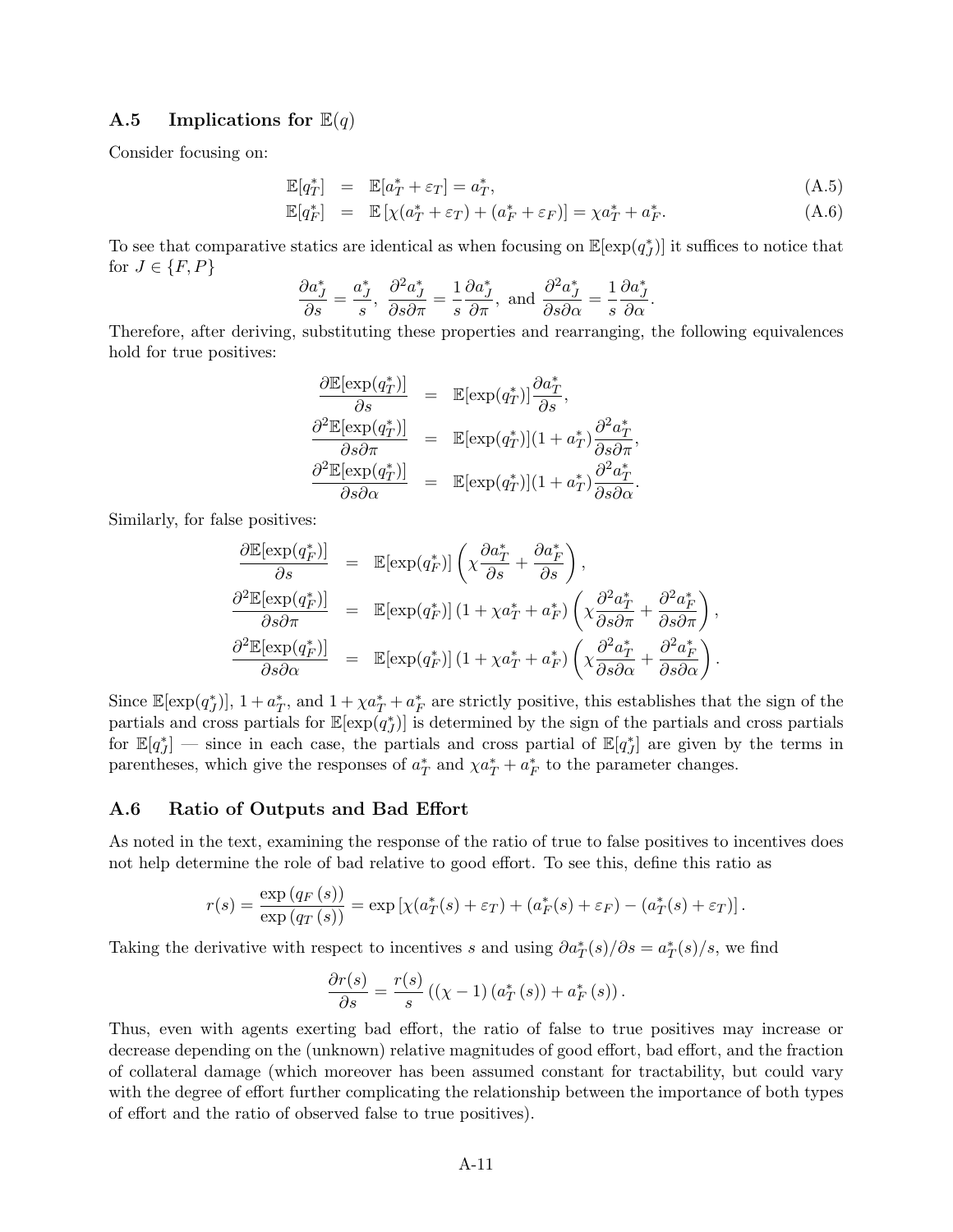### A.7 Additional Tables and Figures

#### **Variable** Description **Description** Sources Dependent variables **Positives** False positives Arbitrary executions of civilians presented as members of illegal armed groups. Measured from 2000 to 2010. We use both the number of instances (events) where the Colombian armed forces are involved producing such killings (false positives cases) as well as the number of people killed in the events in each municipality and year (false positives casualties). CINEP's Data Bank on Human Rights and Political Violence. True positives Killings of rebels, guerillas or paramilitaries, by the government armed forces. Measured from 2000 to 2010. We use both the number of instances (events) producing such killings (true positives cases) as well as the number of people killed in the events in each municipality and year (true positives casualties). CERAC-Universidad del Rosario with information from CINEP. Judicial Institutions Judicial Inefficiency Index Ratio of complaints against functionaries in the judicial branch to total complaints. Measured Inspector General (Procufrom 2000 to 2010.  $radur(a)$ . **Security** Guerilla, government, or Dummy variable that equals 1 if the corresponding group perpetrated any attack on a given CERAC-Universidad del paramilitary attacks municipality and year, from 2000 to 2010. Rosario with information from CINEP. Explanatory variables Initial Judicial Inefficiency Ratio of complaints against functionaries in the judicial branch to total complaints, from 1995 to 1999 (before the main sample period) Inspector General (Procu $radur(a)$ . Colonels We use three measures at the year and municipality level: a dummy, unweighted share, and weighted share. The dummy is simply an indicator variable that equals one if any of the brigades operating in a given municipality are led by colonels. The unweigthed share computes the share of brigades with influence in the municipality that are led by colonels. The weighted share computes the share weighting by brigade population, defined as the total population in municipalities under each brigade's jurisdiction. We also distinguish between the mobile brigade share and regular colonel-led brigade share in additional Appendix exercises. The mobile brigade share is the ratio of mobile to total brigades in the municipality (with mobile brigades always led by colonels), and te regular colonel share is the ratio of colonel-led regular brigades to total brigades. Colombian Army Webpage and expired versions through Internet Archive's Machine ([http://archive.org/](http://archive.org/web/) [web/](http://archive.org/web/)), Online news search in El Tiempo, DANE for municipal population figures. -Continues in next page-

#### Table A-1: Variables and sources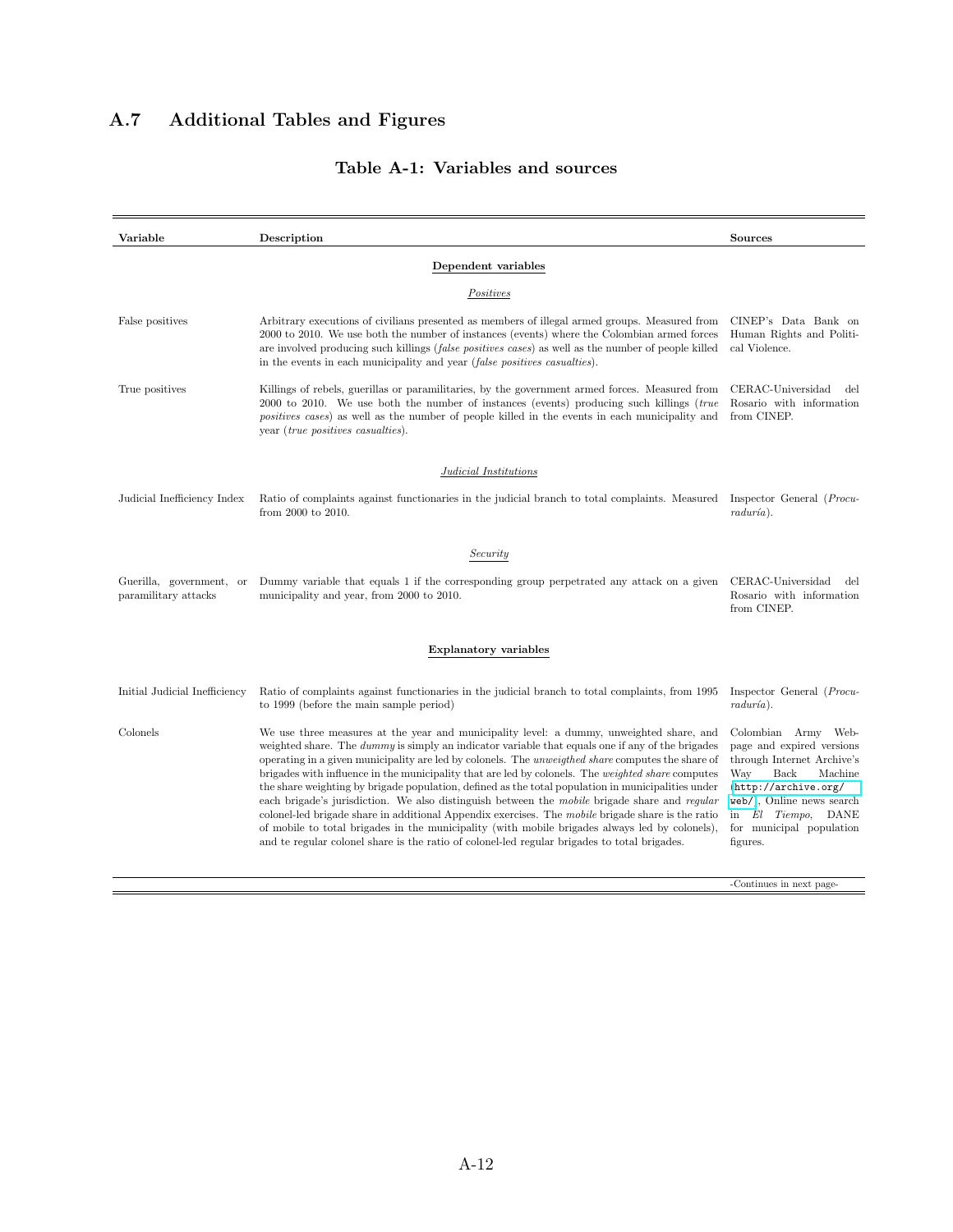## Table A-1: Variables and sources -continued from previous page-

| Variable                                                                | Description                                                                                                                                                                                                                                                                                                                                    | <b>Sources</b>                                                                   |
|-------------------------------------------------------------------------|------------------------------------------------------------------------------------------------------------------------------------------------------------------------------------------------------------------------------------------------------------------------------------------------------------------------------------------------|----------------------------------------------------------------------------------|
|                                                                         | Controls                                                                                                                                                                                                                                                                                                                                       |                                                                                  |
|                                                                         | Geographic                                                                                                                                                                                                                                                                                                                                     |                                                                                  |
| Rainfall                                                                | Mean annual rainfall level in each municipality in millimeters                                                                                                                                                                                                                                                                                 | geographic controls<br>All<br>Municipal Panel,<br>from                           |
| Distance to capital                                                     | Linear distance to the state's capital in thousands of kilometers                                                                                                                                                                                                                                                                              | CEDE, Universidad de los<br>Andes                                                |
| Soil quality and soil erosion                                           | Soil types are categorized by the Colombian Geographic Institute on a scale of 1-8 based on<br>suitability for agriculture, and on a scale of 1-6 based on soil erosion. The index is weighted<br>average of soil type by municipality.                                                                                                        |                                                                                  |
| Water availability                                                      | Weighted average from sub-municipal indicators of availability.                                                                                                                                                                                                                                                                                |                                                                                  |
| Altitude                                                                | Altitude above sea level, in meters, of the urban center of each municipality                                                                                                                                                                                                                                                                  |                                                                                  |
| Municipality area                                                       | Total municipal area in hectares (in logs)                                                                                                                                                                                                                                                                                                     |                                                                                  |
|                                                                         | Basic socioeconomic, in year 2000                                                                                                                                                                                                                                                                                                              |                                                                                  |
| Population, 2000                                                        | Total municipal population (in logs)                                                                                                                                                                                                                                                                                                           | Colombian<br>Statistical<br>Agency (DANE)                                        |
| Math, language, and sci-<br>ence test scores, 2000                      | Municipal average scores per area for high-school graduates in the official standardized test                                                                                                                                                                                                                                                  | Colombian Institute for<br>Higher Education (ICFES)                              |
| Tax Income per cap, 2000                                                | Municipal total amount collected taxes. Millions of pesos per $100.000$ inhabitants (in logs $+1$ )                                                                                                                                                                                                                                            | Colombian National Plan-<br>ning Department (DNP)                                |
| Poverty index, 2000                                                     | Proportion of people in poverty according to the Index of Unmet (or Unsatisfied) Basic Needs.<br>Basic Needs are defined at the household level using indicators for housing overcrowding, dwelling<br>physical characteristics, access to public services, proportion of economically dependent mem-<br>bers, and children school attendance. | Colombian<br>Statistical<br>Agency (DANE)                                        |
|                                                                         | Additional                                                                                                                                                                                                                                                                                                                                     |                                                                                  |
| Navy presence                                                           | Indicator variable that equals 1 if a Navy unit operates in the municipality.                                                                                                                                                                                                                                                                  | Colombian Army Official<br>Website                                               |
| Guerrilla,<br>government<br>and paramilitary attacks<br>$(1991 - 2000)$ | Average attacks by group, between 1991 and 2000 and per 100.000 inhabitants                                                                                                                                                                                                                                                                    | CERAC-Universidad<br>del<br>Rosario                                              |
| Unemployment rate, 2005                                                 | Municipal unemployment rate                                                                                                                                                                                                                                                                                                                    | Colombian<br>Statistical<br>Agency (DANE), Census<br>2005                        |
| Catholic<br>churches<br>capita                                          | per Number of catholic churches per person in each municipality.                                                                                                                                                                                                                                                                               | Municipal Panel, CEDE,<br>Universidad de los Andes                               |
| Coca cultivated area, 1999                                              | Municipal area cultivated with coca, per 100 hectares                                                                                                                                                                                                                                                                                          | Municipal Panel, CEDE,<br>Universidad de los Andes                               |
| Average<br>protests<br>per<br>capita, 1995-1999                         | Sum of all protests per year and per person. Protests are defined as the set of social actions with<br>more than 10 people who intentionally express demands or push for solutions from the state at<br>its different levels, or from private entities or individuals, to address injustices, inequalities or<br>exclusions.                   | CINEP, Base de datos<br><i>de luchas sociales</i> (Social<br>struggles database) |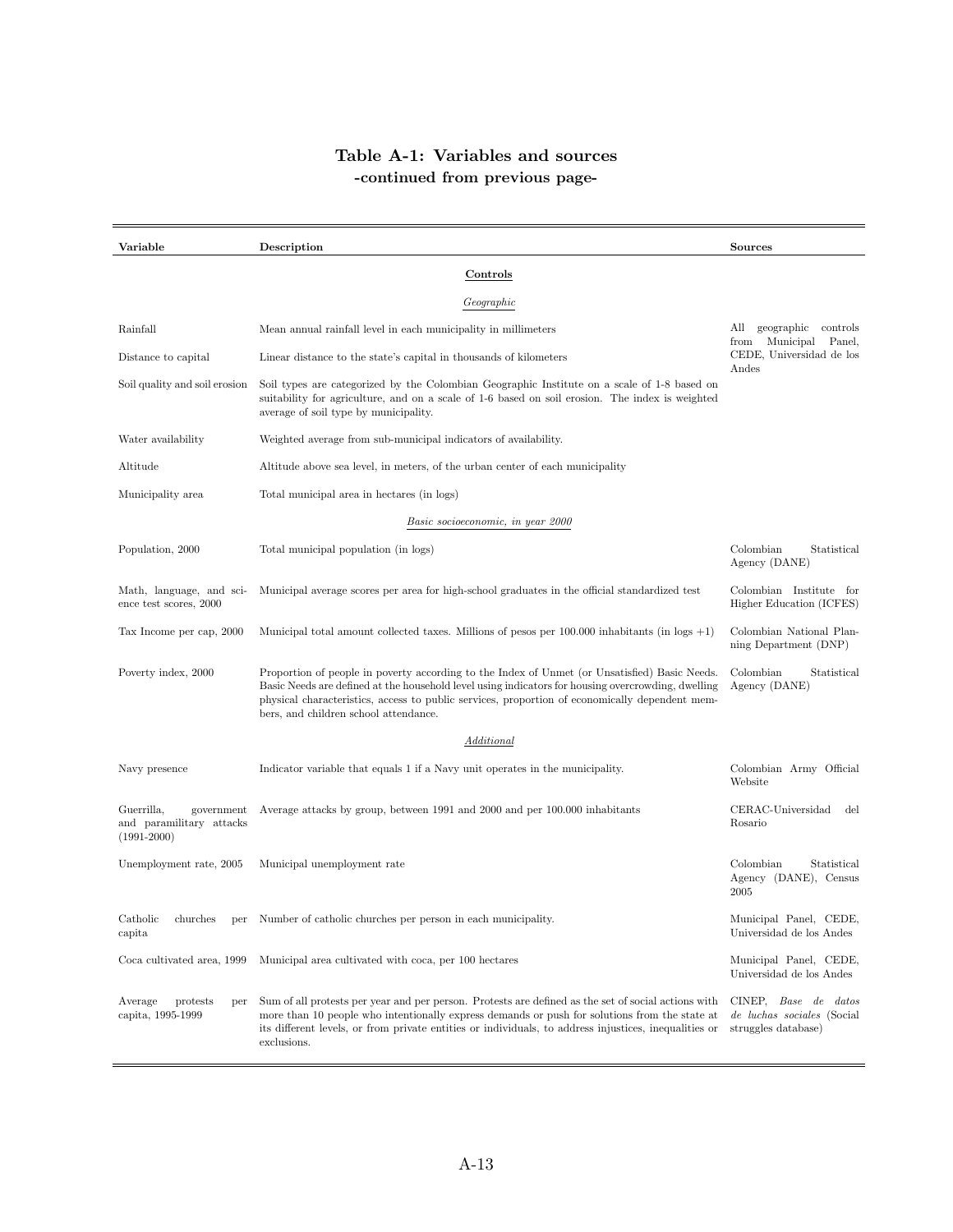| Table A-2: Descriptive Statistics: Time-invariant variables |  |
|-------------------------------------------------------------|--|
|-------------------------------------------------------------|--|

| Variable                                               | Mean                        | Std. Dev. | Min      | Max      | Obs. |
|--------------------------------------------------------|-----------------------------|-----------|----------|----------|------|
|                                                        |                             |           |          |          |      |
|                                                        | Judicial Inefficiency Index |           |          |          |      |
| Initial judicial inefficiency (1995-1999)              | 0.077                       | 0.080     | 0.000    | 0.538    | 893  |
|                                                        |                             |           |          |          |      |
| Controls (Interacted with time dummies in regressions) |                             |           |          |          |      |
| Geographic                                             |                             |           |          |          |      |
|                                                        |                             |           |          |          |      |
| Mean annual rainfall                                   | 1971.843                    | 1064.394  | 160.000  | 9200.000 | 893  |
| Distance to state capital (thousand kms)               | 130.527                     | 107.190   | 0.000    | 790.000  | 893  |
| Soil quality index                                     | 2.683                       | 1.203     | 0.000    | 8.000    | 893  |
| Soil erosion index                                     | 1.978                       | 1.019     | 0.000    | 5.000    | 893  |
| Water availability index (thousand)                    | 3362.203                    | 526.747   | 1963.644 | 5625.773 | 893  |
| Altitude (Km)                                          | 1.143                       | 1.178     | 0.002    | 25.221   | 893  |
| Log (Municipal area in $km^2$ )                        | 10.517                      | 1.153     | 7.313    | 15.698   | 893  |
| Basic socioeconomic (in year 2000)                     |                             |           |          |          |      |
| Log (population)                                       | 9.665                       | 1.056     | 7.144    | 15.657   | 893  |
| Math test scores                                       | 42.505                      | 1.086     | 37.083   | 46.750   | 893  |
| Language test scores                                   | 44.581                      | 1.945     | 35.750   | 50.563   | 893  |
| Science test scores                                    | 44.205                      | 1.069     | 40.886   | 49.000   | 893  |
| Log (Tax income per cap)                               | 6.625                       | 2.447     | 0.000    | 10.518   | 893  |
| Poverty index                                          | 45.739                      | 21.703    | 7.220    | 104.530  | 893  |
| Additional                                             |                             |           |          |          |      |
| Navy presence                                          | 0.029                       | 0.168     | 0.000    | 1.000    | 893  |
| guerilla attacks (1991-1999)                           | 3.559                       | 5.607     | 0.000    | 78.954   | 893  |
| Paramilitar attacks (1991-1999)                        | 0.430                       | 0.951     | 0.000    | 8.922    | 893  |
| Unemployment rate 2005                                 | 0.049                       | 0.044     | 0.000    | 0.430    | 893  |
| Catholic churches per capita                           | 11.204                      | 11.260    | 0.000    | 106.671  | 893  |
| Coca cultivated area per 100 hectares 1999             | 0.078                       | 0.656     | 0.000    | 16.072   | 893  |
| Average protests per capita (1995-1999)                | 0.679                       | 2.118     | 0.000    | 31.571   | 893  |

Notes: Judicial inefficiency is the ratio of complaints against judicial functionaries relative to total complaints against all public officials, over the period 1995 to 1999.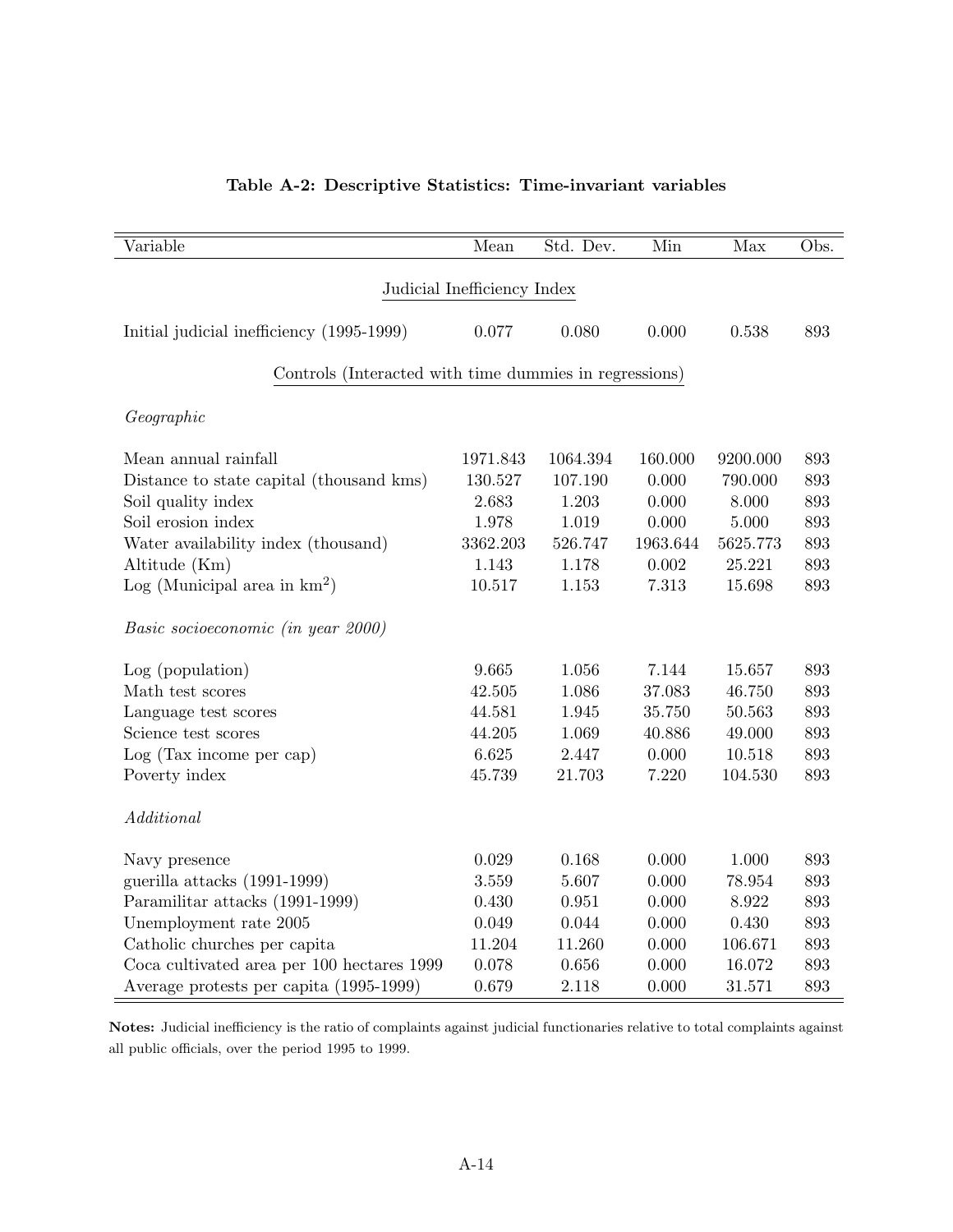|                                                           | Pre     | Incentives               | Post    | Pre                | Incentives               | Post                  |
|-----------------------------------------------------------|---------|--------------------------|---------|--------------------|--------------------------|-----------------------|
| Variable                                                  | 2002    | Incentives $(2003-2008)$ | 2009    | 2002               | Incentives $(2003-2008)$ | 2009                  |
| Dependent variable is (weighted) colonel share            |         |                          |         |                    |                          |                       |
| Variable (times time-period dummies indicated in columns) |         |                          |         |                    |                          |                       |
| Initial judicial inefficiency (1995-1999)                 |         |                          |         | 0.1027<br>(0.1691) | 0.2708<br>(0.1393)       | $-0.1900$<br>(0.2038) |
| Geographic                                                |         |                          |         |                    |                          |                       |
| Mean annual rainfall                                      | $-0.00$ | $-0.00$                  | 0.00    | $-0.00$            | $-0.00$                  | 0.00                  |
| Distance to state capital (thousand kms)                  | (0.00)  | (0.00)                   | (0.00)  | (0.00)             | (0.00)                   | (0.00)                |
|                                                           | 0.00    | 0.00                     | 0.00    | 0.00               | 0.00                     | 0.00                  |
| Soil quality index                                        | (0.00)  | (0.00)                   | (0.00)  | (0.00)             | (0.00)                   | (0.00)                |
|                                                           | 0.02    | $-0.01$                  | $-0.02$ | 0.02               | $-0.01$                  | $-0.02$               |
| Soil erosion index                                        | (0.02)  | (0.01)                   | (0.01)  | (0.02)             | (0.01)                   | (0.01)                |
|                                                           | $-0.01$ | $-0.01$                  | $-0.01$ | $-0.01$            | $-0.01$                  | $-0.01$               |
| Water availability index                                  | (0.02)  | (0.02)                   | (0.02)  | (0.02)             | (0.02)                   | (0.02)                |
|                                                           | $-0.00$ | $-0.00$                  | $-0.00$ | $-0.00$            | $-0.00$                  | $-0.00$               |
| Altitude (m)                                              | (0.00)  | (0.00)                   | (0.00)  | (0.00)             | (0.00)                   | (0.00)                |
|                                                           | $-0.00$ | 0.00                     | 0.00    | $-0.00$            | 0.00                     | 0.00                  |
| $Log (Municipal area in km2)$                             | (0.00)  | (0.00)                   | (0.00)  | (0.00)             | (0.00)                   | (0.00)                |
|                                                           | $-0.00$ | 0.00                     | 0.00    | $-0.00$            | 0.00                     | 0.00                  |
|                                                           | (0.00)  | (0.00)                   | (0.00)  | (0.00)             | (0.00)                   | (0.00)                |
| Basic socioeconomic (in year 2000)                        |         |                          |         |                    |                          |                       |
| Log (population)                                          | $-0.94$ | 2.23                     | 8.60    | $-0.94$            | 2.23                     | 8.60                  |
| Log (population) <sup>2</sup>                             | (4.40)  | (3.03)                   | (5.69)  | (4.40)             | (3.03)                   | (5.69)                |
|                                                           | 0.08    | $-0.35$                  | $-1.21$ | 0.08               | $-0.35$                  | $-1.21$               |
| Log (population) <sup>3</sup>                             | (0.60)  | (0.41)                   | (0.78)  | (0.60)             | (0.41)                   | (0.78)                |
|                                                           | $-0.00$ | 0.02                     | 0.08    | $-0.00$            | 0.02                     | 0.08                  |
| Log (population) $4$                                      | (0.04)  | (0.02)                   | (0.05)  | (0.04)             | (0.02)                   | (0.05)                |
|                                                           | $-0.00$ | $-0.00$                  | $-0.00$ | $-0.00$            | $-0.00$                  | $-0.00$               |
| Math test scores                                          | (0.00)  | (0.00)                   | (0.00)  | (0.00)             | (0.00)                   | (0.00)                |
|                                                           | 0.04    | 0.04                     | 0.03    | 0.04               | 0.04                     | 0.03                  |
| Language test scores                                      | (0.02)  | (0.02)                   | (0.04)  | (0.02)             | (0.02)                   | (0.04)                |
|                                                           | $-0.02$ | $-0.03$                  | $-0.03$ | $-0.02$            | $-0.03$                  | $-0.03$               |
| Science test scores                                       | (0.01)  | (0.01)                   | (0.02)  | (0.01)             | (0.01)                   | (0.02)                |
|                                                           | 0.01    | 0.01                     | 0.04    | 0.01               | 0.01                     | 0.04                  |
| Log(Tax income per cap)                                   | (0.02)  | (0.01)                   | (0.02)  | (0.02)             | (0.01)                   | (0.02)                |
|                                                           | $-0.01$ | $-0.01$                  | $-0.02$ | $^{ -0.01}$        | $-0.01$                  | $-0.02$               |
| Poverty index                                             | (0.01)  | (0.00)                   | (0.01)  | (0.01)             | (0.00)                   | (0.01)                |
|                                                           | 0.00    | 0.00                     | 0.00    | 0.00               | 0.00                     | 0.00                  |
| Additional                                                | (0.00)  | (0.00)                   | (0.00)  | (0.00)             | (0.00)                   | (0.00)                |
| Navy presence                                             | 0.13    | $^{+0.07}$               | $-0.23$ | 0.13               | $-0.07$                  | $-0.23$               |
| guerilla attacks (1991-1999)                              | (0.12)  | (0.10)                   | (0.11)  | (0.12)             | (0.10)                   | (0.11)                |
|                                                           | 0.00    | 0.00                     | $-0.00$ | 0.00               | 0.00                     | $-0.00$               |
| Paramilitar attacks (1991-1999)                           | (0.00)  | (0.00)                   | (0.00)  | (0.00)             | (0.00)                   | (0.00)                |
|                                                           | 0.03    | 0.00                     | $-0.04$ | 0.03               | 0.00                     | $-0.04$               |
| Unemployment rate 2005                                    | (0.02)  | (0.02)                   | (0.02)  | (0.02)             | (0.02)                   | (0.02)                |
|                                                           | $-0.32$ | 0.63                     | 0.23    | $-0.32$            | 0.63                     | 0.23                  |
| Catholic churches per capita                              | (0.37)  | (0.29)                   | (0.41)  | (0.37)             | (0.29)                   | (0.41)                |
|                                                           | 0.00    | 0.00                     | 0.00    | 0.00               | 0.00                     | 0.00                  |
| Coca cultivated area per 100 hectares 1999                | (0.00)  | (0.00)                   | (0.00)  | (0.00)             | (0.00)                   | (0.00)                |
|                                                           | $-0.04$ | $-0.03$                  | $-0.08$ | $-0.04$            | $-0.03$                  | $-0.08$               |
| Average protests per capita (1995-1999)                   | (0.02)  | (0.02)                   | (0.03)  | (0.02)             | (0.02)                   | (0.03)                |
|                                                           | $-0.01$ | 0.01                     | 0.01    | $-0.01$            | 0.01                     | 0.01                  |
|                                                           | (0.01)  | (0.01)                   | (0.01)  | (0.01)             | (0.01)                   | (0.01)                |

### Table A-3: Colonel assignment and observable characteristics

Notes: Panel estimation from 2000 to 2010 with municipality and time (year) fixed effects. Columns 1 to 3 is one regression  $(R^2 = 0.5016)$  and columns 4 to 6 a separate regression  $(R^2 = 0.5024)$ . Each variable in the row is interacted with time-period dummies indicated in the columns. Errors in parentheses control for spatial and first-order time correlation following Conley (1999, 2008). We allow spatial correlation to extend to up to 279 km from each municipality's centroid to ensure that each municipality has at least one neighbor. \* is significant at the 10% level, \*\* is significant at the 5% level, \*\*\* is significant at the  $1\%$  level.  $A-15$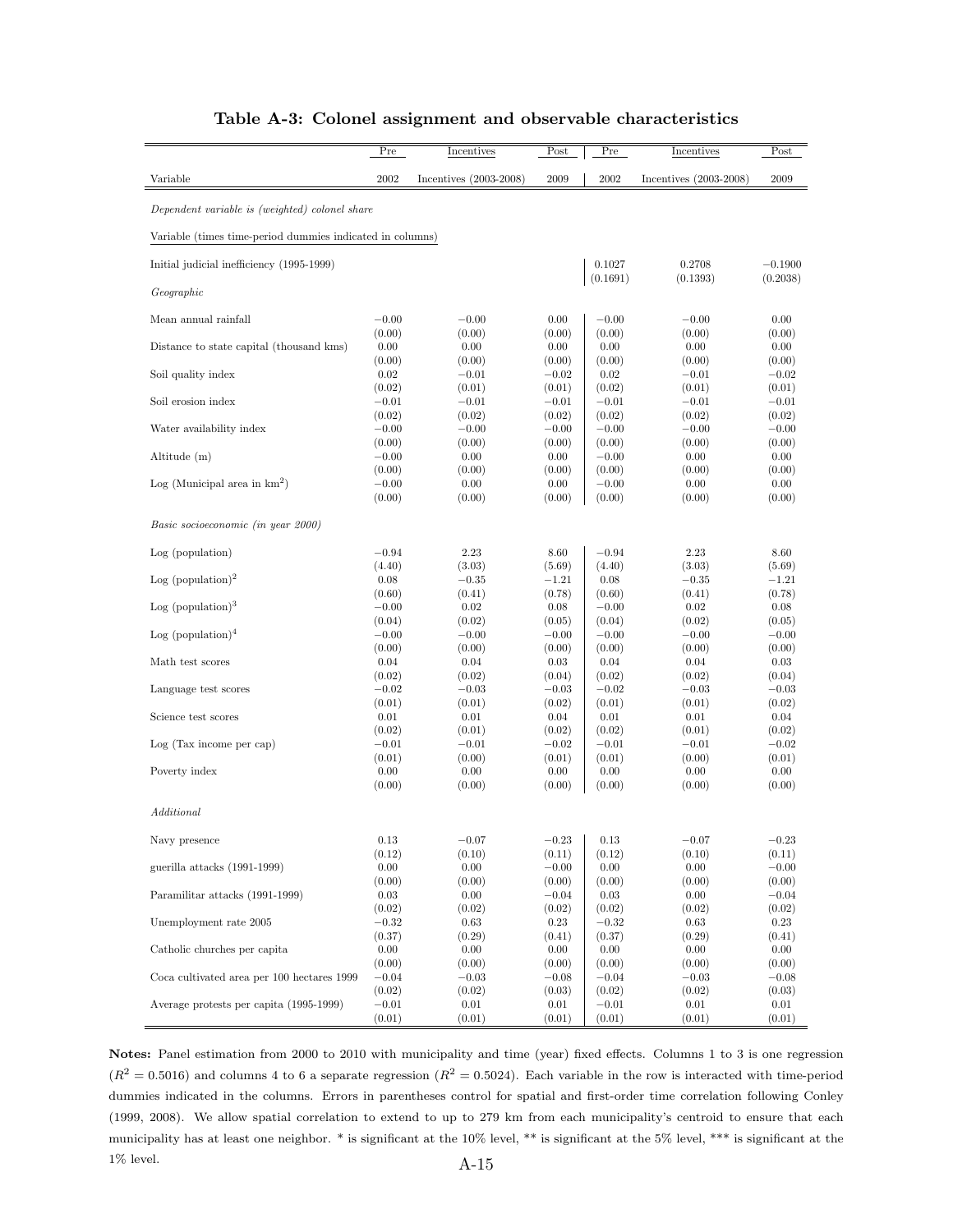|                                    |           | Incentives Dummy            |           | Incentives Linear |           | Incentives Dummy         |                | Incentives Linear |
|------------------------------------|-----------|-----------------------------|-----------|-------------------|-----------|--------------------------|----------------|-------------------|
|                                    | Cases     | Casualties                  | Cases     | Casualties        | Cases     | Casualties               | Cases          | Casualties        |
|                                    | $\equiv$  | $\widehat{\Omega}$          | $\odot$   | $(\pm)$           | ق         | $\widehat{\mathfrak{s}}$ | E              | $\infty$          |
| $Dependent\ variable\ is\ log\ (1$ |           | $+ false$ or true positives |           |                   |           |                          |                |                   |
|                                    |           | False Positives             |           |                   |           |                          | True Positives |                   |
| Judicial Inefficiency              |           |                             |           |                   |           |                          |                |                   |
| x 2002                             | $-0.0059$ | 0.0323                      | $-0.0135$ | 0.0278            | 0.1173    | 0.0875                   | 0.1168         | 0.1280            |
|                                    | (0.0689)  | (0.1019)                    | (0.0633)  | (0.0946)          | (0.1781)  | (0.3137)                 | (0.1643)       | (0.2936)          |
| $\ldots$ x Incentives (2003-2008)  | 0.1589    | 0.2153                      | 0.0419    | 0.0597            | $-0.061$  | $-0.1630$                | $-0.0174$      | $-0.0269$         |
|                                    | 0.0688    | 0.0879                      | 0.0196    | 0.0272            | 0.1111    | (0.1663)                 | 0.0220         | 0.0335            |
| Colonel in charge (share           |           |                             |           |                   |           |                          |                |                   |
| $\therefore$ x 2002                | $-0.0072$ | $-0.0220$                   | $-0.0037$ | $-0.0186$         | $-0.0014$ | $-0.0728$                | 0.0006         | $-0.0701$         |
|                                    | (0.0146)  | 0.0239                      | (0.0146)  | (0.0239)          | (0.0551)  | (0.0821)                 | (0.0552)       | (0.0820)          |
| $\ldots$ x Incentives (2003-2008)  | 0.0323    | 0.0459                      | 0.0083    | 0.0111            | 0.0428    | 0.0562                   | 0.0098         | 0.0128            |
|                                    | (0.0130)  | 0.0168                      | 0.0028    | 0.0037            | 0.0209    | (0.0290)                 | 0.0042         | (0.0059)          |
| Controls x time effects            |           |                             |           |                   |           |                          |                |                   |
| Observations                       | 9823      | 9823                        | 9823      | 9823              | 9823      | 9823                     | 9823           | 9823              |
| Municipalities                     | 893       | 893                         | 893       | 893               | 893       | 893                      | 893            | 893               |
| R-Squared                          | 0.323     | 0.299                       | 0.324     | 0.300             | 0.454     | 0.426                    | 0.454          | 0.426             |

Table A-4: False and true positives, colonels and judicial inefficiency, 2000-2010 Table A-4: False and true positives, colonels and judicial inefficiency, 2000-2010 Municipal-level clustered standard errors Municipal-level clustered standard errors

Notes: Panel estimation from 2000 to 2010 with municipality and time (year) fixed effects. In "... x Incentives (2003-2008)", the variable shown is interacted with: a dummy that equals one (columns 1, 2, 5 and 6) or a lin Notes: Panel estimation from 2000 to 2010 with municipality and time (year) fixed effects. In "... x Incentives (2003-2003)", the variable shown is interacted with: a dummy that equals one (columns 1, 2, 5 and 6) or a linear trend (columns 3, 4, 7 and 8), both for the period from 2003 to 2008. Time dummies are interacted with the following set of time invariant predetermined municipal controls: quartic polynomial for logarithm of the population in 2000, average rainfall level, distance to the closest major city, quality of soil index, erosion index, water availability index, average elevation, municipality area, students' test results in math, science and language, poverty index, log of tax income per capita, presence of navy, paramilitary and guerilla attacks, unemployment rate, catholic churches per capita, 1999 coca cultivated area per 100 hectares and 1995-1999 average protests per capita. Errors in parentheses are clustered at the municipality level.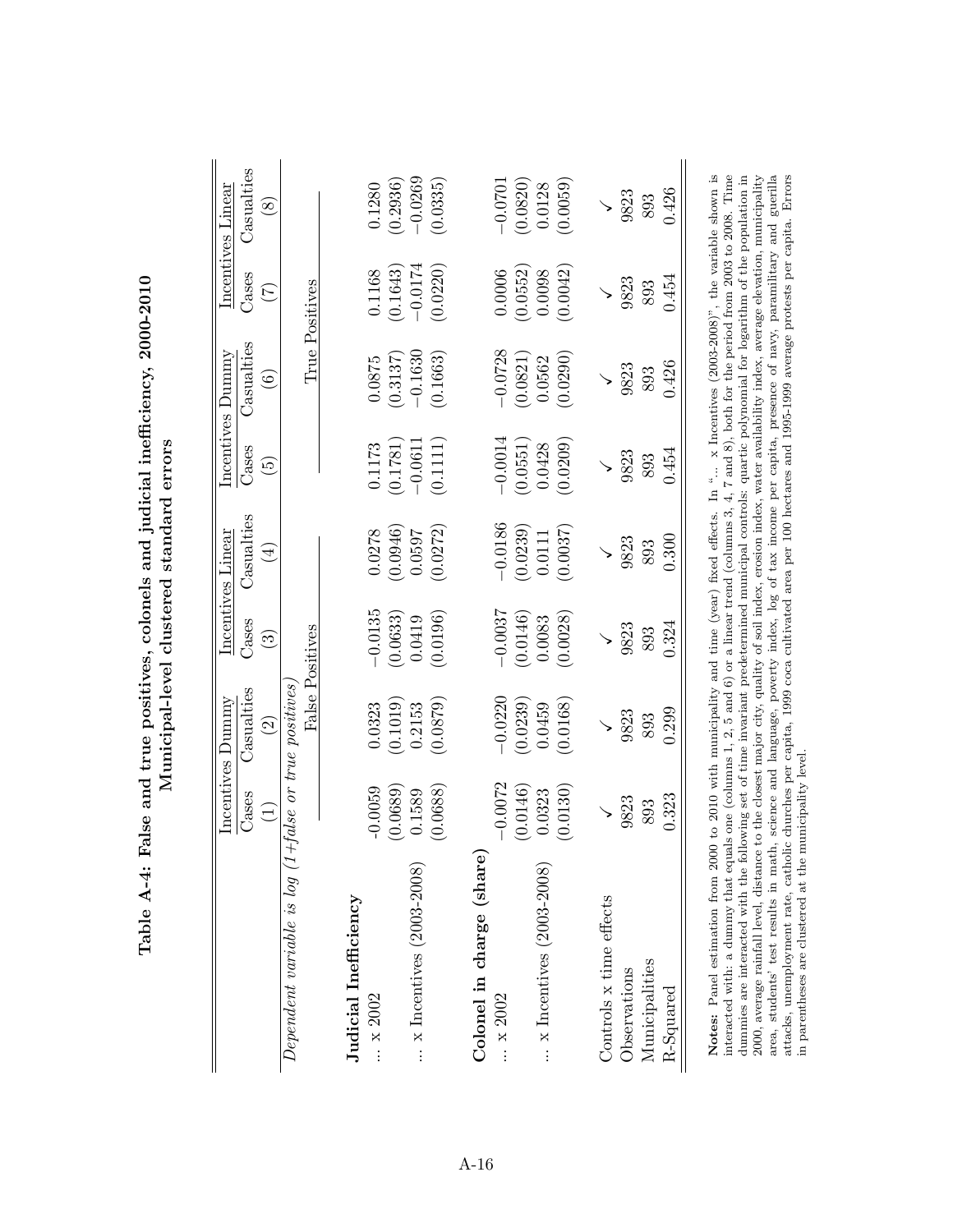|                                                                                                                                                                                                                                                        |                    | Incentives Dummy         |                    | Incentives Linear  |                    | Incentives Dummy  |                    | Incentives Linear                                                                                                                                                                                                                      |
|--------------------------------------------------------------------------------------------------------------------------------------------------------------------------------------------------------------------------------------------------------|--------------------|--------------------------|--------------------|--------------------|--------------------|-------------------|--------------------|----------------------------------------------------------------------------------------------------------------------------------------------------------------------------------------------------------------------------------------|
|                                                                                                                                                                                                                                                        | Cases              | Casualties               | Cases              | Casualties         | Cases              | Casualties        | Cases              | Casualties                                                                                                                                                                                                                             |
|                                                                                                                                                                                                                                                        | $\widetilde{\Xi}$  | $\overline{\mathcal{S}}$ | త                  | $\widehat{4}$      | ونَ                | $\widehat{\circ}$ | E                  | $\infty$                                                                                                                                                                                                                               |
| $Dependent\ variable\ is\ log\ (1+false\ positions$                                                                                                                                                                                                    |                    |                          |                    |                    |                    |                   |                    |                                                                                                                                                                                                                                        |
| Judicial Inefficiency                                                                                                                                                                                                                                  |                    |                          |                    |                    |                    |                   |                    |                                                                                                                                                                                                                                        |
| x 2002                                                                                                                                                                                                                                                 | 0.0060             | 0.0325                   | $-0.0071$          | 0.0344             | $-0.0034$          | 0.0330            | $-0.0051$          | 0.0354                                                                                                                                                                                                                                 |
| $\ldots$ x Incentives (2005-2008)                                                                                                                                                                                                                      | (0.0535)<br>0.1880 | (0.0735)<br>0.2622       | (0.0539)<br>0.0415 | (0.0741)<br>0.0596 | (0.0546)<br>0.1906 | 0.0751<br>0.2627  | (0.0552)<br>0.0420 | (0.0761)<br>0.0598                                                                                                                                                                                                                     |
|                                                                                                                                                                                                                                                        | (0.0465)           | (0.0624)                 | (0.0103)           | (0.0142)           | (8240.0)           | (0.0642)          | (0.0107)           | (0.0148)                                                                                                                                                                                                                               |
| x 2009                                                                                                                                                                                                                                                 |                    |                          |                    |                    | 0.0480)<br>0.0104  | 0.0565<br>0.0022  | 0.0488<br>0.0089   | (6750)<br>0.0047                                                                                                                                                                                                                       |
| Colonel in charge (share)                                                                                                                                                                                                                              |                    |                          |                    |                    |                    |                   |                    |                                                                                                                                                                                                                                        |
| x 2002                                                                                                                                                                                                                                                 | $-0.0088$          | $-0.0229$                | $-0.0055$          | $-0.0196$          | $-0.0087$          | $-0.0219$         | $-0.0041$          | $-0.0176$                                                                                                                                                                                                                              |
|                                                                                                                                                                                                                                                        | (0.0175)           | (0.0257)                 | (0.0173)           | (0.0255)           | (0.0178)           | (0.0261)          | (0.0177)           | (0.0260)                                                                                                                                                                                                                               |
| $\ldots$ x Incentives (2005-2008)                                                                                                                                                                                                                      | 0.0343             | 0.0482                   | 0.0086             | 0.0115             | 0.0344             | 0.0493            | 0.0089             | 0.0119                                                                                                                                                                                                                                 |
|                                                                                                                                                                                                                                                        | (0.0159)           | (0.0210)                 | (0.0033)           | 0.0044             | (0.0168)           | (0.0223)          | (0.0035)           | (0.0048)                                                                                                                                                                                                                               |
| x 2009                                                                                                                                                                                                                                                 |                    |                          |                    |                    | 0.0005             | 0.0031            | 0.0046             | 0.0067                                                                                                                                                                                                                                 |
|                                                                                                                                                                                                                                                        |                    |                          |                    |                    | (0.0131)           | (0.0155)          | (0.0137)           | (0.0165)                                                                                                                                                                                                                               |
| Controls x time effects                                                                                                                                                                                                                                |                    |                          |                    |                    |                    |                   |                    | $\checkmark$                                                                                                                                                                                                                           |
| Observations                                                                                                                                                                                                                                           | 8037               | 8037                     | 8037               | 8037               | 8037               | 8037              | 8037               | 8037                                                                                                                                                                                                                                   |
| Municipalities                                                                                                                                                                                                                                         | 893                | 893                      | 893                | 893                | 893                | 893               | 893                | 893                                                                                                                                                                                                                                    |
| R-Squared                                                                                                                                                                                                                                              | 0.098              | 0.093                    | 0.099              | 0.094              | 0.098              | 0.093             | 0.099              | 0.094                                                                                                                                                                                                                                  |
| with: a dummy that equals one (columns $1, 2,$<br>Notes: Panel estimation from 2000 to                                                                                                                                                                 |                    |                          |                    |                    |                    |                   |                    | 2010 with municipality and time (year) fixed effects. In " x Incentives $(2005-2008)$ ", the variable shown is interacted<br>5 and 6) or a linear trend (columns 3, 4, 7 and 8), both for the period from 2005 to 2008 (years 2003 and |
| 2005 are omitted). Time dummies are interacted with the following set of time invariant predetermined municipal controls: quartic polynomial for logarithm of<br>the population in 2000, average rainfall                                              |                    |                          |                    |                    |                    |                   |                    | level, distance to the closest major city, quality of soil index, erosion index, water availability index, average elevation,                                                                                                          |
| attacks, unemployment rate, catholic churches per capita, 1999 coca cultivated area per 100 hectares and 1995-1999 average protests per capita. Errors in<br>municipality area, students' test results                                                 |                    |                          |                    |                    |                    |                   |                    | in math, science and language, poverty index, log of tax income per capita, presence of navy, paramilitary and guerilla                                                                                                                |
| parentheses control for spatial and first-order time correlation following Conley (1999, 2008). We allow spatial correlation to extend to up to 279 km from each<br>municipality's centroid to ensure that each municipality has at least one neighbor |                    |                          |                    |                    |                    |                   |                    |                                                                                                                                                                                                                                        |

Table A-5: False positives, colonels and judicial inefficiency, 2000-2010<br>Omitting 2003 and 2004 Table A-5: False positives, colonels and judicial inefficiency, 2000-2010  $\mathrm{Omitting}$  2003 and 2004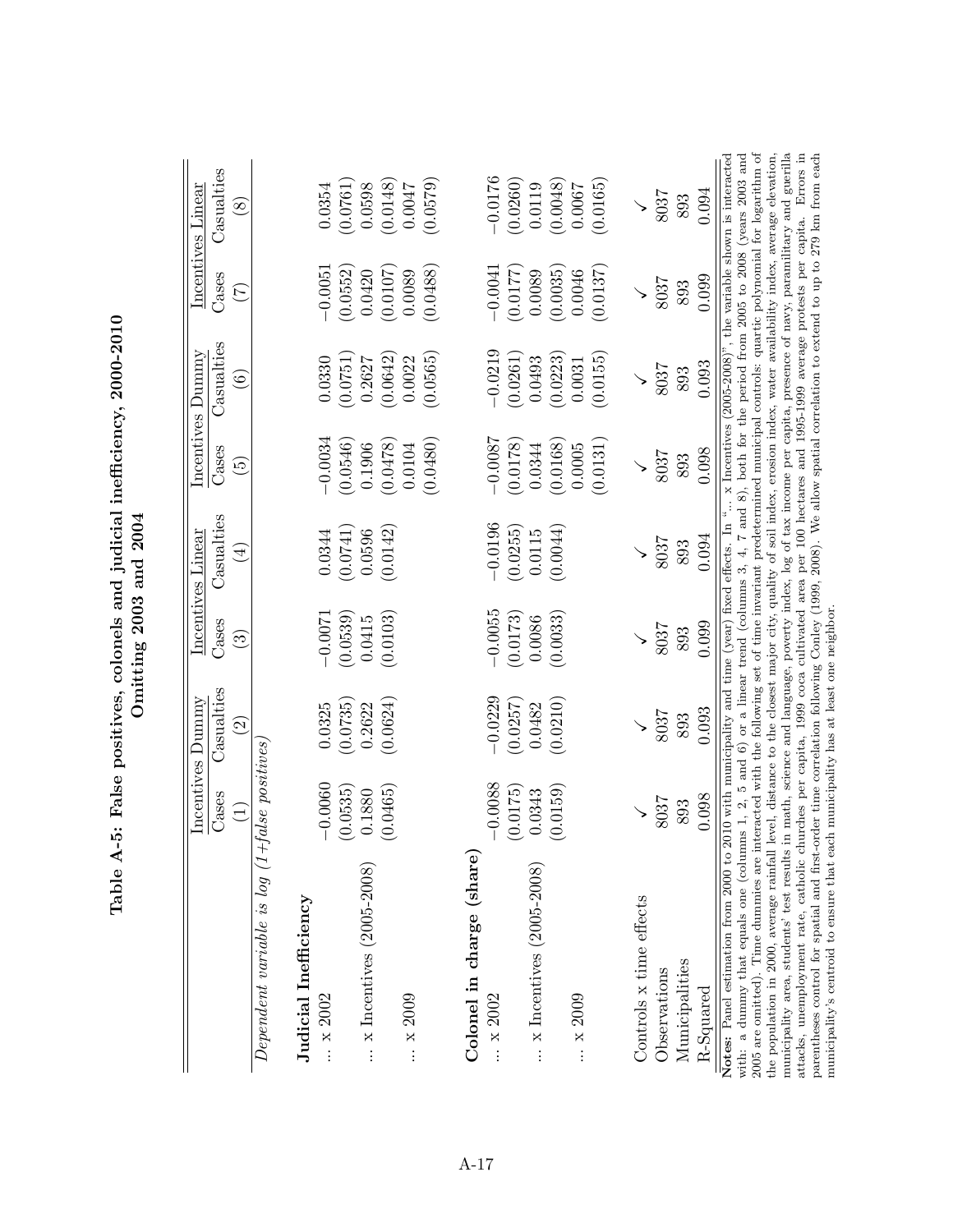|                                                                                                                                                                                                                                                                                                                                                                                                                                                                                                                                                                                                                                                                            |                     | Incentives Dummy         |                        | Incentives Linear  |                            | Incentives Dummy      |                       | Incentives Linear     |
|----------------------------------------------------------------------------------------------------------------------------------------------------------------------------------------------------------------------------------------------------------------------------------------------------------------------------------------------------------------------------------------------------------------------------------------------------------------------------------------------------------------------------------------------------------------------------------------------------------------------------------------------------------------------------|---------------------|--------------------------|------------------------|--------------------|----------------------------|-----------------------|-----------------------|-----------------------|
|                                                                                                                                                                                                                                                                                                                                                                                                                                                                                                                                                                                                                                                                            | Cases               | Casualties               | Cases                  | Casualties         | Cases                      | Casualties            | Cases                 | Casualties            |
|                                                                                                                                                                                                                                                                                                                                                                                                                                                                                                                                                                                                                                                                            | $\equiv$            | $\widehat{\mathfrak{S}}$ | $\widehat{\mathbb{C}}$ | $(\pm)$            | $\widetilde{\mathfrak{S}}$ | $\hat{\mathbf{e}}$    | E                     | $\infty$              |
| Dependent variable is log (1                                                                                                                                                                                                                                                                                                                                                                                                                                                                                                                                                                                                                                               | $+$ false positives |                          | False Positives        |                    |                            |                       | True Positives        |                       |
| Judicial Inefficiency                                                                                                                                                                                                                                                                                                                                                                                                                                                                                                                                                                                                                                                      |                     |                          |                        |                    |                            |                       |                       |                       |
| $\dots \times 2002$                                                                                                                                                                                                                                                                                                                                                                                                                                                                                                                                                                                                                                                        | $-0.0062$           | 0.0327                   | $-0.0126$              | 0.0293             | 0.1220                     | 0.0937                | 0.1213                | 0.1339                |
|                                                                                                                                                                                                                                                                                                                                                                                                                                                                                                                                                                                                                                                                            | (0.0562)            | (0.0732)                 | (0.0566)               | (0.0738)           | (0.1363)                   | (0.2264)              | (0.1315)              | (0.2159)              |
| $\ldots$ x Incentives (2003-2008)                                                                                                                                                                                                                                                                                                                                                                                                                                                                                                                                                                                                                                          | (0.0392)<br>0.1587  | (0.0501)<br>0.2155       | 0.0108<br>0.0426       | (0.0149)<br>0.0604 | $-0.0592$<br>(0.0877)      | $-0.1596$<br>(0.1436) | $-0.0166$<br>(0.0192) | $-0.0257$<br>(0.0302) |
|                                                                                                                                                                                                                                                                                                                                                                                                                                                                                                                                                                                                                                                                            |                     |                          |                        |                    |                            |                       |                       |                       |
| Colonel in charge (dumm<br>$ \times 2002$                                                                                                                                                                                                                                                                                                                                                                                                                                                                                                                                                                                                                                  | $-0.0076$<br>১      | $-0.0205$                | $-0.0028$              | $-0.0153$          | 0.0316                     | $-0.0414$             | 0.0318                | $-0.0408$             |
|                                                                                                                                                                                                                                                                                                                                                                                                                                                                                                                                                                                                                                                                            | (0.0156)            | (0.0222)                 | (0.0155)               | (0.0219)           | (0.0441)                   | (0.0646)              | (0.0438)              | (0.0639)              |
| $\ldots$ x Incentives (2003-2008)                                                                                                                                                                                                                                                                                                                                                                                                                                                                                                                                                                                                                                          | 0.0459              | 0.0555                   | 0.0123                 | 0.0147             | 0.0569                     | 0.0770                | 0.0128                | 0.0174                |
|                                                                                                                                                                                                                                                                                                                                                                                                                                                                                                                                                                                                                                                                            | (0.0148)            | (0.0187)                 | 0.0031                 | (0.0040)           | (0.0232)                   | 0.0332                | (0.0047)              | (0.0067)              |
| Controls x time effects                                                                                                                                                                                                                                                                                                                                                                                                                                                                                                                                                                                                                                                    |                     |                          |                        |                    |                            |                       | $\checkmark$          |                       |
| Observations                                                                                                                                                                                                                                                                                                                                                                                                                                                                                                                                                                                                                                                               | 9823                | 9823                     | 9823                   | 9823               | 9823                       | 9823                  | 9823                  | 9823                  |
| Municipalities                                                                                                                                                                                                                                                                                                                                                                                                                                                                                                                                                                                                                                                             | 893                 | 893                      | 446.5                  | 446.5              | 893                        | 893                   | 446.5                 | 446.5                 |
| R-Squared                                                                                                                                                                                                                                                                                                                                                                                                                                                                                                                                                                                                                                                                  | 0.097               | 0.092                    | 0.099                  | 0.094              | 0.086                      | 0.082                 | 0.086                 | 0.082                 |
| with: a dummy that equals one (columns 1, 2, 5 and 6) or a linear trend (columns 3, 4, 7 and 8), both from 2003 to 2008. Time dummies are interacted with<br>the following set of time invariant predetermined municipal controls: quartic polynomial for logarithm of the population in 2000, average rainfall level, distance<br>to the closest major city, quality of soil index, erosion index, water availability index, average elevation, municipality area, students' test results in math, science<br>Notes: Panel estimation from 2000 to 2010 with municipality and time (year) fixed effects. In " x Incentives (2003-2008)", the variable shown is interacted |                     |                          |                        |                    |                            |                       |                       |                       |
| and language, poverty index, log of tax income per capita, presence of navy, paramilitary and guerilla attacks, unemployment rate, catholic churches per capita,<br>fraction of coca cultivated area, and average protests per capita. Errors in parentheses control for spatial and first-order time correlation following Conley (1999,                                                                                                                                                                                                                                                                                                                                  |                     |                          |                        |                    |                            |                       |                       |                       |
| 2008). We allow spatial correlation to extend to up to 279 km from each municipality's centroid to ensure that each municipality has at least one neighbor.                                                                                                                                                                                                                                                                                                                                                                                                                                                                                                                |                     |                          |                        |                    |                            |                       |                       |                       |

Table A-6: False and true positives, colonels and judicial inefficiency, 2000-2010 Table A-6: False and true positives, colonels and judicial inefficiency, 2000-2010 Using colonel dummy Using colonel dummy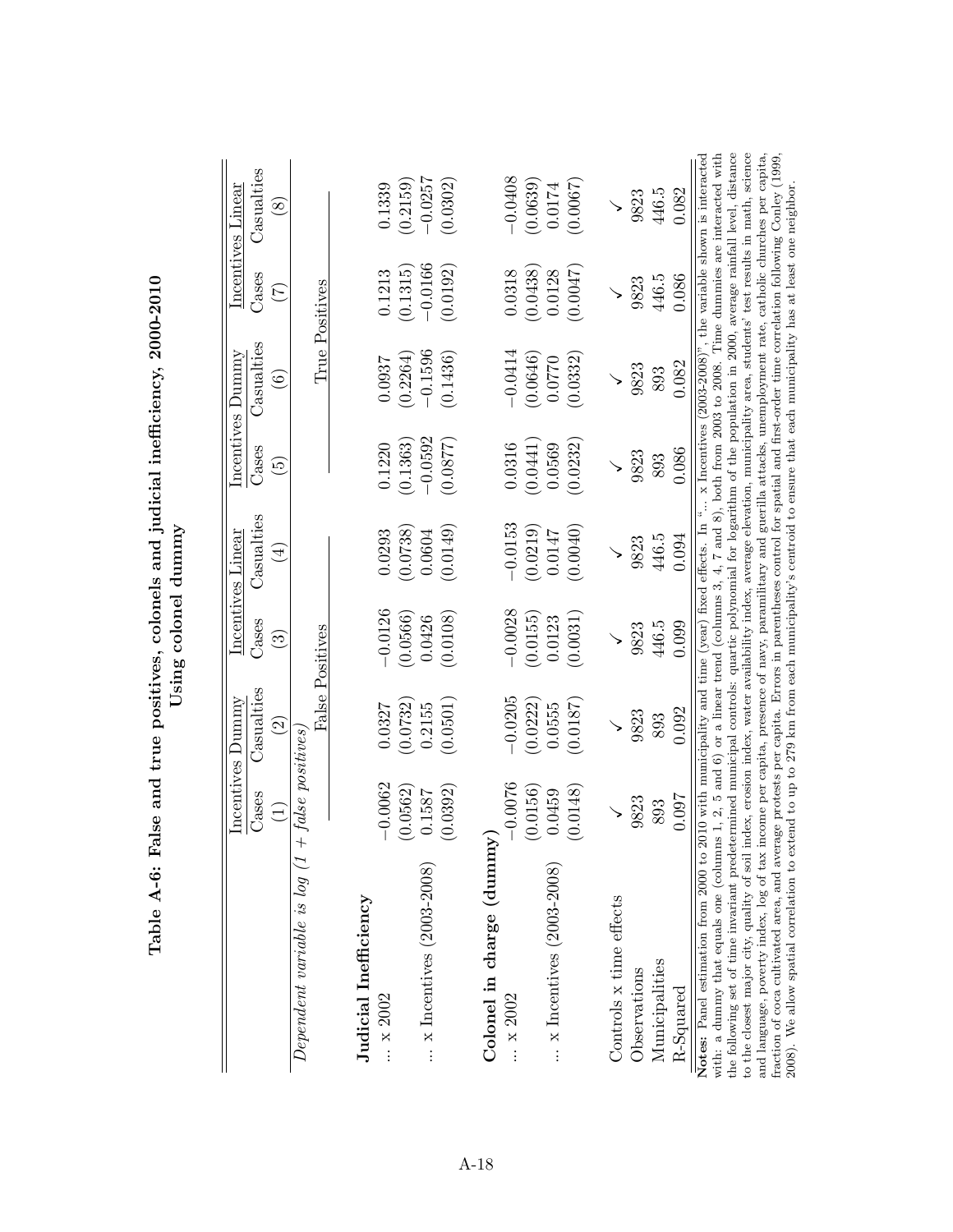|                                                                                                                                                                                                                                                                                                                                                                                                     |                         | Incentives Dummy   |                        | Incentives Linear |                            | Incentives Dummy  |                   | Incentives Linear                                                                                                         |
|-----------------------------------------------------------------------------------------------------------------------------------------------------------------------------------------------------------------------------------------------------------------------------------------------------------------------------------------------------------------------------------------------------|-------------------------|--------------------|------------------------|-------------------|----------------------------|-------------------|-------------------|---------------------------------------------------------------------------------------------------------------------------|
|                                                                                                                                                                                                                                                                                                                                                                                                     | Cases                   | Casualties         | Cases                  | Casualties        | $\rm{Case}$                | Casualties        | Cases             | Casualties                                                                                                                |
|                                                                                                                                                                                                                                                                                                                                                                                                     | $\Xi$                   | $\widehat{\Omega}$ | $\widehat{\mathbb{C}}$ | $(\pm)$           | $\widetilde{\mathfrak{S}}$ | $\widehat{\odot}$ | $\widetilde{\Xi}$ | $\circledast$                                                                                                             |
| $Dependent\ variable\ is\ log\ (1+false\ positions)$                                                                                                                                                                                                                                                                                                                                                |                         |                    |                        |                   |                            |                   |                   |                                                                                                                           |
|                                                                                                                                                                                                                                                                                                                                                                                                     |                         |                    | False Positives        |                   |                            |                   | True Positives    |                                                                                                                           |
| Judicial Inefficiency                                                                                                                                                                                                                                                                                                                                                                               |                         |                    |                        |                   |                            |                   |                   |                                                                                                                           |
| x 2002                                                                                                                                                                                                                                                                                                                                                                                              | 0.0060                  | 0.0326             | $-0.0129$              | 0.0288            | 0.1206                     | 7160.0            | 0.1199            | 0.1322                                                                                                                    |
|                                                                                                                                                                                                                                                                                                                                                                                                     | 0.053)<br>$\subseteq$   | (0.074)            | (0.0566)               | (0.0738)          | (0.126)                    | (0.178)           | (0.1321)          | (0.2165)                                                                                                                  |
| $\ldots$ x Incentives (2003-2008)                                                                                                                                                                                                                                                                                                                                                                   | .1592<br>$\circ$        | 0.2160             | 0.0425                 | 0.0603            | $-0.0591$                  | $-0.1597$         | $-0.0167$         | $-0.0257$                                                                                                                 |
|                                                                                                                                                                                                                                                                                                                                                                                                     | (1391)<br>$\dot{\circ}$ | (0.0500)           | (0.0108)               | (0.0149)          | 0.0878                     | (0.1437)          | (0.0192)          | [0.0301]                                                                                                                  |
| Colonel in charge (dummy)                                                                                                                                                                                                                                                                                                                                                                           |                         |                    |                        |                   |                            |                   |                   |                                                                                                                           |
| $\therefore$ x 2002                                                                                                                                                                                                                                                                                                                                                                                 | 00066                   | $-0.0208$          | $-0.0026$              | $-0.0166$         | 0.0196                     | $-0.0521$         | 0.0208            | $-0.0502$                                                                                                                 |
|                                                                                                                                                                                                                                                                                                                                                                                                     | $(0.0151)$<br>$0.0381$  | (0.0224)           | (0.0149)               | (0.0221)          | (0.0440)                   | (0.0655)          | (0.0438)          | (0.0651)                                                                                                                  |
| $\ldots$ x Incentives (2003-2008)                                                                                                                                                                                                                                                                                                                                                                   |                         | 0.0492             | 0.0101                 | 0.0126            | 0.0494                     | 0.0665            | 0.0113            | 0.0153                                                                                                                    |
|                                                                                                                                                                                                                                                                                                                                                                                                     | .0146)<br>Ċ.            | (0.0189)           | (0.0031)               | (0.0041)          | 0.0233                     | (0.0331)          | (0.0048)          | 0.0068                                                                                                                    |
| Controls x time effects                                                                                                                                                                                                                                                                                                                                                                             |                         | $\checkmark$       |                        |                   |                            |                   |                   |                                                                                                                           |
| Observations                                                                                                                                                                                                                                                                                                                                                                                        | 9823                    | 9823               | 9823                   | 9823              | 9823                       | 9823              | 9823              | 9823                                                                                                                      |
| Municipalities                                                                                                                                                                                                                                                                                                                                                                                      | 893                     | 893                | 446.5                  | 446.5             | 893                        | 893               | 446.5             | 446.5                                                                                                                     |
| $R-Squared$                                                                                                                                                                                                                                                                                                                                                                                         | 1.095                   | 0.091              | 0.097                  | 0.093             | 0.085                      | 0.082             | 0.086             | 0.082                                                                                                                     |
| Notes: Panel estimation from 2000 to 2010 with municipality and time (year) fixed effects. In " x Incentives (2003-2008)", the variable shown is interacted with: a<br>of time invariant predetermined municipal controls: quartic polynomial for logarithm of the population in 2000, average rainfall level, distance to the closest major city,<br>dummy that equals one (columns 1, 2, 5 and 6) |                         |                    |                        |                   |                            |                   |                   | or a linear trend (columns 3, 4, 7 and 8), both from 2003 to 2008. Time dummies are interacted with the following set     |
| quality of soil index, erosion index, water availability index, average elevation, municipality area, students' test results in math, science and language, poverty index,<br>log of tax income per capita, presence of navy, J                                                                                                                                                                     |                         |                    |                        |                   |                            |                   |                   | paramilitary and guerilla attacks, unemployment rate, catholic churches per capita, fraction of coca cultivated area, and |
| average protests per capita. Errors in parentheses control for spatial and first-order time correlation following Conley (1999, 2008). We allow spatial correlation to extend<br>to up to 279 km from each municipality's centroid to ensure that each municipality has at least one neighbor                                                                                                       |                         |                    |                        |                   |                            |                   |                   |                                                                                                                           |
|                                                                                                                                                                                                                                                                                                                                                                                                     |                         |                    |                        |                   |                            |                   |                   |                                                                                                                           |

Table A-7: False positives, colonels and judicial inefficiency, 2000-2010 Table A-7: False positives, colonels and judicial inefficiency, 2000-2010 Unweighted colonel share Unweighted colonel share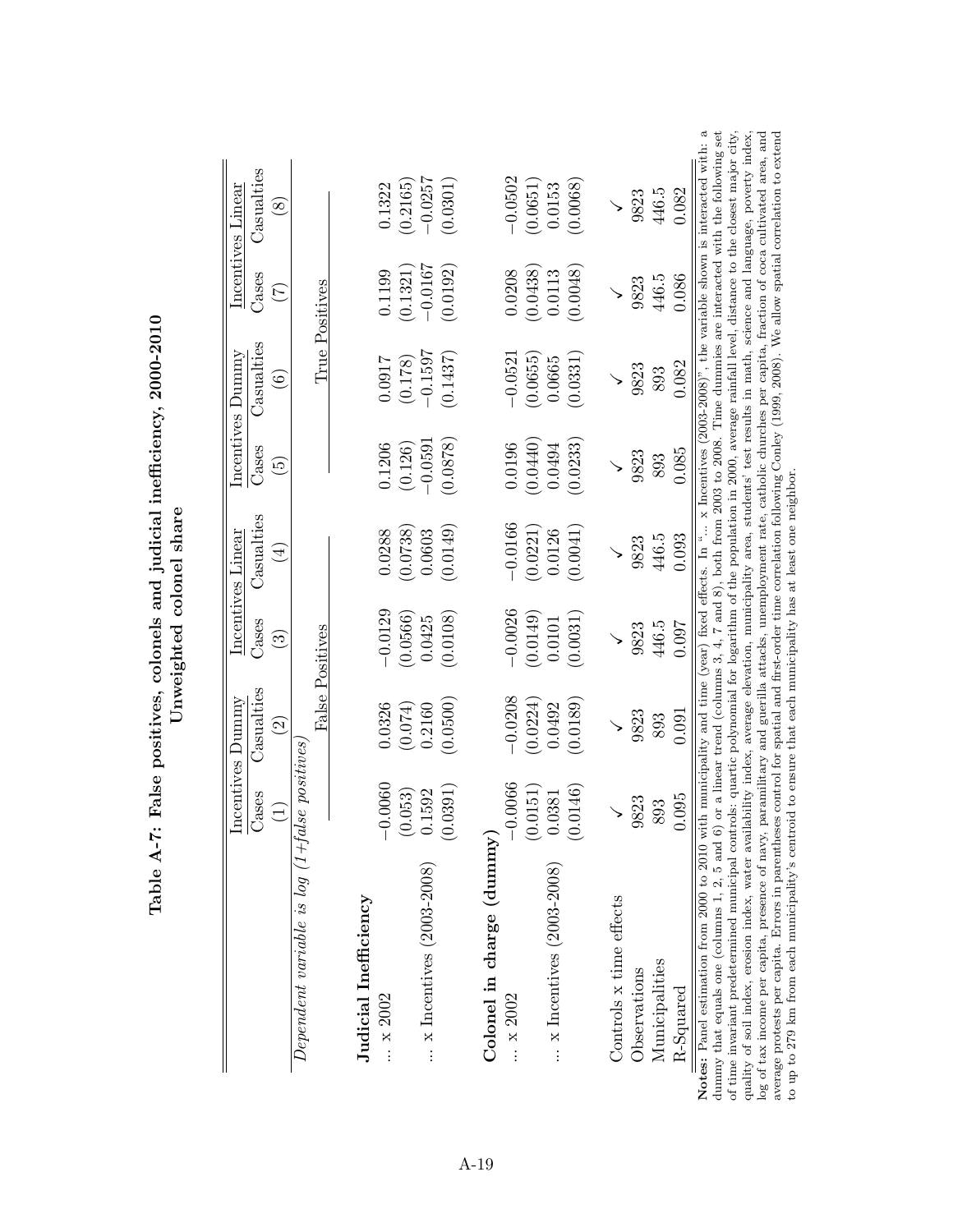|                                                     |                                                               |                                                              |                                 | Incentives Linear           |                                   | Incentives Dummy                |                | Incentives Linear      |
|-----------------------------------------------------|---------------------------------------------------------------|--------------------------------------------------------------|---------------------------------|-----------------------------|-----------------------------------|---------------------------------|----------------|------------------------|
|                                                     | $\Xi$                                                         | Casualties<br>Incentives Dummy<br>Cases Casualtie<br>$\odot$ | Cases<br>$\widehat{\mathbb{C}}$ | Casualties<br>$\widehat{4}$ | Cases<br>$\widehat{\mathfrak{S}}$ | Casualties<br>$\widehat{\circ}$ | Cases<br>E     | Casualties<br>$\infty$ |
| $Dependent\ variable\ is\ log\ (1+false\ positions$ |                                                               |                                                              |                                 |                             |                                   |                                 |                |                        |
|                                                     |                                                               |                                                              | False Positives                 |                             |                                   |                                 | True Positives |                        |
| Judicial Inefficiency                               |                                                               |                                                              |                                 |                             |                                   |                                 |                |                        |
| $\therefore$ x 2002                                 | 0.0049<br>$\bigcap$                                           | 0.0208                                                       | $-0.0238$                       | 0.0036                      | 0.3038                            | 0.4855                          | 0.2729         | 0.4721                 |
|                                                     |                                                               | (0.0830)                                                     | (0.0588)                        | (0.0816)                    | (0.1441)                          | (0.2274)                        | (0.1418)       | (0.2217)               |
| $\ldots$ x Incentives (2003-2008)                   |                                                               | 0.2832                                                       | 0.0573                          | 0.0727                      | 0.0284                            | $-0.0102$                       | $-0.0007$      | $-0.0095$              |
|                                                     | $\begin{array}{c} (0.0595) \\ 0.2324 \\ (0.0438) \end{array}$ | (0.0554)                                                     | (0.0122)                        | (0.0160)                    | (0.0689)                          | (0.1119)                        | (0.0152)       | (0.0236)               |
| Colonel in charge (share)                           |                                                               |                                                              |                                 |                             |                                   |                                 |                |                        |
| x 2002                                              | $-0.0256$                                                     | $-0.0431$                                                    | $-0.0220$                       | $-0.0393$                   | $-0.0399$                         | $-0.1048$                       | $-0.0360$      | $-0.0987$              |
|                                                     | $\left(0.0154\right)$ $0.0175$                                | (0.0216)                                                     | (0.0153)                        | (0.0213)                    | (0.0338)                          | (0.0482)                        | (0.0332)       | (0.0473)               |
| $\ldots$ x Incentives (2003-2008)                   |                                                               | 0.0246                                                       | 0.0053                          | 0.0069                      | 0.0089                            | 0.0061                          | 0.0036         | 0.0038                 |
|                                                     | (0.0143)                                                      | (0.0191)                                                     | (0.0032)                        | (0.0044)                    | 0.0265                            | [0.0367]                        | (0.0053)       | (0.0073)               |
| Controls x time effects                             |                                                               |                                                              |                                 |                             |                                   |                                 |                |                        |
| Observations                                        | 12155                                                         | 12155                                                        | 12155                           | 12155                       | 12155                             | 12155                           | 12155          | 12155                  |
| Municipalities                                      | 105                                                           | 1105                                                         | 1105                            | 1105                        | 1105                              | 1105                            | 1105           | 1105                   |
| $R-Squared$                                         | <b>1.004</b>                                                  | 0.004                                                        | 0.005                           | 0.005                       | 0.001                             | 0.002                           | 0.001          | 0.002                  |

Table A-8: False and true positives, colonels and judicial inefficiency,  $2000-2010$ <br>Becoling results and  $\Gamma$ Table A-8: False and true positives, colonels and judicial inefficiency, 2000-2010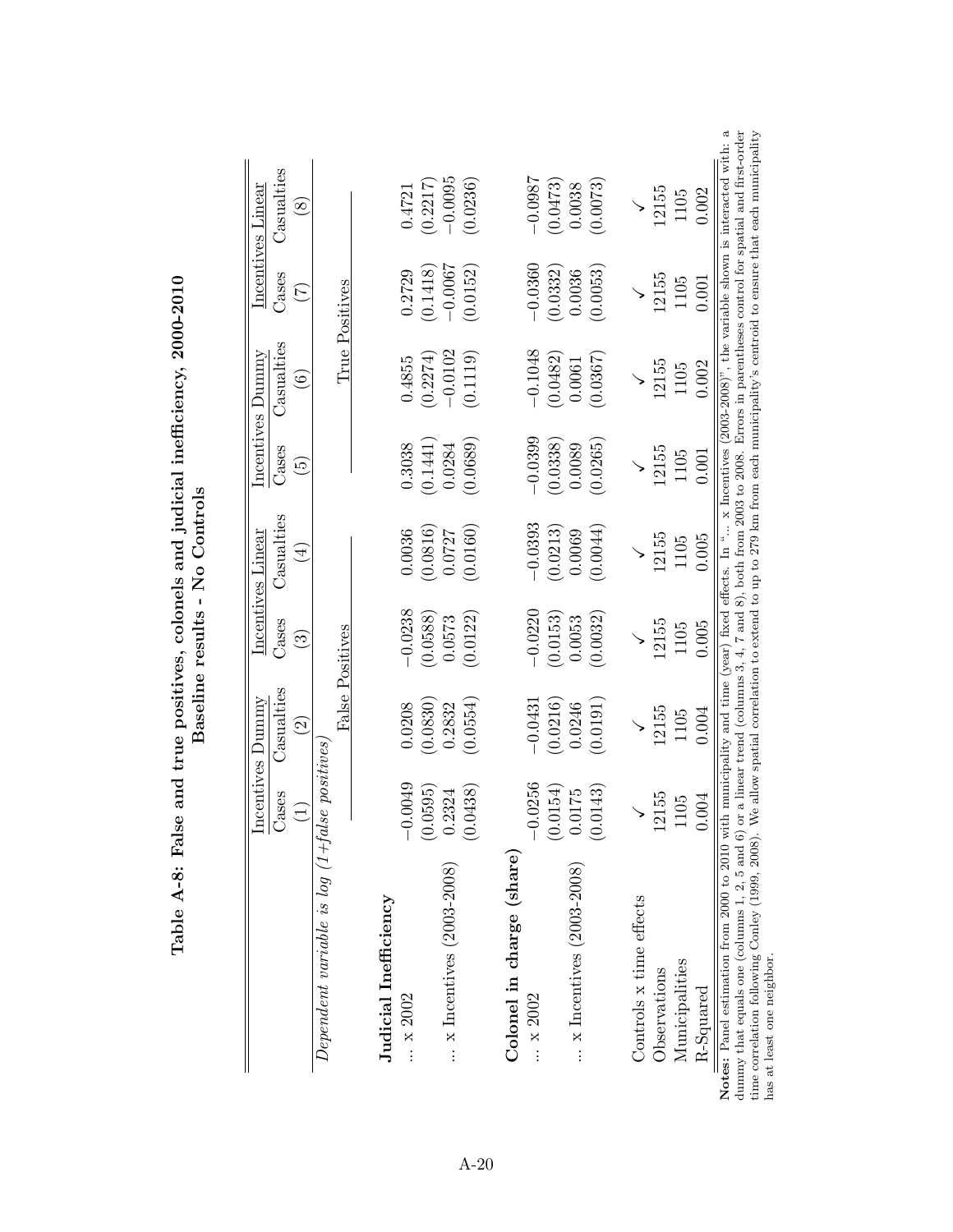|          |                                                                                 |           | Incentives Linear |                          | Incentives Dummy                                                                                             |                   | Incentives Linear                                                                                                                                                                                                                                                                                                                                                                                                                                                                                                                                                                                                                                                                                                                                                                                                                                                                                                                                                       |
|----------|---------------------------------------------------------------------------------|-----------|-------------------|--------------------------|--------------------------------------------------------------------------------------------------------------|-------------------|-------------------------------------------------------------------------------------------------------------------------------------------------------------------------------------------------------------------------------------------------------------------------------------------------------------------------------------------------------------------------------------------------------------------------------------------------------------------------------------------------------------------------------------------------------------------------------------------------------------------------------------------------------------------------------------------------------------------------------------------------------------------------------------------------------------------------------------------------------------------------------------------------------------------------------------------------------------------------|
|          | Casualties<br>Incentives Dummy<br>Cases Casualtie                               | Cases     | Casualties        | Cases                    | Casualties                                                                                                   | Cases             | Casualties                                                                                                                                                                                                                                                                                                                                                                                                                                                                                                                                                                                                                                                                                                                                                                                                                                                                                                                                                              |
|          | $\widetilde{\mathcal{S}}$                                                       | త         | $\widehat{A}$     | $\widetilde{\mathbb{C}}$ | $\widehat{\odot}$                                                                                            | $\widetilde{\Xi}$ | $\circledast$                                                                                                                                                                                                                                                                                                                                                                                                                                                                                                                                                                                                                                                                                                                                                                                                                                                                                                                                                           |
|          | $Dependent\ variable$ is false positives inverse hyperbolic sine transformation |           |                   |                          |                                                                                                              |                   |                                                                                                                                                                                                                                                                                                                                                                                                                                                                                                                                                                                                                                                                                                                                                                                                                                                                                                                                                                         |
|          | False Positives                                                                 |           |                   |                          | True Positives                                                                                               |                   |                                                                                                                                                                                                                                                                                                                                                                                                                                                                                                                                                                                                                                                                                                                                                                                                                                                                                                                                                                         |
|          |                                                                                 |           |                   |                          |                                                                                                              |                   |                                                                                                                                                                                                                                                                                                                                                                                                                                                                                                                                                                                                                                                                                                                                                                                                                                                                                                                                                                         |
| 0.0077   | 0.0450                                                                          | $-0.0178$ | 0.0390            | 0.1385                   | 0.1201                                                                                                       | 0.1370            | 0.1711                                                                                                                                                                                                                                                                                                                                                                                                                                                                                                                                                                                                                                                                                                                                                                                                                                                                                                                                                                  |
| .0723)   | (0.0943)                                                                        | (0.0727)  | (0.0949)          | (0.1745)                 | (0.2808)                                                                                                     | (0.1683)          | (0.2671)                                                                                                                                                                                                                                                                                                                                                                                                                                                                                                                                                                                                                                                                                                                                                                                                                                                                                                                                                                |
| .2078    | 0.2792                                                                          | 0.0548    | 0.0773            | $-0.0760$                | $-0.1990$                                                                                                    | $-0.0219$         | $-0.0320$                                                                                                                                                                                                                                                                                                                                                                                                                                                                                                                                                                                                                                                                                                                                                                                                                                                                                                                                                               |
| .0501)   | (0.0641)                                                                        | (0.0139)  | (0.0191)          | (0.1136)                 | (0.1827)                                                                                                     | (0.0248)          | (0.0383)                                                                                                                                                                                                                                                                                                                                                                                                                                                                                                                                                                                                                                                                                                                                                                                                                                                                                                                                                                |
|          |                                                                                 |           |                   |                          |                                                                                                              |                   |                                                                                                                                                                                                                                                                                                                                                                                                                                                                                                                                                                                                                                                                                                                                                                                                                                                                                                                                                                         |
| 0.0093   | $-0.0288$                                                                       | $-0.0047$ | $-0.0245$         | $-0.0032$                | $-0.0818$                                                                                                    | $-0.0006$         | $-0.0784$                                                                                                                                                                                                                                                                                                                                                                                                                                                                                                                                                                                                                                                                                                                                                                                                                                                                                                                                                               |
| (0.0193) | (0.0289)                                                                        | (0.0191)  | (0.0286)          | (0.0599)                 | (0.0849)                                                                                                     | (0.0599)          | (0.0847)                                                                                                                                                                                                                                                                                                                                                                                                                                                                                                                                                                                                                                                                                                                                                                                                                                                                                                                                                                |
| .0416    | 0.0588                                                                          | 0.0107    | 0.0142            | 0.0554                   | 0.0704                                                                                                       | 0.0127            | 0.0161                                                                                                                                                                                                                                                                                                                                                                                                                                                                                                                                                                                                                                                                                                                                                                                                                                                                                                                                                                  |
| .0203)   | (0.0267)                                                                        | 0.0043    | (0.0057)          | (0.0308)                 | (0.0427)                                                                                                     | (0.0064)          | (0.0089)                                                                                                                                                                                                                                                                                                                                                                                                                                                                                                                                                                                                                                                                                                                                                                                                                                                                                                                                                                |
|          |                                                                                 |           |                   |                          |                                                                                                              |                   |                                                                                                                                                                                                                                                                                                                                                                                                                                                                                                                                                                                                                                                                                                                                                                                                                                                                                                                                                                         |
| 9823     | 9823                                                                            | 9823      | 9823              | 9823                     | 9823                                                                                                         | 9823              | 9823                                                                                                                                                                                                                                                                                                                                                                                                                                                                                                                                                                                                                                                                                                                                                                                                                                                                                                                                                                    |
| 893      | 893                                                                             | 893       | 893               | 893                      | 893                                                                                                          | 893               | 893                                                                                                                                                                                                                                                                                                                                                                                                                                                                                                                                                                                                                                                                                                                                                                                                                                                                                                                                                                     |
| .0951    | 0.0913                                                                          | 0.0960    | 0.0923            | 0.0850                   | 0.0807                                                                                                       | 0.0851            | 0.0807                                                                                                                                                                                                                                                                                                                                                                                                                                                                                                                                                                                                                                                                                                                                                                                                                                                                                                                                                                  |
|          |                                                                                 |           |                   |                          |                                                                                                              |                   |                                                                                                                                                                                                                                                                                                                                                                                                                                                                                                                                                                                                                                                                                                                                                                                                                                                                                                                                                                         |
|          |                                                                                 |           |                   |                          |                                                                                                              |                   |                                                                                                                                                                                                                                                                                                                                                                                                                                                                                                                                                                                                                                                                                                                                                                                                                                                                                                                                                                         |
|          |                                                                                 |           |                   |                          |                                                                                                              |                   |                                                                                                                                                                                                                                                                                                                                                                                                                                                                                                                                                                                                                                                                                                                                                                                                                                                                                                                                                                         |
|          |                                                                                 |           |                   |                          | to up to 279 km from each municipality's centroid to ensure that each municipality has at least one neighbor |                   | or a linear trend (columns 3, 4, 7 and 8), both from 2003 to 2008. Time dummies are interacted with the following set<br>Notes: Panel estimation from 2000 to 2010 with municipality and time (year) fixed effects. In " x Incentives (2003-2008)", the variable shown is interacted with: a<br>of time invariant predetermined municipal controls: quartic polynomial for logarithm of the population in 2000, average rainfall level, distance to the closest major city,<br>paramilitary and guerilla attacks, unemployment rate, catholic churches per capita, fraction of coca cultivated area, and<br>average protests per capita. Errors in parentheses control for spatial and first-order time correlation following Conley (1999, 2008). We allow spatial correlation to extend<br>quality of soil index, erosion index, water availability index, average elevation, municipality area, students' test results in math, science and language, poverty index, |

Table A-9: False and true positives, colonels and judicial inefficiency, 2000-2010 Table A-9: False and true positives, colonels and judicial inefficiency, 2000-2010 Inverse hyperbolic sine transformation Inverse hyperbolic sine transformation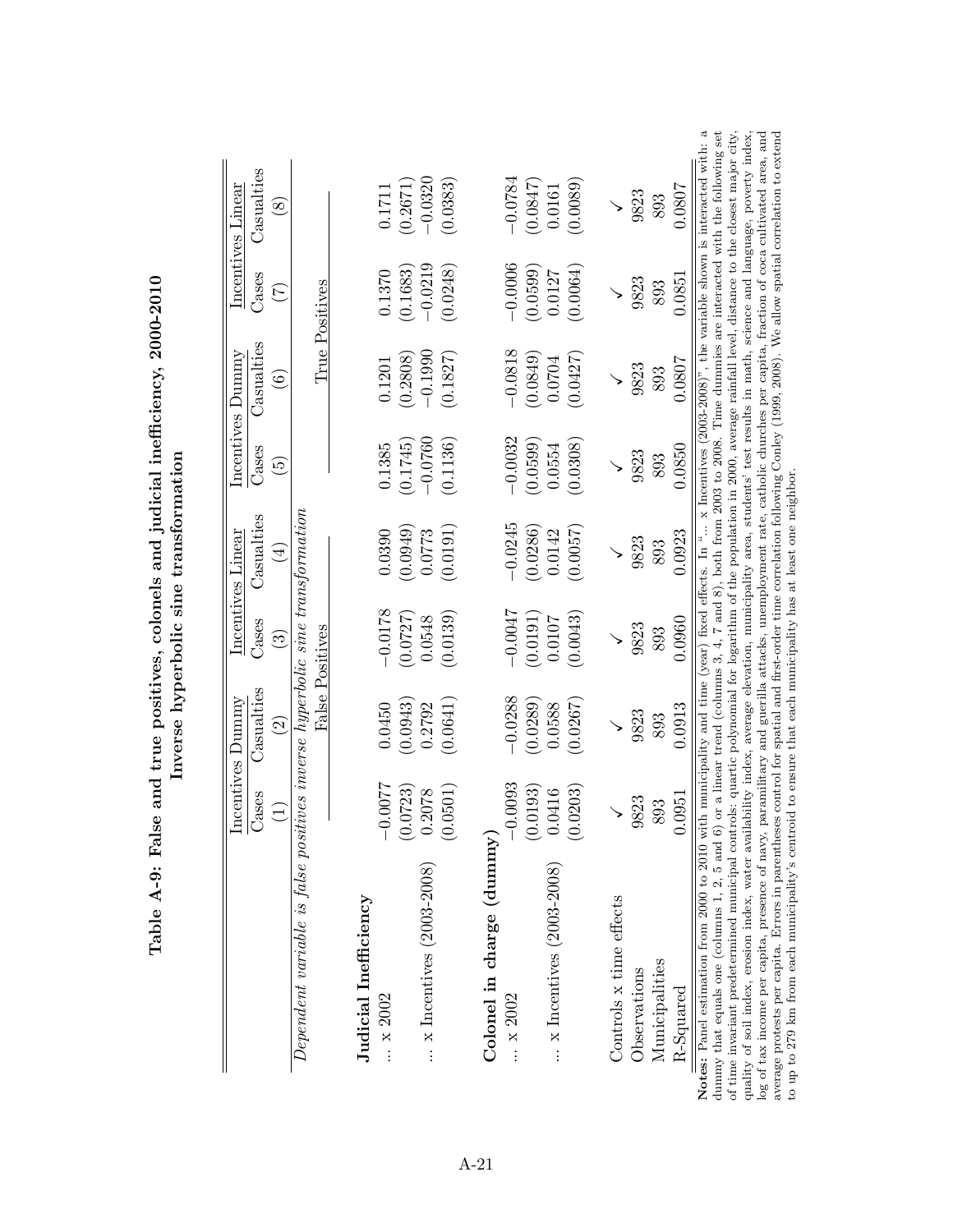|                                                                                                                                                                                                                                                                       |                    |                                                   |                    |                    | control to the particular respectively in the control of the control of the control of the control of the control of the control of the control of the control of the control of the control of the control of the control of |                             |                       |                                                                                                                               |                       |                          |                       |                             |
|-----------------------------------------------------------------------------------------------------------------------------------------------------------------------------------------------------------------------------------------------------------------------|--------------------|---------------------------------------------------|--------------------|--------------------|-------------------------------------------------------------------------------------------------------------------------------------------------------------------------------------------------------------------------------|-----------------------------|-----------------------|-------------------------------------------------------------------------------------------------------------------------------|-----------------------|--------------------------|-----------------------|-----------------------------|
|                                                                                                                                                                                                                                                                       |                    | yuumu<br>Incentives 1                             |                    |                    | Incentives Linear                                                                                                                                                                                                             |                             |                       | Incentives Dummy                                                                                                              |                       |                          | Incentives Linear     |                             |
|                                                                                                                                                                                                                                                                       | Cases              | Casualties<br>$\widehat{2}$                       | Dunnny<br>ව        | Cases<br>$(\pm)$   | Casualties<br>$\widetilde{\mathbb{G}}$                                                                                                                                                                                        | Dunnny<br>$\widehat{\circ}$ | Cases<br>E            | Casualties<br>$\circledast$                                                                                                   | Dunnny<br>ම           | Cases<br>$\widetilde{0}$ | Casualties<br>Ξ<br>Π  | Dunnny<br>$\left(12\right)$ |
| Dependent variable is false or true positives                                                                                                                                                                                                                         |                    |                                                   |                    |                    |                                                                                                                                                                                                                               |                             |                       |                                                                                                                               |                       |                          |                       |                             |
|                                                                                                                                                                                                                                                                       |                    |                                                   | False Positives    |                    |                                                                                                                                                                                                                               |                             |                       |                                                                                                                               | True Positives        |                          |                       |                             |
| Judicial Inefficiency<br>$\therefore$ x 2002                                                                                                                                                                                                                          | $-0.0464$          | 0.0300                                            | 0.0127             | $-0.0434$          | 0.0476                                                                                                                                                                                                                        | 0.0009                      | 0.5018                | $-2.0299$                                                                                                                     | 0.1201                | 0.5303                   | $-1.7413$             | 0.1266                      |
| $\ldots$ x Incentives (2003-2008)                                                                                                                                                                                                                                     | (0.1249)<br>0.2579 | $\begin{array}{c} (0.2071) \\ 0.4924 \end{array}$ | (0.0595)<br>0.1610 | (0.1261)<br>0.0754 | (0.2093)<br>0.1499                                                                                                                                                                                                            | (0.0600)<br>0.0406          | $-0.3088$<br>(0.4542) | $-1.0438$<br>(2.1081)                                                                                                         | $-0.0126$<br>(0.1255) | $-0.0742$<br>(0.4498)    | (2.0818)<br>$-0.1591$ | (0.1206)<br>$-0.0001$       |
|                                                                                                                                                                                                                                                                       | (0.0822)           | (0.1413)                                          | (0.0453)           | (0.0233)           | (0.0448)                                                                                                                                                                                                                      | 0.0120)                     | (0.2046)              | (0.6629)                                                                                                                      | (0.0866)              | (0.0429)                 | (0.1315)              | (0.0201)                    |
| Colonel in charge (share)                                                                                                                                                                                                                                             |                    |                                                   |                    |                    |                                                                                                                                                                                                                               |                             |                       |                                                                                                                               |                       |                          |                       |                             |
| $\ldots \times 2002$                                                                                                                                                                                                                                                  | $-0.0095$          | $-0.0590$                                         | $-0.0089$          | $-0.0030$          | $-0.0497$                                                                                                                                                                                                                     | $-0.0052$                   | $-0.0762$             | $-1.5115$                                                                                                                     | 0.0530                | $-0.0634$                | $-1.4959$             | 0.0521                      |
|                                                                                                                                                                                                                                                                       | (0.0314)           | $(0.0682)$<br>0.1193                              | (0.0155)           | (0.0314)           | (0.0686)                                                                                                                                                                                                                      | (0.0153)                    | (0.1204)              | (0.8257)                                                                                                                      | (0.0492)              | (0.1209)                 | (0.8284)              | (0.0491)                    |
| $\ldots$ x Incentives (2003-2008)                                                                                                                                                                                                                                     | 0.0555             |                                                   | 0.0360             | 0.0144             | 0.0291                                                                                                                                                                                                                        | 0.0091                      | 0.1073                | 0.2321                                                                                                                        | 0.0314                | 0.0277                   | 0.0545                | 0.0062                      |
|                                                                                                                                                                                                                                                                       | (0.0359)           | (0.0652)                                          | (0.0154)           | (0.0080)           | (0.0145)                                                                                                                                                                                                                      | 0.0032                      | (0.0583)              | (0.1298)                                                                                                                      | (0.0237)              | (0.0116)                 | (0.0274)              | (0.0052)                    |
| Controls x time effects                                                                                                                                                                                                                                               |                    | $\checkmark$                                      |                    | ↘                  |                                                                                                                                                                                                                               |                             | ↘                     |                                                                                                                               |                       |                          | $\checkmark$          |                             |
| Observations                                                                                                                                                                                                                                                          | 9823               | 9823                                              | 9823               | 9823               | 9823                                                                                                                                                                                                                          | 9823                        | 9823                  | 9823                                                                                                                          | 9823                  | 9823                     | 9823                  | 9823                        |
| Municipalities                                                                                                                                                                                                                                                        | 893                | 893                                               | 893                | 893                | 893                                                                                                                                                                                                                           | 893                         | 893                   | 893                                                                                                                           | 893                   | 893                      | 893                   | 893                         |
| $R-Squared$                                                                                                                                                                                                                                                           | 0.072              | 0.071                                             | 0.084              | 0.072              | 0.072                                                                                                                                                                                                                         | 0.084                       | 0.087                 | 0.048                                                                                                                         | 0.062                 | 0.087                    | 0.048                 | 0.062                       |
| dummy that equals one or a linear trend, both for the period from 2003 to 2008. Time dummies are interacted with the following set of time invariant predetermined<br>Notes: Panel estimation from 2000 to 2010 with municipality and time (year) fixed effects. In " |                    |                                                   |                    |                    |                                                                                                                                                                                                                               |                             |                       | $\ldots$ x Incentives (2003-2008)", the variable shown is interacted with: a                                                  |                       |                          |                       |                             |
| municipal controls: logarithm of the population                                                                                                                                                                                                                       |                    |                                                   |                    |                    |                                                                                                                                                                                                                               |                             |                       | in 2000, average rainfall level, distance to the closest major city, quality of soil index, erosion index, water availability |                       |                          |                       |                             |
| index, average elevation, municipality area, students' test results in math, science and language, poverty index, log of tax income per capita, presence of navy, paramilitary                                                                                        |                    |                                                   |                    |                    |                                                                                                                                                                                                                               |                             |                       |                                                                                                                               |                       |                          |                       |                             |
| and guerrilla attacks, unemployment rate, catholic churches per capita, 1999 coca cultivated area per 100 hectares and 1995-1999 average protests per capita. Errors<br>in parentheses control for spatial and first-order                                            |                    |                                                   |                    |                    |                                                                                                                                                                                                                               |                             |                       | time correlation following Conley (1999, 2008). We allow spatial correlation to extend to up to 279 km from each              |                       |                          |                       |                             |
| municipality's centroid to ensure that each municipality has at least one neighbor.                                                                                                                                                                                   |                    |                                                   |                    |                    |                                                                                                                                                                                                                               |                             |                       |                                                                                                                               |                       |                          |                       |                             |

Table A-10: False and true positives, colonels and judicial inefficiency, 2000-2010 Table A-10: False and true positives, colonels and judicial inefficiency, 2000-2010 Number and Dummy for False and True Positives Number and Dummy for False and True Positives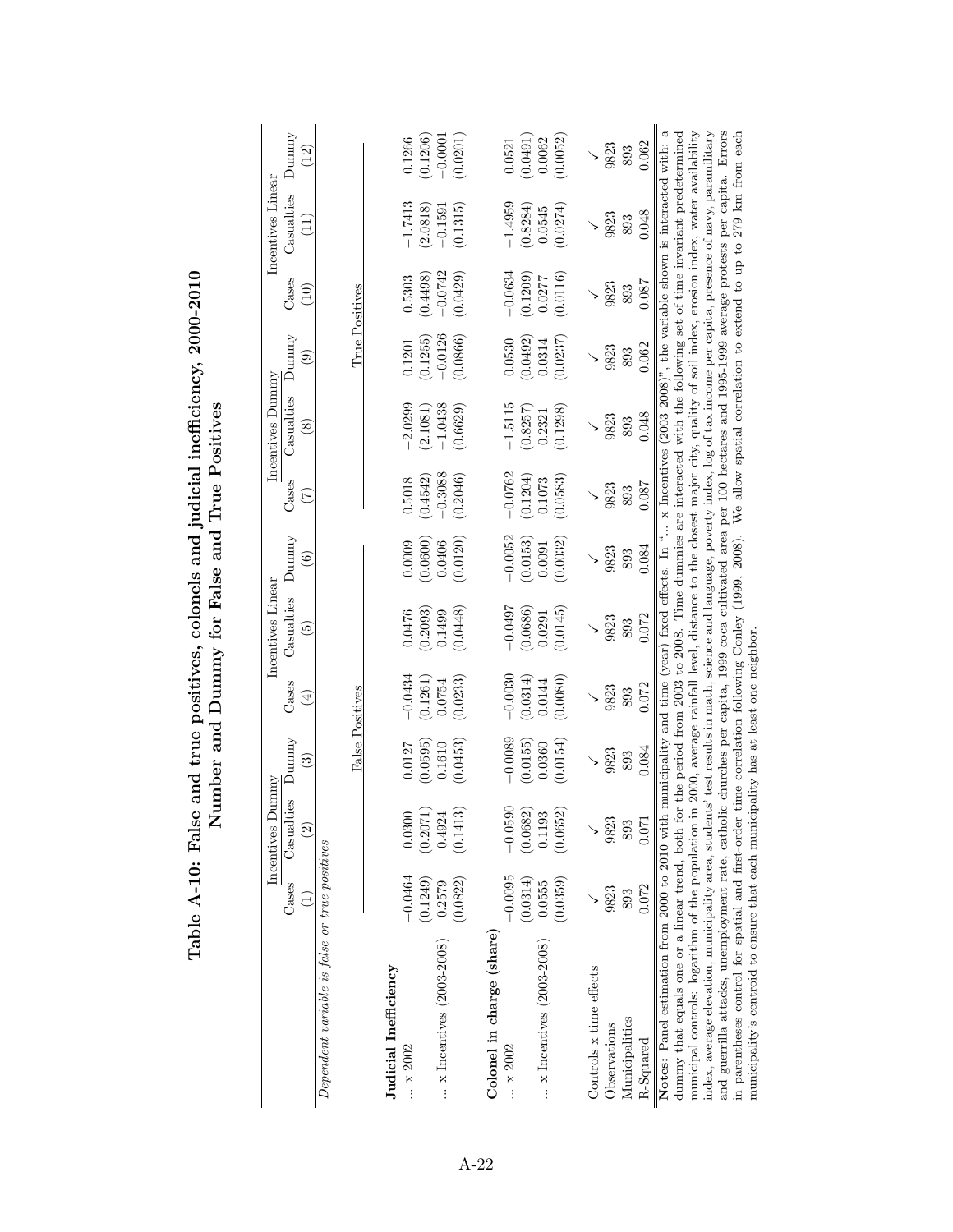|                                                                                                                                                                                                                                                                                                                                                                                                                                                                                                                                                                                                                                                                                                                                                                                                                                                                       |                                                               | Incentives Dummy                             |                        | Incentives Linear  |                          | Incentives Dummy                                                                                                                                                                                                                                |                       | Incentives Linear     |
|-----------------------------------------------------------------------------------------------------------------------------------------------------------------------------------------------------------------------------------------------------------------------------------------------------------------------------------------------------------------------------------------------------------------------------------------------------------------------------------------------------------------------------------------------------------------------------------------------------------------------------------------------------------------------------------------------------------------------------------------------------------------------------------------------------------------------------------------------------------------------|---------------------------------------------------------------|----------------------------------------------|------------------------|--------------------|--------------------------|-------------------------------------------------------------------------------------------------------------------------------------------------------------------------------------------------------------------------------------------------|-----------------------|-----------------------|
|                                                                                                                                                                                                                                                                                                                                                                                                                                                                                                                                                                                                                                                                                                                                                                                                                                                                       | Cases                                                         | Casualties                                   | Cases                  | Casualties         | Cases                    | Casualties                                                                                                                                                                                                                                      | Cases                 | Casualties            |
|                                                                                                                                                                                                                                                                                                                                                                                                                                                                                                                                                                                                                                                                                                                                                                                                                                                                       | $\widetilde{\Xi}$                                             | $\widehat{\Omega}$                           | $\widehat{\mathbb{C}}$ | $(\pm)$            | $\widetilde{\mathbb{G}}$ | $\widehat{\circ}$                                                                                                                                                                                                                               | $(\mathcal{I})$       | $\bigcirc$            |
| $Dependent\ variable\ is\ log\ (1+false\ positions$                                                                                                                                                                                                                                                                                                                                                                                                                                                                                                                                                                                                                                                                                                                                                                                                                   |                                                               |                                              |                        |                    |                          |                                                                                                                                                                                                                                                 |                       |                       |
|                                                                                                                                                                                                                                                                                                                                                                                                                                                                                                                                                                                                                                                                                                                                                                                                                                                                       |                                                               |                                              | False Positives        |                    |                          |                                                                                                                                                                                                                                                 | True Positives        |                       |
| Judicial Inefficiency                                                                                                                                                                                                                                                                                                                                                                                                                                                                                                                                                                                                                                                                                                                                                                                                                                                 |                                                               |                                              |                        |                    |                          |                                                                                                                                                                                                                                                 |                       |                       |
| $\therefore$ x 2002                                                                                                                                                                                                                                                                                                                                                                                                                                                                                                                                                                                                                                                                                                                                                                                                                                                   | 0.0003                                                        | 0.0392                                       | $-0.0065$              | 0.0355             | 0.1435                   | 0.1194                                                                                                                                                                                                                                          | 0.1503                | 0.1707                |
| $\ldots$ x Incentives (2003-2008)                                                                                                                                                                                                                                                                                                                                                                                                                                                                                                                                                                                                                                                                                                                                                                                                                                     | $(0.0617)$<br>0.1574<br>0.0387)                               | (0.0806)<br>0.2154                           | (0.0619)<br>0.0419     | (0.0808)<br>0.0601 | $-0.0876$<br>(0.1427)    | $-0.2014$<br>(0.2270)                                                                                                                                                                                                                           | $-0.0214$<br>(0.1381) | $-0.0325$<br>(0.2165) |
|                                                                                                                                                                                                                                                                                                                                                                                                                                                                                                                                                                                                                                                                                                                                                                                                                                                                       |                                                               | (0.0497)                                     | (0.0108)               | (0.0148)           | (0.0889)                 | (0.1442)                                                                                                                                                                                                                                        | (0.0196)              | (0.0304)              |
| Colonel in charge (share)                                                                                                                                                                                                                                                                                                                                                                                                                                                                                                                                                                                                                                                                                                                                                                                                                                             |                                                               |                                              |                        |                    |                          |                                                                                                                                                                                                                                                 |                       |                       |
| $\therefore$ x 2002                                                                                                                                                                                                                                                                                                                                                                                                                                                                                                                                                                                                                                                                                                                                                                                                                                                   | 0.0153                                                        | $-0.0324$                                    | $-0.0115$              | $-0.0285$          | $-0.0099$                | $-0.0818$                                                                                                                                                                                                                                       | $-0.0081$             | $-0.0794$             |
|                                                                                                                                                                                                                                                                                                                                                                                                                                                                                                                                                                                                                                                                                                                                                                                                                                                                       | $\begin{array}{c} (0.0135) \\ 0.0321 \\ (0.0160) \end{array}$ | (0.0205)                                     | (0.0135)               | (0.0204)           | (0.0459)                 | (0.0695)                                                                                                                                                                                                                                        | (0.0458)              | (0.0693)              |
| $\ldots$ x Incentives (2003-2008)                                                                                                                                                                                                                                                                                                                                                                                                                                                                                                                                                                                                                                                                                                                                                                                                                                     |                                                               | 0.0458                                       | 0.0084                 | 0.0113             | 0.0474                   | 0.0633                                                                                                                                                                                                                                          | 0.0107                | 0.0141                |
|                                                                                                                                                                                                                                                                                                                                                                                                                                                                                                                                                                                                                                                                                                                                                                                                                                                                       |                                                               | (0.0212)                                     | (0.0034)               | (0.0045)           | 0.0238                   | (0.0336)                                                                                                                                                                                                                                        | (0.0050)              | (0.0070)              |
| Controls x time effects                                                                                                                                                                                                                                                                                                                                                                                                                                                                                                                                                                                                                                                                                                                                                                                                                                               |                                                               |                                              |                        |                    |                          |                                                                                                                                                                                                                                                 |                       |                       |
| Observations                                                                                                                                                                                                                                                                                                                                                                                                                                                                                                                                                                                                                                                                                                                                                                                                                                                          | 9823                                                          | 9823                                         | 9823                   | 9823               | 9823                     | 9823                                                                                                                                                                                                                                            | 9823                  | 9823                  |
| Municipalities                                                                                                                                                                                                                                                                                                                                                                                                                                                                                                                                                                                                                                                                                                                                                                                                                                                        | 893                                                           | 893                                          | 893                    | 893                | 893                      | 893                                                                                                                                                                                                                                             | 893                   | 893                   |
| R-Squared                                                                                                                                                                                                                                                                                                                                                                                                                                                                                                                                                                                                                                                                                                                                                                                                                                                             | .087                                                          | 0.082                                        | 0.088                  | 0.083              | 0.078                    | 0.074                                                                                                                                                                                                                                           | 0.079                 | 0.074                 |
| Notes: Panel estimation from 2000 to 2010 with municipality and time (year) fixed effects. In " x Incentives (2003-2008)", the variable shown is interacted with: a<br>erosion index, water availability index, average elevation, municipality area, students' test results in math, science and language, poverty index, log of tax income per<br>capita, presence of navy, paramilitary and guerilla attacks, unemployment rate, catholic churches per capita, fraction of coca cultivated area, and average protests per<br>of time invariant predetermined municipal controls: logarithm of the population in 2000, average rainfall level, distance to the closest major city, quality of soil index,<br>dummy that equals one (columns 1, 2, 5 and 6)<br>capita. Errors in parentheses control for spatial<br>from each municipality's centroid to ensure that |                                                               | each municipality has at least one neighbor. |                        |                    |                          | or a linear trend (columns 3, 4, 7 and 8), both from 2003 to 2008. Time dummies are interacted with the following set<br>and first-order time correlation following Conley (1999, 2008). We allow spatial correlation to extend to up to 279 km |                       |                       |

Table A-11: False and true positives, colonels and judicial inefficiency, 2000-2010 Table A-11: False and true positives, colonels and judicial inefficiency, 2000-2010 Not-controlling for quartic population polynomial Not-controlling for quartic population polynomial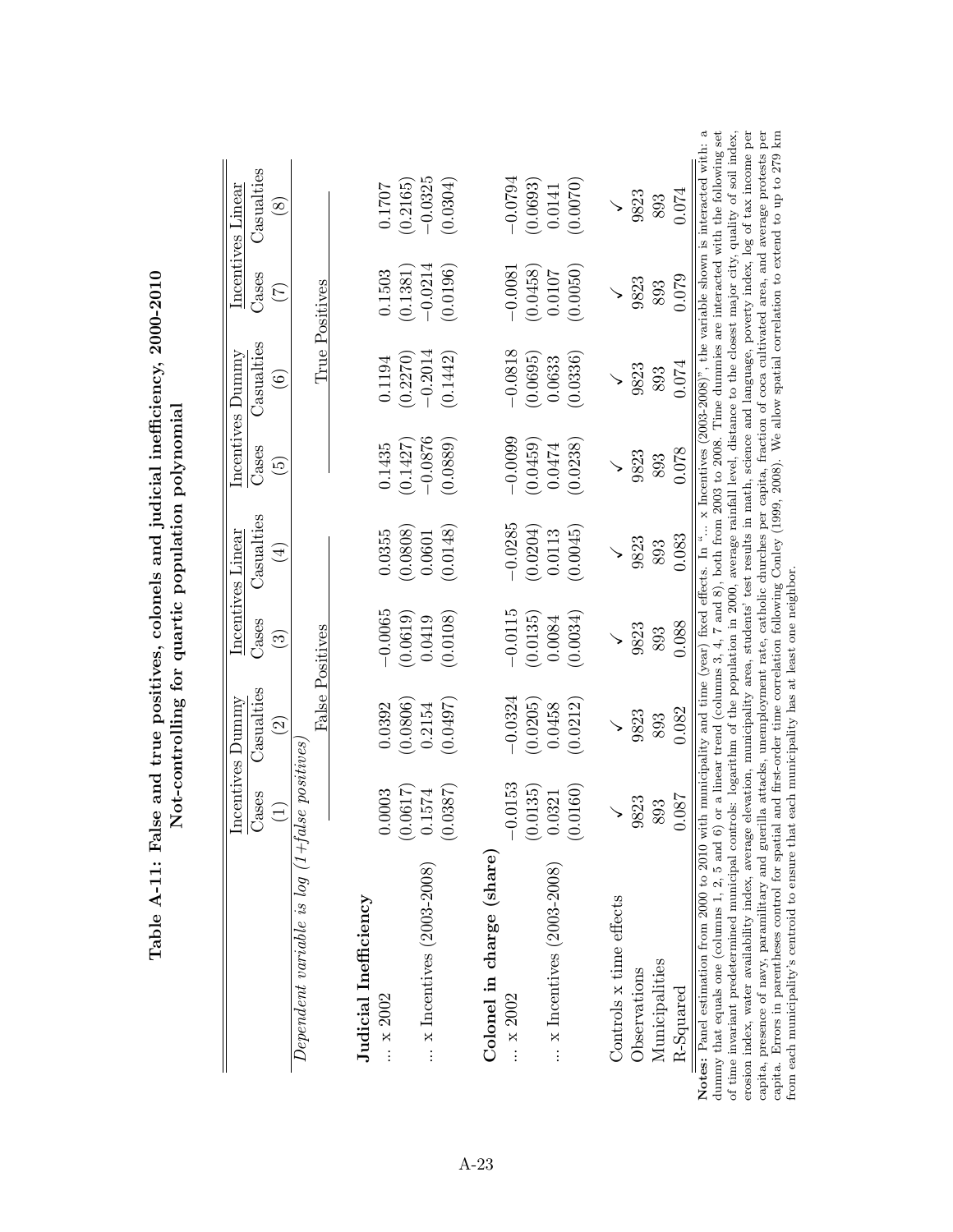|                                                               |              | Incentives Dummy       |           | Incentives Linear |              | Incentives Dummy |                | Incentives Linear |
|---------------------------------------------------------------|--------------|------------------------|-----------|-------------------|--------------|------------------|----------------|-------------------|
|                                                               | Cases        | Casualties             | Cases     | Casualties        | Cases        | Casualties       | Cases          | Casualties        |
|                                                               | (1)          | (2)                    | (3)       | (4)               | (5)          | (6)              | (7)            | (8)               |
| Dependent variable is log $(1+false \ or \ true \ positives)$ |              |                        |           |                   |              |                  |                |                   |
|                                                               |              | <b>False Positives</b> |           |                   |              |                  | True Positives |                   |
|                                                               |              |                        |           |                   |              |                  |                |                   |
| Judicial Inefficiency                                         |              |                        |           |                   |              |                  |                |                   |
| x 2002                                                        | $-0.0056$    | 0.0325                 | $-0.0151$ | 0.0258            | 0.1136       | 0.0832           | 0.1126         | 0.1231            |
|                                                               | (0.0557)     | (0.0730)               | (0.0559)  | (0.0733)          | (0.1372)     | (0.2279)         | (0.1322)       | (0.2171)          |
| $\ldots$ x Incentives (2003-2008)                             | 0.1559       | 0.2124                 | 0.0401    | 0.0578            | $-0.0659$    | $-0.1698$        | $-0.0191$      | $-0.0293$         |
|                                                               | (0.0385)     | (0.0496)               | (0.0104)  | (0.0146)          | (0.0877)     | (0.1436)         | (0.0192)       | (0.0302)          |
|                                                               |              |                        |           |                   |              |                  |                |                   |
| Colonel in charge (regular)                                   |              |                        |           |                   |              |                  |                |                   |
| x 2002                                                        | $-0.0074$    | $-0.0221$              | $-0.0046$ | $-0.0195$         | $-0.0035$    | $-0.0747$        | $-0.0018$      | $-0.0725$         |
|                                                               | (0.0147)     | (0.0224)               | (0.0146)  | (0.0222)          | (0.0468)     | (0.0673)         | (0.0468)       | (0.0672)          |
| $\ldots$ x Incentives (2003-2008)                             | 0.0330       | 0.0465                 | 0.0084    | 0.0111            | 0.0424       | 0.0556           | 0.0097         | 0.0127            |
|                                                               | (0.0157)     | (0.0209)               | (0.0033)  | (0.0045)          | (0.0241)     | (0.0337)         | (0.0050)       | (0.0070)          |
|                                                               |              |                        |           |                   |              |                  |                |                   |
| Colonel in charge (mobile)                                    |              |                        |           |                   |              |                  |                |                   |
| $\ldots\,$ x $2002$                                           | $-0.3799$    | $-0.4021$              | $-0.4675$ | $-0.4473$         | 1.2951       | 0.7356           | 1.1774         | 0.5629            |
|                                                               | (0.5188)     | (0.6270)               | (0.4870)  | (0.5937)          | (1.1979)     | (1.3345)         | (1.1769)       | (1.2978)          |
| $\ldots$ x Incentives (2003-2008)                             | 0.8206       | 0.7622                 | 0.1884    | 0.1909            | 0.7680       | 1.0870           | 0.1606         | 0.2247            |
|                                                               | (0.3815)     | (0.3942)               | (0.0881)  | (0.0931)          | (0.3716)     | (0.4912)         | (0.0791)       | (0.1049)          |
|                                                               |              |                        |           |                   |              |                  |                |                   |
| Controls x time effects                                       | $\checkmark$ | $\checkmark$           | ✓         | $\checkmark$      | $\checkmark$ | $\checkmark$     | $\checkmark$   | $\checkmark$      |
| Observations                                                  | 9823         | 9823                   | 9823      | 9823              | 9823         | 9823             | 9823           | 9823              |
| Municipalities                                                | 893          | 893                    | 893       | 893               | 893          | 893              | 893            | 893               |
| R-Squared                                                     | 0.098        | 0.093                  | 0.101     | 0.095             | 0.086        | 0.082            | 0.086          | 0.082             |

### Table A-12: False and true positives, colonels and judicial inefficiency, 2000-2010 Regular and mobile brigades

Notes: Panel estimation from 2000 to 2010 with municipality and time (year) fixed effects. In "... x Incentives (2003-2008)", the variable shown is interacted with: a dummy that equals one (columns 1, 2, 5 and 6) or a linear trend (columns 3, 4, 7 and 8), both from 2003 to 2008. Time dummies are interacted with the following set of time invariant predetermined municipal controls: quartic polynomial for logarithm of the population in 2000, average rainfall level, distance to the closest major city, quality of soil index, erosion index, water availability index, average elevation, municipality area, students' test results in math, science and language, poverty index, log of tax income per capita, presence of navy, paramilitary and guerilla attacks, unemployment rate, catholic churches per capita, fraction of coca cultivated area, and average protests per capita. Errors in parentheses control for spatial and first-order time correlation following Conley (1999, 2008). We allow spatial correlation to extend to up to 279 km from each municipality's centroid to ensure that each municipality has at least one neighbor.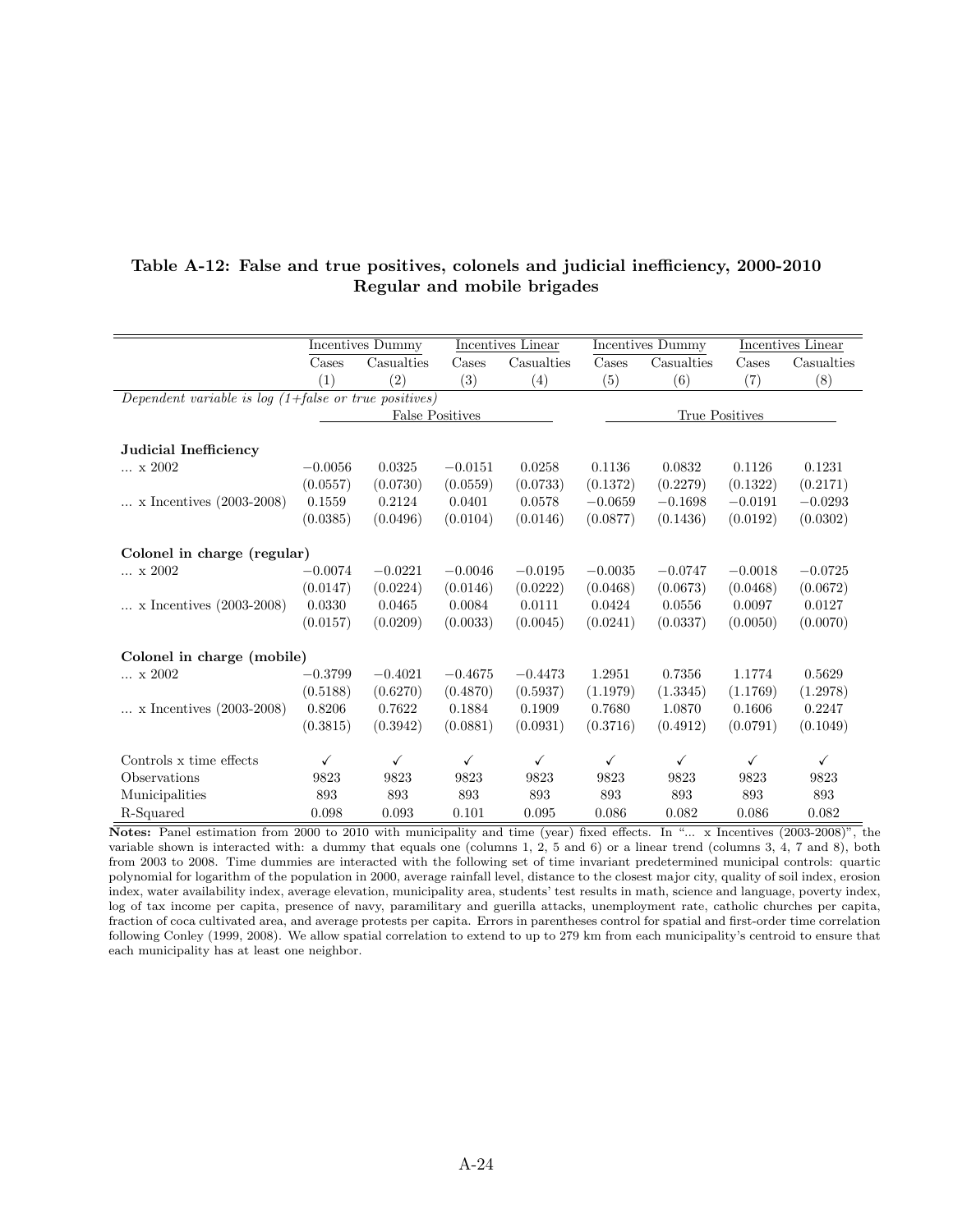|                                                 |                                | Incentives Dummy                        |                                   | Incentives Linear              |                                   | Incentives Dummy                  |                                    | Incentives Linear                 |
|-------------------------------------------------|--------------------------------|-----------------------------------------|-----------------------------------|--------------------------------|-----------------------------------|-----------------------------------|------------------------------------|-----------------------------------|
|                                                 | Cases                          | Casualties<br>$\overline{\mathcal{S}}$  | Cases<br>$\widetilde{\mathbb{C}}$ | Casualties<br>$\bigoplus$      | Cases<br>ق                        | Casualties<br>$\widehat{\circ}$   | Cases<br>$\widetilde{\mathcal{L}}$ | Casualties<br>$\infty$            |
| $Dependent\ variable\ is\ loq$                  |                                | $(1 + false \text{ or true } postives)$ |                                   |                                |                                   |                                   |                                    |                                   |
|                                                 |                                |                                         | False Positives                   |                                |                                   |                                   | True Positives                     |                                   |
| Judicial Inefficiency<br>$\ldots$ x 2002        | $-0.0081$                      | 0.0239                                  | $-0.0157$                         | 0.0193                         | 0.1090                            | 0.0606                            | 0.1083                             | 0.1006                            |
| $\ldots$ x Incentives (2003-2008)               | (0.0389)<br>(0.0582)<br>0.1589 | (0.0499)<br>(0.0815)<br>0.2155          | (0.0584)<br>(0.0107)<br>0.0419    | (0.0820)<br>(0.0149)<br>0.0597 | $-0.0609$<br>(0.1392)<br>(0.0878) | (0.2259)<br>(0.1436)<br>$-0.1621$ | $-0.0173$<br>(0.0192)<br>(0.1346)  | $-0.0268$<br>(0.2153)<br>(0.0301) |
| Colonel in charge (share<br>$\therefore$ x 2002 | $-0.0353$                      | $-0.1377$                               | $-0.0330$                         | $-0.1351$                      | $-0.1848$                         | $-0.6010$                         | $-0.1797$                          | $-0.5939$                         |
| $\ldots$ x Incentives (2003-2008)               | (0.0869)<br>(0.0262)<br>0.0381 | (0.1616)<br>(0.0356)<br>0.0685          | (0.0868)<br>(0.0052)<br>0.0090    | (0.1614)<br>(0.0073)<br>0.0156 | 0.0896<br>(0.0485)<br>0.0160      | (0.0722)<br>(0.2526)<br>0.0230    | (0.0898)<br>(0.0103)<br>0.0053     | (0.2520)<br>(0.0152)<br>0.0075    |
| Colonel in charge (average share for neighbors) |                                |                                         |                                   |                                |                                   |                                   |                                    |                                   |
| x 2002                                          | (0.1029)<br>0.0364             | (0.1908)<br>0.1499                      | (0.1030)<br>0.0380                | (0.1909)<br>0.1506             | (0.1229)<br>0.2381                | (0.3234)<br>0.6857                | (0.1228)<br>0.2341                 | (0.3226)<br>0.6794                |
| $\ldots$ x Incentives (2003-2008)               | $-0.0076$<br>(0.0283)          | $-0.0294$<br>(0.0380)                   | $-0.0009$<br>(0.0058)             | $-0.0059$<br>(0.0078)          | 0.0579<br>0.0348                  | (0.0857)<br>0.0430                | 0.0058<br>(0.0121)                 | (0.0174)<br>0.0066                |
| Controls x time effects                         |                                |                                         |                                   |                                |                                   |                                   |                                    | ↘                                 |
| Observations                                    | 9823                           | 9823                                    | 9823                              | 9823                           | 9823                              | 9823                              | 9823                               | 9823                              |
| Municipalities<br>R-Squared                     | 0.094<br>893                   | 0.091<br>893                            | 0.095<br>893                      | 0.092<br>893                   | 0.086<br>893                      | 0.083<br>893                      | 0.086<br>893                       | 0.083<br>893                      |

Table A-13: False and true positives, colonels and judicial inefficiency: neighboring spillovers, 2000-2010 Table A-13: False and true positives, colonels and judicial inefficiency: neighboring spillovers, 2000-2010

interacted with: a dumny that equals one (columns 1, 2, 5 and 6) or a linear trend (columns 3, 4, 7 and 8), both from 2003 to 2008. Time dumnies are interacted with: a dumny that equals one (columns 1, 2, 5 and 6) or a li Notes: Panel estimation from 2000 to 2010 with municipality and time (year) fixed effects. In "... x Incentives (2003-2008)", the variable shown is rate, catholic churches per capita, fraction of coca cultivated area, and average protests per capita. Errors in parentheses control for spatial and first-order time correlation following Conley (1999, 2008). We allow spa test results in math, science and language, poverty index, log of tax income per capita, presence of navy, paramilitary and guerilla attacks, unemployment Notes: Panel estimation from 2000 to 2010 with municipality and time (year) fixed effects. In "... x Incentives (2003-2008)", the variable shown is interacted with: a dummy that equals one (columns 1, 2, 5 and 6) or a linear trend (columns 3, 4, 7 and 8), both from 2003 to 2008. Time dummies are interacted with the following set of time invariant predetermined municipal controls: quartic polynomial for logarithm of the population in 2000, average rate, catholic churches per capita, fraction of coca cultivated area, and average protests per capita. Errors in parentheses control for spatial and first-order rainfall level, distance to the closest major city, quality of soil index, erosion index, water availability index, average elevation, municipality area, students' test results in math, science and language, poverty index, log of tax income per capita, presence of navy, paramilitary and guerilla attacks, unemployment time correlation following Conley (1999, 2008). We allow spatial correlation to extend to up to 279 km from each municipality's centroid to ensure that each municipality has at least one neighbor. each municipality has at least one neighbor.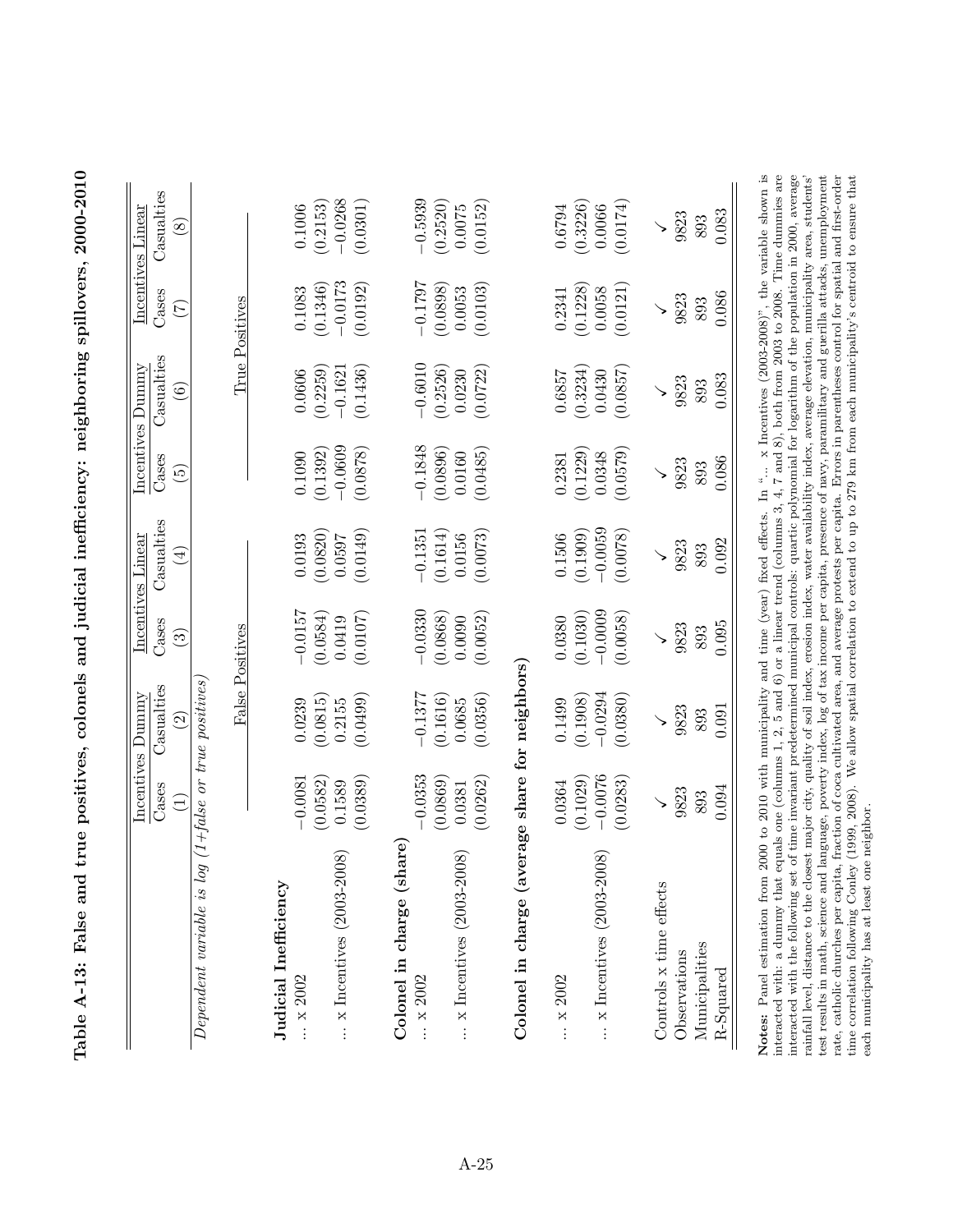|                                                                                                                                                                                                                                                                                                                                                                                                                                                                                                                                                                                                                                           |                    | Incentives Dummy                         |                                   | Incentives Linear         |                                   | Incentives Dummy                |                       | Incentives Linear                        |
|-------------------------------------------------------------------------------------------------------------------------------------------------------------------------------------------------------------------------------------------------------------------------------------------------------------------------------------------------------------------------------------------------------------------------------------------------------------------------------------------------------------------------------------------------------------------------------------------------------------------------------------------|--------------------|------------------------------------------|-----------------------------------|---------------------------|-----------------------------------|---------------------------------|-----------------------|------------------------------------------|
|                                                                                                                                                                                                                                                                                                                                                                                                                                                                                                                                                                                                                                           | Cases              | Casualties<br>$\widetilde{\Omega}$       | Cases<br>$\widetilde{\mathbb{C}}$ | Casualties<br>$\bigoplus$ | Cases<br>$\widetilde{\mathbb{G}}$ | Casualties<br>$\widehat{\odot}$ | Cases<br>E            | Casualties<br>$\overset{\infty}{\infty}$ |
| $Dependent\ variable\ is\ loq$                                                                                                                                                                                                                                                                                                                                                                                                                                                                                                                                                                                                            |                    | $(1 + false \text{ or true } positions)$ |                                   |                           |                                   |                                 |                       |                                          |
|                                                                                                                                                                                                                                                                                                                                                                                                                                                                                                                                                                                                                                           |                    |                                          | False Positives                   |                           |                                   |                                 | True Positives        |                                          |
| Judicial complains per capita<br>x 2002                                                                                                                                                                                                                                                                                                                                                                                                                                                                                                                                                                                                   | $-0.002$           | 0.0017                                   | $-0.0009$                         | 0.0034                    | $-0.0264$                         | $-0.0299$                       | $-0.0202$             | $-0.0191$                                |
| $\ldots$ x Incentives (2003-2008)                                                                                                                                                                                                                                                                                                                                                                                                                                                                                                                                                                                                         | (0.0069)<br>0.0039 | (0.0086)<br>0.0035                       | (0.0070)<br>0.0017                | (0.0088)<br>0.0018        | $-0.0160$<br>(0.0187)             | $-0.0218$<br>(0.0328)           | $-0.0017$<br>(0.0187) | $-0.0010$<br>(0.0325)                    |
|                                                                                                                                                                                                                                                                                                                                                                                                                                                                                                                                                                                                                                           | (0.0047)           | (0.0054)                                 | (0.0014)                          | (0.0017)                  | (0.0086)                          | (0.0142)                        | (0.0022)              | (0.0034)                                 |
| Colonel in charge (share)                                                                                                                                                                                                                                                                                                                                                                                                                                                                                                                                                                                                                 |                    |                                          |                                   |                           |                                   |                                 |                       |                                          |
| $\ldots \times 2002$                                                                                                                                                                                                                                                                                                                                                                                                                                                                                                                                                                                                                      | $-0.0066$          | $-0.0215$                                | $-0.0031$                         | $-0.0182$                 | $-0.0052$                         | $-0.0765$                       | $-0.0030$             | $-0.0741$                                |
|                                                                                                                                                                                                                                                                                                                                                                                                                                                                                                                                                                                                                                           | (0.0149)           | (0.0222)                                 | (0.0148)                          | (0.0221)                  | (0.0467)                          | (0.0677)                        | (0.0468)              | (0.0676)                                 |
| $\ldots$ x Incentives (2003-2008)                                                                                                                                                                                                                                                                                                                                                                                                                                                                                                                                                                                                         | 0.0314             | 0.0448                                   | 0.0080                            | 10107                     | 0.0431                            | 0.0571                          | 0.0100                | 0.0130                                   |
|                                                                                                                                                                                                                                                                                                                                                                                                                                                                                                                                                                                                                                           | (0.0158)           | (0.0208)                                 | (0.0033)                          | (0.0044)                  | (0.0239)                          | (0.0334)                        | (0.0050)              | (0.0070)                                 |
| Controls x time effects                                                                                                                                                                                                                                                                                                                                                                                                                                                                                                                                                                                                                   |                    |                                          |                                   |                           |                                   |                                 |                       |                                          |
| Observations                                                                                                                                                                                                                                                                                                                                                                                                                                                                                                                                                                                                                              | 9823               | 9823                                     | 9823                              | 9823                      | 9823                              | 9823                            | 9823                  | 9823                                     |
| Municipalities                                                                                                                                                                                                                                                                                                                                                                                                                                                                                                                                                                                                                            | 893                | 893                                      | 893                               | 893                       | 893                               | 893                             | 893                   | 893                                      |
| R-Squared                                                                                                                                                                                                                                                                                                                                                                                                                                                                                                                                                                                                                                 | 0.093              | 0.090                                    | 0.094                             | 0.090                     | 0.085                             | 0.081                           | 0.085                 | 0.082                                    |
| interacted with: a dummy that equals one (columns 1, 2, 5 and 6) or a linear trend (columns 3, 4, 7 and 8), both for the period from 2003 to 2008. Time<br>Notes: Panel estimation from 2000 to 2010 with municipality and time (year) fixed effects. In " x Incentives (2003-2008)", the variable shown is<br>level, distance to the closest major city, quality of soil index, erosion index, water availability index, average elevation, municipality area, students' test<br>dummies are interacted with the following set of time invariant predetermined municipal controls: logarithm of the population in 2000, average rainfall |                    |                                          |                                   |                           |                                   |                                 |                       |                                          |
| results in math, science and language, poverty index, log of tax income per capita, presence of navy, paramilitary and guerrilla attacks, unemployment<br>rate, catholic churches per capita, 1999 coca cultivated area per 100 hectares and 1995-1999 average protests per capita. Errors in parentheses control for                                                                                                                                                                                                                                                                                                                     |                    |                                          |                                   |                           |                                   |                                 |                       |                                          |
| spatial and first-order time correlation following Conley (1999, 2008). We allow spatial correlation to extend to up to 279 km from each municipality's<br>centroid to ensure that each municipality has at least one neighbor                                                                                                                                                                                                                                                                                                                                                                                                            |                    |                                          |                                   |                           |                                   |                                 |                       |                                          |
|                                                                                                                                                                                                                                                                                                                                                                                                                                                                                                                                                                                                                                           |                    |                                          |                                   |                           |                                   |                                 |                       |                                          |

Table A-14: False and true positives, colonels and judicial inefficiency, 2000-2010 Table A-14: False and true positives, colonels and judicial inefficiency, 2000-2010 Judicial complaints per capita Judicial complaints per capita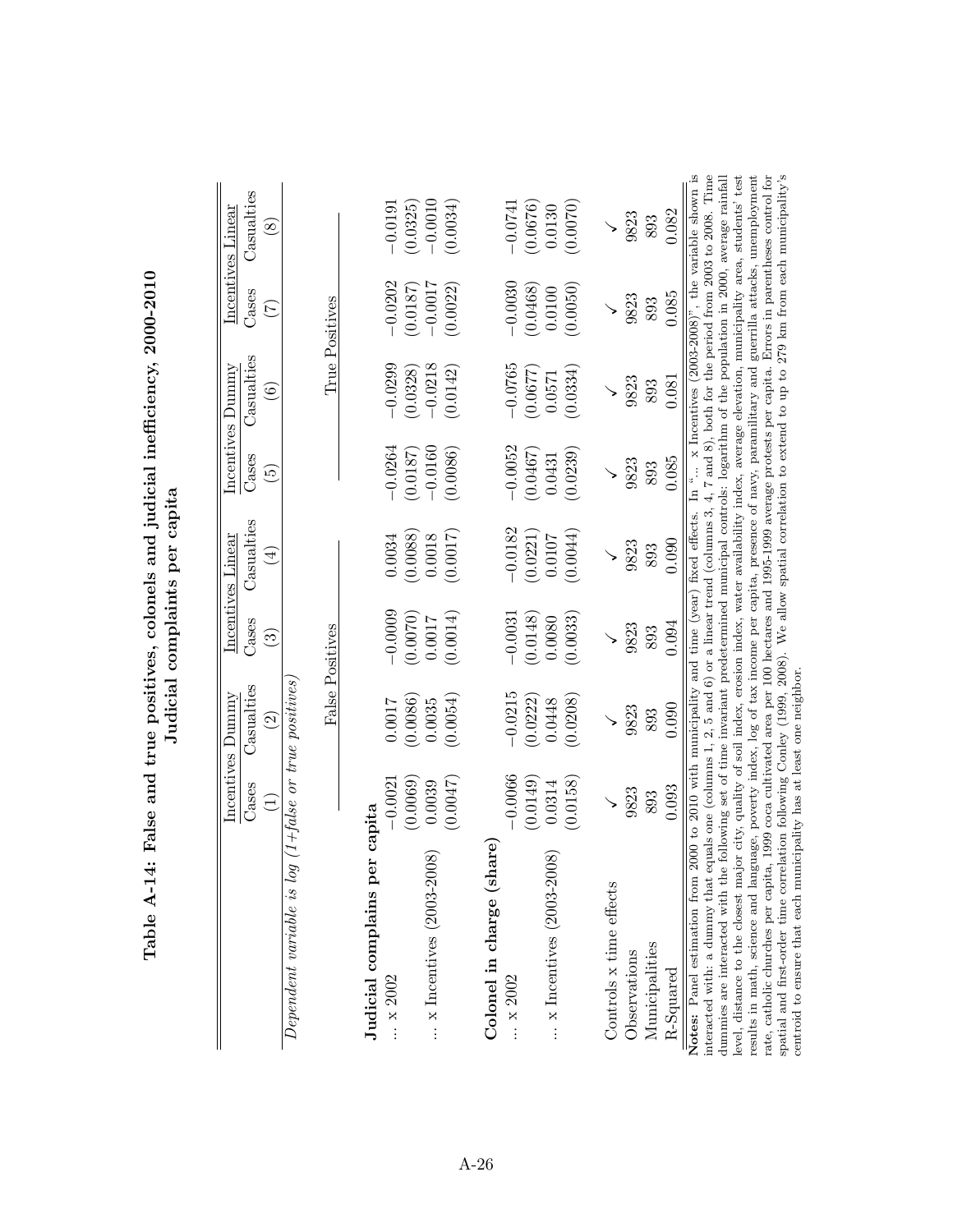|                                                                                                                                                                                                                                                                                                                                                                                                                                                                                                                                                                                                                                                                                                                                                                                                                                                                                                                                                                                                                                                             |                              | Baseline             |                          | Post Trends |                          | Baseline          |                                                                                                                                                                                                                                                    | Post Trends   |
|-------------------------------------------------------------------------------------------------------------------------------------------------------------------------------------------------------------------------------------------------------------------------------------------------------------------------------------------------------------------------------------------------------------------------------------------------------------------------------------------------------------------------------------------------------------------------------------------------------------------------------------------------------------------------------------------------------------------------------------------------------------------------------------------------------------------------------------------------------------------------------------------------------------------------------------------------------------------------------------------------------------------------------------------------------------|------------------------------|----------------------|--------------------------|-------------|--------------------------|-------------------|----------------------------------------------------------------------------------------------------------------------------------------------------------------------------------------------------------------------------------------------------|---------------|
|                                                                                                                                                                                                                                                                                                                                                                                                                                                                                                                                                                                                                                                                                                                                                                                                                                                                                                                                                                                                                                                             | Dunnny                       | Linear               | Dunnny                   | Linear      | Dunnny                   | Linear            | Dunnny                                                                                                                                                                                                                                             | Linear        |
|                                                                                                                                                                                                                                                                                                                                                                                                                                                                                                                                                                                                                                                                                                                                                                                                                                                                                                                                                                                                                                                             |                              | $\widetilde{\omega}$ | $\widetilde{\mathbb{C}}$ | $\bigoplus$ | $\widetilde{\mathbf{5}}$ | $\widehat{\circ}$ | E                                                                                                                                                                                                                                                  | $\circledast$ |
| Dependent variable is                                                                                                                                                                                                                                                                                                                                                                                                                                                                                                                                                                                                                                                                                                                                                                                                                                                                                                                                                                                                                                       | $judical\,\,in\!\,fficiency$ |                      |                          |             |                          |                   |                                                                                                                                                                                                                                                    |               |
|                                                                                                                                                                                                                                                                                                                                                                                                                                                                                                                                                                                                                                                                                                                                                                                                                                                                                                                                                                                                                                                             |                              |                      | Full sample              |             |                          |                   | Removing outliers                                                                                                                                                                                                                                  |               |
| share <sup>1</sup><br>Colonel in charge                                                                                                                                                                                                                                                                                                                                                                                                                                                                                                                                                                                                                                                                                                                                                                                                                                                                                                                                                                                                                     |                              |                      |                          |             |                          |                   |                                                                                                                                                                                                                                                    |               |
| $\therefore$ x 2002                                                                                                                                                                                                                                                                                                                                                                                                                                                                                                                                                                                                                                                                                                                                                                                                                                                                                                                                                                                                                                         | $-0.0249$                    | $-0.0246$            | $-0.0293$                | $-0.0286$   | 0.0098                   | 0.0095            | 0.0054                                                                                                                                                                                                                                             | 0.0049        |
|                                                                                                                                                                                                                                                                                                                                                                                                                                                                                                                                                                                                                                                                                                                                                                                                                                                                                                                                                                                                                                                             | (0.0183)                     | (0.0183)             | (0.0185)                 | (0.0185)    | (0.0087)                 | (0.0086)          | (0.0094)                                                                                                                                                                                                                                           | (0.0092)      |
| $\ldots$ x Incentives (2003-2008)                                                                                                                                                                                                                                                                                                                                                                                                                                                                                                                                                                                                                                                                                                                                                                                                                                                                                                                                                                                                                           | 0.0152                       | 0.0033               | 0.0104                   | 0.0024      | 0.0238                   | 0.0046            | 0.0181                                                                                                                                                                                                                                             | 0.0034        |
|                                                                                                                                                                                                                                                                                                                                                                                                                                                                                                                                                                                                                                                                                                                                                                                                                                                                                                                                                                                                                                                             | (0.0074)                     | (0.0015)             | (0.0084)                 | (0.0017)    | (0.0075)                 | (0.0015)          | (0.0085)                                                                                                                                                                                                                                           | (0.0017)      |
| x 2009:2                                                                                                                                                                                                                                                                                                                                                                                                                                                                                                                                                                                                                                                                                                                                                                                                                                                                                                                                                                                                                                                    |                              |                      | $-0.0134$                | $-0.0128$   |                          |                   | $-0.0123$                                                                                                                                                                                                                                          | $-0.0134$     |
|                                                                                                                                                                                                                                                                                                                                                                                                                                                                                                                                                                                                                                                                                                                                                                                                                                                                                                                                                                                                                                                             |                              |                      | (0.0113)                 | (0.0112)    |                          |                   | (0.0112)                                                                                                                                                                                                                                           | (0.0111)      |
| Controls x time effects                                                                                                                                                                                                                                                                                                                                                                                                                                                                                                                                                                                                                                                                                                                                                                                                                                                                                                                                                                                                                                     |                              |                      |                          |             |                          |                   |                                                                                                                                                                                                                                                    |               |
| Observations                                                                                                                                                                                                                                                                                                                                                                                                                                                                                                                                                                                                                                                                                                                                                                                                                                                                                                                                                                                                                                                | 9823                         | 9823                 | 9823                     | 9823        | 9332                     | 9332              | 9332                                                                                                                                                                                                                                               | 9332          |
| Municipalities                                                                                                                                                                                                                                                                                                                                                                                                                                                                                                                                                                                                                                                                                                                                                                                                                                                                                                                                                                                                                                              | 893                          | 893                  | 893                      | 893         | 893                      | 893               | 893                                                                                                                                                                                                                                                | 893           |
| R-Squared                                                                                                                                                                                                                                                                                                                                                                                                                                                                                                                                                                                                                                                                                                                                                                                                                                                                                                                                                                                                                                                   | 0.194                        | 0.194                | 0.194                    | 0.194       | 0.227                    | 0.227             | 0.227                                                                                                                                                                                                                                              | 0.227         |
| average elevation, municipality area, students' test results in math, science and language, poverty index, log of tax income per capita, presence of<br>distribution of estimation residuals from the corresponding baseline regression. Errors in parentheses are clustered at the municipality level. * is significant at the 10% level, ** is significant at the 15% level.<br>Notes: Panel estimation from 2000 to 2010 with municipality and time (year) fixed effects. In $"$ x Incentives $(2003-2008)"$ , the variable shown<br>is interacted with: a dummy that equals one (columns 1, 2, 5 and 6) or a linear trend (columns 3, 4, 7 and 8), both for the period from 2003 to<br>2008. Time dummies are interacted with the following set of time invariant predetermined municipal controls: quartic polynomial for logarithm<br>navy, paramilitary and guerilla attacks, unemployment rate, catholic churches per capita, 1999 coca cultivated area per 100 hectares and 1995-1999<br>average protests per capita<br>of the population in 2000, |                              |                      |                          |             |                          |                   | Outliers in columns 5 to 8 are defined as those observations below the 2.5th and above the 97.5th percentile in the<br>average rainfall level, distance to the closest major city, quality of soil index, erosion index, water availability index, |               |

Table A-15: Judicial inefficiency and colonels, 2000-2010 Table A-15: Judicial inefficiency and colonels, 2000-2010 Municipal-level clustered standard errors Municipal-level clustered standard errors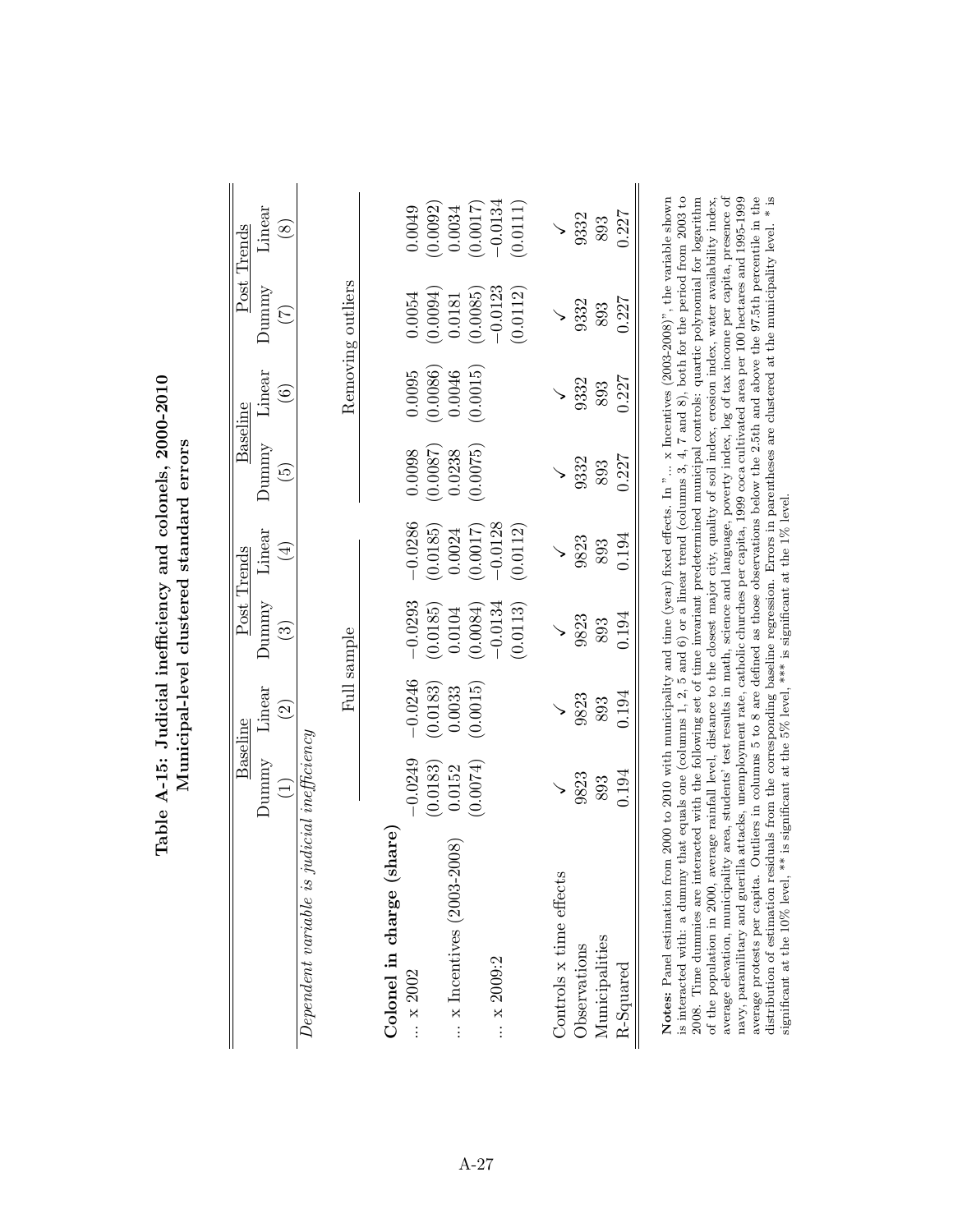|                                                           |          | Guerilla          |                   | Paramilitary      |           | Government |
|-----------------------------------------------------------|----------|-------------------|-------------------|-------------------|-----------|------------|
|                                                           | Dummy    | Linear            | Dummy             | Linear            | Dummy     | Linear     |
|                                                           | (1)      | $\left( 2\right)$ | $\left( 3\right)$ | $\left( 4\right)$ | (5)       | (6)        |
| Dependent variable is dummy variable for guerilla attacks |          |                   |                   |                   |           |            |
|                                                           |          |                   |                   |                   |           |            |
| Judicial Inefficiency                                     |          |                   |                   |                   |           |            |
| $\ldots$ x 2002                                           | 0.1598   | 0.1573            | $-0.1105$         | $-0.0823$         | $-0.0052$ | $-0.0235$  |
|                                                           | (0.2018) | (0.1935)          | (0.1267)          | (0.1221)          | (0.1168)  | (0.1168)   |
| x Incentives $(2003-2008)$                                | 0.0008   | $-0.0011$         | $-0.0637$         | $-0.0048$         | 0.0406    | 0.0025     |
|                                                           | (0.1070) | (0.0215)          | (0.0741)          | (0.0153)          | (0.0769)  | (0.0147)   |
|                                                           |          |                   |                   |                   |           |            |
| Colonel in charge (share)                                 |          |                   |                   |                   |           |            |
| $\ldots \times 2002$                                      | 0.0463   | 0.0517            | $-0.0145$         | $-0.0143$         | $-0.0500$ | $-0.0499$  |
|                                                           | (0.0646) | (0.0647)          | (0.0435)          | (0.0437)          | (0.0341)  | (0.0341)   |
| x Incentives $(2003-2008)$                                | 0.0130   | 0.0050            | $-0.0004$         | $-0.0000$         | $-0.0391$ | $-0.0082$  |
|                                                           | (0.0189) | (0.0036)          | (0.0127)          | (0.0024)          | (0.0027)  | (0.0027)   |
|                                                           |          |                   |                   |                   |           |            |
| Controls x time effects                                   | ✓        | ✓                 | ✓                 | $\checkmark$      | ✓         | ✓          |
| Observations                                              | 9823     | 9823              | 9823              | 9823              | 9823      | 9823       |
| Municipalities                                            | 893      | 893               | 893               | 893               | 893       | 893        |
| R-Squared                                                 | 0.519    | 0.519             | 0.607             | 0.607             | 0.560     | 0.560      |

Table A-16: Guerilla, paramilitary, and government attacks and colonels, 2000-2010 Municipal-level clustered standard errors

Notes: Panel estimation from 2000 to 2010 with municipality and time (year) fixed effects. In "... x Incentives (2003- 2008)", the variable shown is interacted with: a dummy that equals one (columns 1, 2, 5 and 6) or a linear trend (columns 3, 4, 7 and 8), both for the period from 2003 to 2008. Time dummies are interacted with the following set of time invariant predetermined municipal controls: quartic polynomial for logarithm of the population in 2000, average rainfall level, distance to the closest major city, quality of soil index, erosion index, water availability index, average elevation, municipality area, students' test results in math, science and language, poverty index, log of tax income per capita, presence of navy, paramilitary and guerilla attacks, unemployment rate, catholic churches per capita, 1999 coca cultivated area per 100 hectares and 1995-1999 average protests per capita. Errors in parentheses are clustered at the municipality level.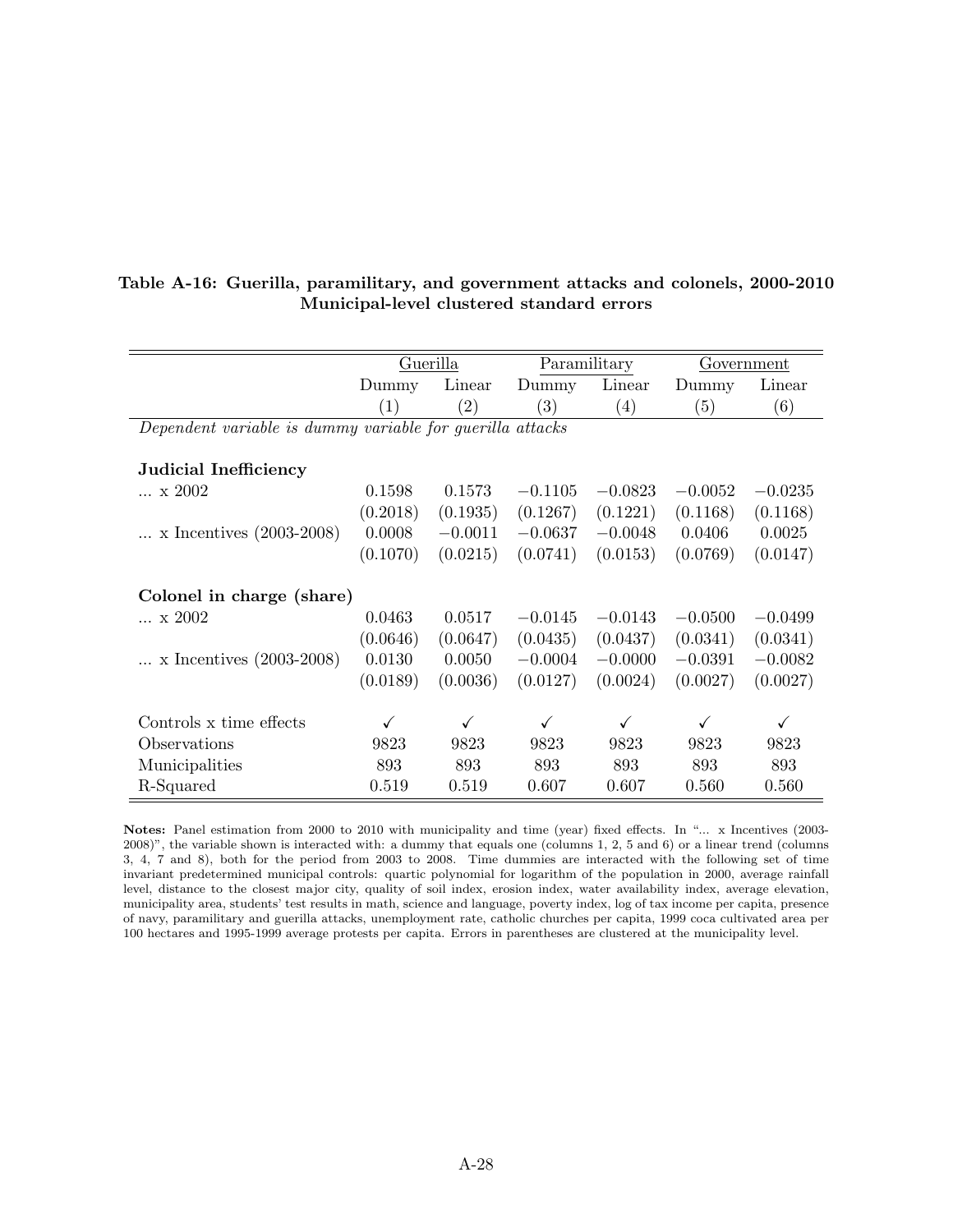| nnn nnn<br>icial inafficiano<br> <br> <br> <br>s and judi<br>$\sim$ colone.                                                                                         | ٦<br>Colonels. I |
|---------------------------------------------------------------------------------------------------------------------------------------------------------------------|------------------|
| $\overline{r}$ $\overline{r}$ $\overline{u}$ $\overline{u}$ $\overline{u}$ $\overline{u}$ $\overline{u}$ $\overline{u}$ $\overline{u}$<br>$\frac{1}{2}$<br>Table A. | ļ                |

|                                                                                                                                                                                                                                                                                                                                                                                                                                                                                                                                                    | Cases                 | <b>Casualties</b>                                                            | Cases                    | Casualties            | Cases                             | Casualties                     | Cases                             | Casualties                                                                                                                                                                                                                                                                                             |
|----------------------------------------------------------------------------------------------------------------------------------------------------------------------------------------------------------------------------------------------------------------------------------------------------------------------------------------------------------------------------------------------------------------------------------------------------------------------------------------------------------------------------------------------------|-----------------------|------------------------------------------------------------------------------|--------------------------|-----------------------|-----------------------------------|--------------------------------|-----------------------------------|--------------------------------------------------------------------------------------------------------------------------------------------------------------------------------------------------------------------------------------------------------------------------------------------------------|
|                                                                                                                                                                                                                                                                                                                                                                                                                                                                                                                                                    | Ξ                     | $\widehat{\mathfrak{D}}$                                                     | $\widetilde{\mathbb{C}}$ | $(\pm)$               | $\widetilde{\mathfrak{G}}$        | $\widehat{\mathbf{e}}$         | E                                 | $\infty$                                                                                                                                                                                                                                                                                               |
| $Dependent\ variable\ is\ log\ (1+false\ positions)$                                                                                                                                                                                                                                                                                                                                                                                                                                                                                               |                       |                                                                              |                          |                       |                                   |                                |                                   |                                                                                                                                                                                                                                                                                                        |
| Judicial Inefficiency<br>$\ldots$ x 2002                                                                                                                                                                                                                                                                                                                                                                                                                                                                                                           | 0.0184                | 0.0692                                                                       | $-0.0003$                | 0.0541                | 0.0146                            | 0.0614                         | $-0.0049$                         | 0.0479                                                                                                                                                                                                                                                                                                 |
| $\ldots$ x Incentives (2003-2008)                                                                                                                                                                                                                                                                                                                                                                                                                                                                                                                  | (0.0595)<br>0.1881    | (6220.0)<br>0.2485                                                           | (0.0587)<br>0.0495       | (0.0769)<br>0.0707    | (0.0599)<br>0.1841                | (0.0619)<br>(0.0788)<br>0.2403 | (0.0593)<br>0.0483                | (0.0778)<br>(0.0181)<br>0.0691                                                                                                                                                                                                                                                                         |
| $\ldots$ x 2009:1                                                                                                                                                                                                                                                                                                                                                                                                                                                                                                                                  | (0.0444)              | (0.0605)                                                                     | (0.0112)                 | (0.0175)              | $-0.0208$<br>(0.0647)<br>(0.0452) | $-0.0423$<br>(0.0755)          | (0.0661)<br>$-0.0331$<br>(0.0115) | $-0.0443$<br>(0.0759)                                                                                                                                                                                                                                                                                  |
| Colonel in charge (share)<br>$\ldots$ x 2002                                                                                                                                                                                                                                                                                                                                                                                                                                                                                                       | $-0.0045$             | $-0.0166$                                                                    | $-0.0023$                | $-0.0128$             | $-0.0040$                         | $-0.0146$                      | $-0.0013$                         | $-0.0097$                                                                                                                                                                                                                                                                                              |
| $\ldots$ x Incentives (2003-2008)                                                                                                                                                                                                                                                                                                                                                                                                                                                                                                                  | (0.0161)<br>0.0423    | (0.0250)<br>0.0570                                                           | (0.0163)<br>0.0107       | (0.0252)<br>0.0147    | (0.0163)<br>0.0429                | (0.0252)<br>0.0592             | (0.0169)<br>0.0109                | (0.0257)<br>0.0154                                                                                                                                                                                                                                                                                     |
| x 2009                                                                                                                                                                                                                                                                                                                                                                                                                                                                                                                                             | (0.0169)              | (0.0219)                                                                     | (0.0038)                 | (0.0050)              | (0.0174)<br>(0.0118)<br>0.0002    | (0.0149)<br>(0.0226)<br>0.0033 | (0.0040)<br>(0.0128)<br>0.0019    | (0.0053)<br>(0.0161)<br>0.0071                                                                                                                                                                                                                                                                         |
| Judicial Inefficiency x Colonel in charge (share)                                                                                                                                                                                                                                                                                                                                                                                                                                                                                                  |                       |                                                                              |                          |                       |                                   |                                |                                   |                                                                                                                                                                                                                                                                                                        |
| Jud Efficiency x Colonel                                                                                                                                                                                                                                                                                                                                                                                                                                                                                                                           | 0.1257                | 0.1870                                                                       | 0.0770                   | 0.1516                | 0.1352                            | 0.2096                         | 0.0716                            | 0.1716                                                                                                                                                                                                                                                                                                 |
|                                                                                                                                                                                                                                                                                                                                                                                                                                                                                                                                                    | (0.0572)              | (0.0711)                                                                     | (0.0546)                 | (0.0706)              | (0.0683)                          | (0.0864)                       | (0.0730)                          | (0.0963)                                                                                                                                                                                                                                                                                               |
| Jud Efficiency x Colonel                                                                                                                                                                                                                                                                                                                                                                                                                                                                                                                           |                       |                                                                              |                          |                       |                                   |                                |                                   |                                                                                                                                                                                                                                                                                                        |
| $\ldots$ x 2002                                                                                                                                                                                                                                                                                                                                                                                                                                                                                                                                    | $-0.0013$<br>(0.2663) | $-0.0417$<br>(0.3827)                                                        | (0.2677)<br>0.0189       | $-0.0454$<br>(0.3847) | $-0.0087$<br>(0.2682)             | $-0.0598$<br>(0.3845)          | (0.2722)<br>0.0264                | $-0.0607$<br>(0.3901)                                                                                                                                                                                                                                                                                  |
| $\ldots$ x Incentives (2003-2008)                                                                                                                                                                                                                                                                                                                                                                                                                                                                                                                  | $-0.1399$<br>(0.1224) | $-0.1562$<br>(0.1667)                                                        | $-0.0324$<br>(0.0302)    | $-0.0498$<br>(0.0434) | $-0.1482$<br>(0.1316)             | $-0.1763$<br>(0.1772)          | $-0.0305$<br>(0.0336)             | $-0.0532$<br>(0.0477)                                                                                                                                                                                                                                                                                  |
| $\ldots$ $\times$ 2009                                                                                                                                                                                                                                                                                                                                                                                                                                                                                                                             |                       |                                                                              |                          |                       | $-0.0058$<br>(0.1066)             | $-0.0189$<br>(0.1243)          | (0.1160)<br>0.0384                | $-0.0116$<br>(0.1383)                                                                                                                                                                                                                                                                                  |
| Controls x time effects                                                                                                                                                                                                                                                                                                                                                                                                                                                                                                                            | $\checkmark$          | $\checkmark$                                                                 | $\checkmark$             | $\checkmark$          | $\checkmark$                      | $\checkmark$                   | ↘                                 | $\checkmark$                                                                                                                                                                                                                                                                                           |
| Observations                                                                                                                                                                                                                                                                                                                                                                                                                                                                                                                                       | 9823                  | 9823                                                                         | 9823                     | 9823                  | 9823                              | 9823                           | 9823                              | 9823                                                                                                                                                                                                                                                                                                   |
| Municipalities                                                                                                                                                                                                                                                                                                                                                                                                                                                                                                                                     | 893                   | 893                                                                          | 893                      | 893                   | 893                               | 893                            | 893                               | 893                                                                                                                                                                                                                                                                                                    |
| R-Squared                                                                                                                                                                                                                                                                                                                                                                                                                                                                                                                                          | 0.095                 | 0.091                                                                        | 0.095                    | 0.092                 | 0.095                             | 0.091                          | 0.095                             | 0.092                                                                                                                                                                                                                                                                                                  |
| and guerrilla attacks, unemployment rate, catholic churches per capita, 1999 coca cultivated area per 100 hectares and 1995-1999 average protests<br>2003 to 2008. Time dummies are interacted with the following set of time invariant predetermined municipal controls: logarithm of the population<br>municipality area, students' test results in math, science and language, poverty index, log of tax income per capita, presence of navy, paramilitary<br>Notes: Panel estimation<br>shown is interacted with:<br>in 2000, average rainfall |                       | from 2000 to 2010 with municipality and time (half-year) fixed effects. In " |                          |                       |                                   |                                |                                   | $\times$ Incentives (2003-2008)", the variable<br>a dummy that equals one (columns 1, 2, 5 and 6) or a linear trend (columns 3, 4, 7 and 8), both for the period from<br>level, distance to the closest major city, quality of soil index, erosion index, water availability index, average elevation, |